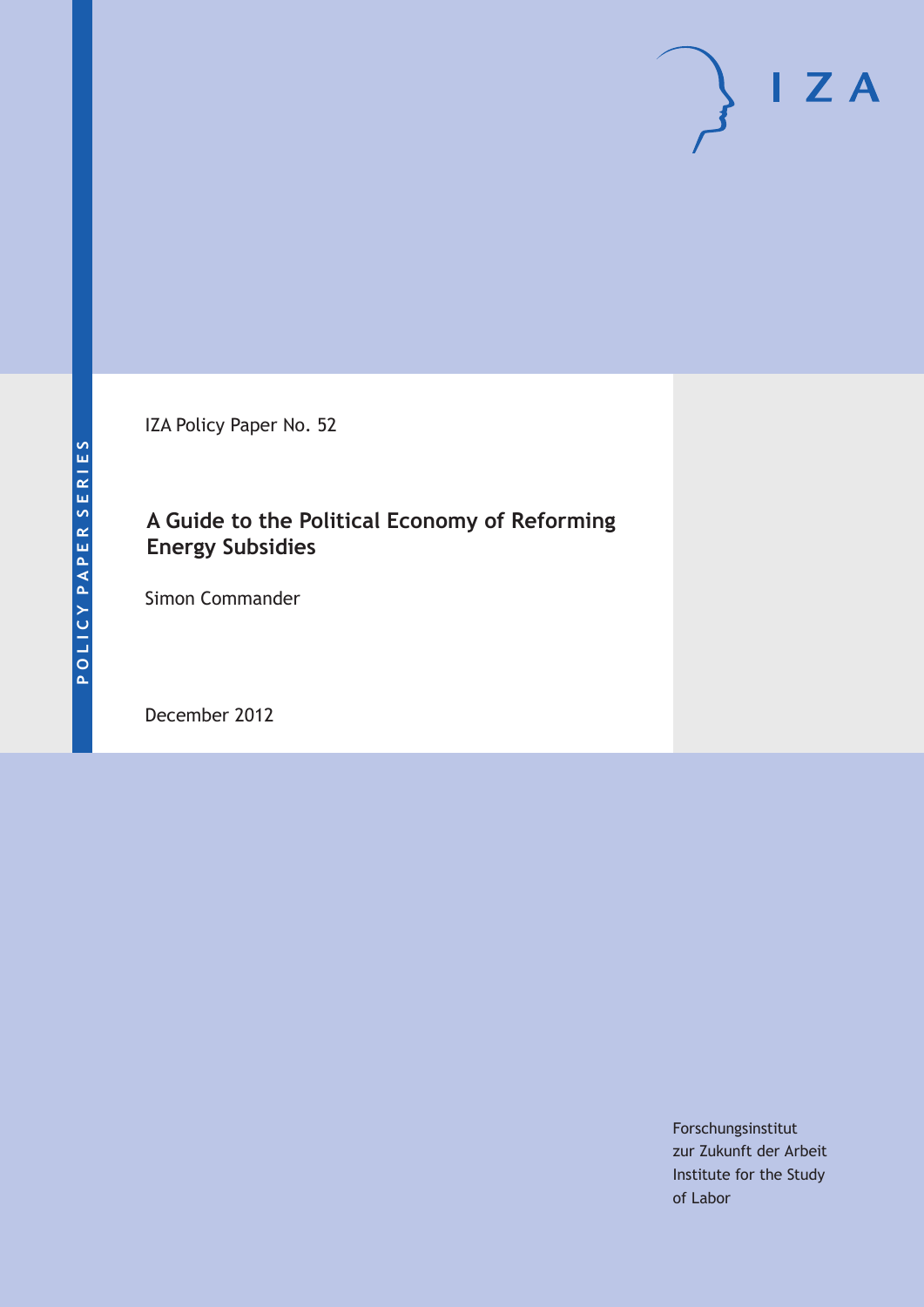# **A Guide to the Political Economy of Reforming Energy Subsidies**

# **Simon Commander**

*Altura Partners, EBRD, IE Business School and IZA*

Policy Paper No. 52 December 2012

IZA

P.O. Box 7240 53072 Bonn Germany

Phone: +49-228-3894-0 Fax: +49-228-3894-180 E-mail: [iza@iza.org](mailto:iza@iza.org)

The IZA Policy Paper Series publishes work by IZA staff and network members with immediate relevance for policymakers. Any opinions and views on policy expressed are those of the author(s) and not of IZA, which itself takes no institutional policy positions.

The Institute for the Study of Labor (IZA) in Bonn is a local and virtual international research center and a place of communication between science, politics and business. IZA is an independent nonprofit organization supported by Deutsche Post Foundation. The center is associated with the University of Bonn and offers a stimulating research environment through its international network, workshops and conferences, data service, project support, research visits and doctoral program. IZA engages in (i) original and internationally competitive research in all fields of labor economics, (ii) development of policy concepts, and (iii) dissemination of research results and concepts to the interested public.

The papers often represent preliminary work and are circulated to encourage discussion. Citation of such a paper should account for its provisional character. A revised version may be available directly from the corresponding author.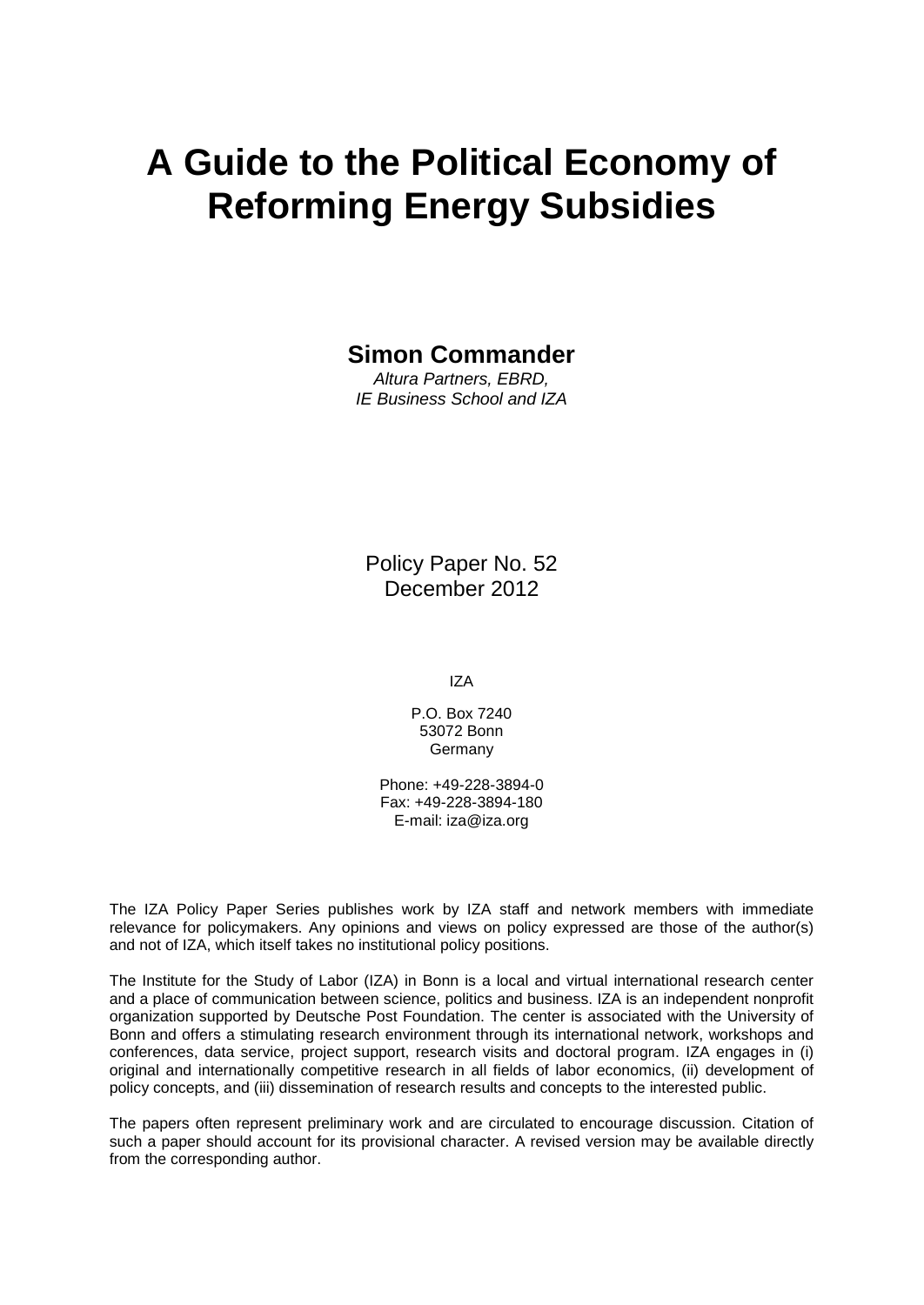IZA Policy Paper No. 52 December 2012

# **ABSTRACT**

# **A Guide to the Political Economy of Reforming Energy Subsidies[\\*](#page-2-0)**

Energy subsidies are used widely. Although adverse from an efficiency perspective, subsidies confer private benefits on particular groups and, once introduced, tend to be persistent. This paper examines the reasons why and possible ways of overcoming the barriers to reform. The starting point is to look at the motives lying behind the adoption of energy subsidies. Distributional motives were found to figure prominently while the role of interested parties or lobbies is also common. The paper then looks at the characteristics of countries that use energy subsidies. Countries with weak institutions – often nondemocracies – tend to be associated with higher subsidies. The paper then looks at how country level conditions and constraints can be identified. An analytical-cum-policy framework allowing identification of the key constraints is proposed before turning to the types of policies – contingent on institutional capacity – that can address those constraints, such as compensating transfers. The paper also indicates how a better understanding of citizens' policy preferences and the trade-offs that are likely to be accepted is essential for designing reform.

JEL Classification: H20, H23, J65, J68

Keywords: political economy, energy, subsidies, transfers

Corresponding author:

Simon Commander EBRD One Exchange Square London EC2A 2JN United Kingdom E-mail: [commanders@ebrd.com](mailto:commanders@ebrd.com)

<span id="page-2-0"></span>Thanks to Ruslan Yemtsov, Lucian Pop and Sabine Beddies for discussion and comments. Many thanks also to Chiara Amini and Zlatko Nikoloski for help. Harold Alderman, Phil Keefer and Tara Viswanath gave useful written comments on an earlier draft. Abdallah Dardari, Joly Dixon and Bassel Kaghadou provided very helpful suggestions and comments.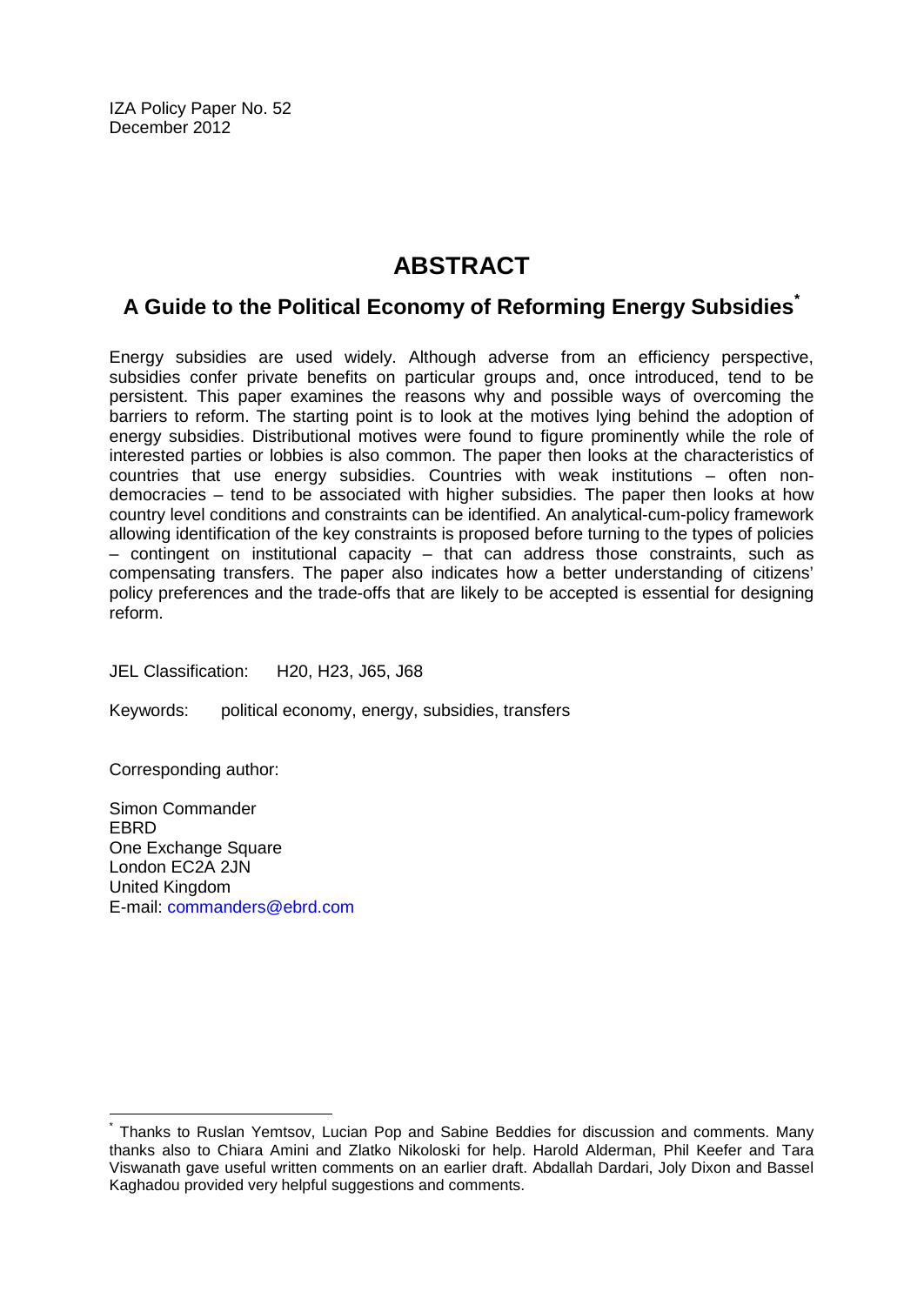### **1. Introduction**

A wide array of countries now uses energy subsidies<sup>1</sup>. At a global level, subsidies to both consumers and producers amounted to \$700 billion in 2008, equivalent to around 1% of global GDP[2](#page-3-0) . In particular regions - notably the Middle East and Maghreb - energy subsidies are pervasive and large. Periods of high and rising prices for fuels – as presently – have also tended to lead to the introduction or increase of energy subsidies across a broad spectrum of regions and political systems.

The motives for using subsidies range from temporary income buffering to rent capture and/or explicit attempts at sharing national natural resource wealth. A common justification has been that subsidies can reduce poverty and enhance access to energy among lower income households, particularly in rural areas. However, measurement of subsidies is often difficult as they may be channelled through a variety of channels including, but not limited to, direct cash transfers, tax reductions and exemptions, price caps, as well as limits on market access and cross-subsidies to consumers<sup>[3](#page-3-1)</sup>. These different channels can, in turn, affect the transparency of the subsidy and the political dynamics associated with revising or eliminating a subsidy. This paper is concerned largely with the group of consumption subsidies, although it is also the case that producers can benefit from subsidies that promote domestic exploration, extraction or refining<sup>[4](#page-3-2)</sup>.

One of the principal reasons for why energy subsidies have become a major public policy issue is because of their cost. In particular, subsidies have often contributed to levels of fiscal deficits that are difficult to sustain. Even if there is a broad consensus that the consequences of energy subsidies – fiscal, allocative, distributional and environmental – are mostly adverse, this has apparently little affected their deployment, even if the scale and incidence differ widely across country, region and energy source<sup>[5](#page-3-3)</sup>. A further feature of

 <sup>1</sup> Nikoloski (2011) is a companion paper containing detailed country narratives on energy subsidies and policy. <sup>2</sup> See G20 Report (2010). Consumer subsidies accounted for roughly 80% of total subsidies. Note that this

<span id="page-3-0"></span>excludes subsidies to non-fossil fuel energy sources and does not account for taxes on energy users. Subsidies fell back to around \$420 billion in 2009, see also GSI (2011).

<span id="page-3-1"></span><sup>3</sup> World Bank (2010) has a detailed discussion of the measurement of subsidies.

<span id="page-3-2"></span><sup>4</sup> GSI (2011) lists the types of producer subsidies.

<span id="page-3-4"></span><span id="page-3-3"></span><sup>&</sup>lt;sup>5</sup> Subsidies are not limited to price interventions but are often delivered through a wide range of channels. Thus, non-collection of bills and outright theft can be significant. For example, data for some African countries has shown that these accounted for over 50% of total hidden costs in the power sector.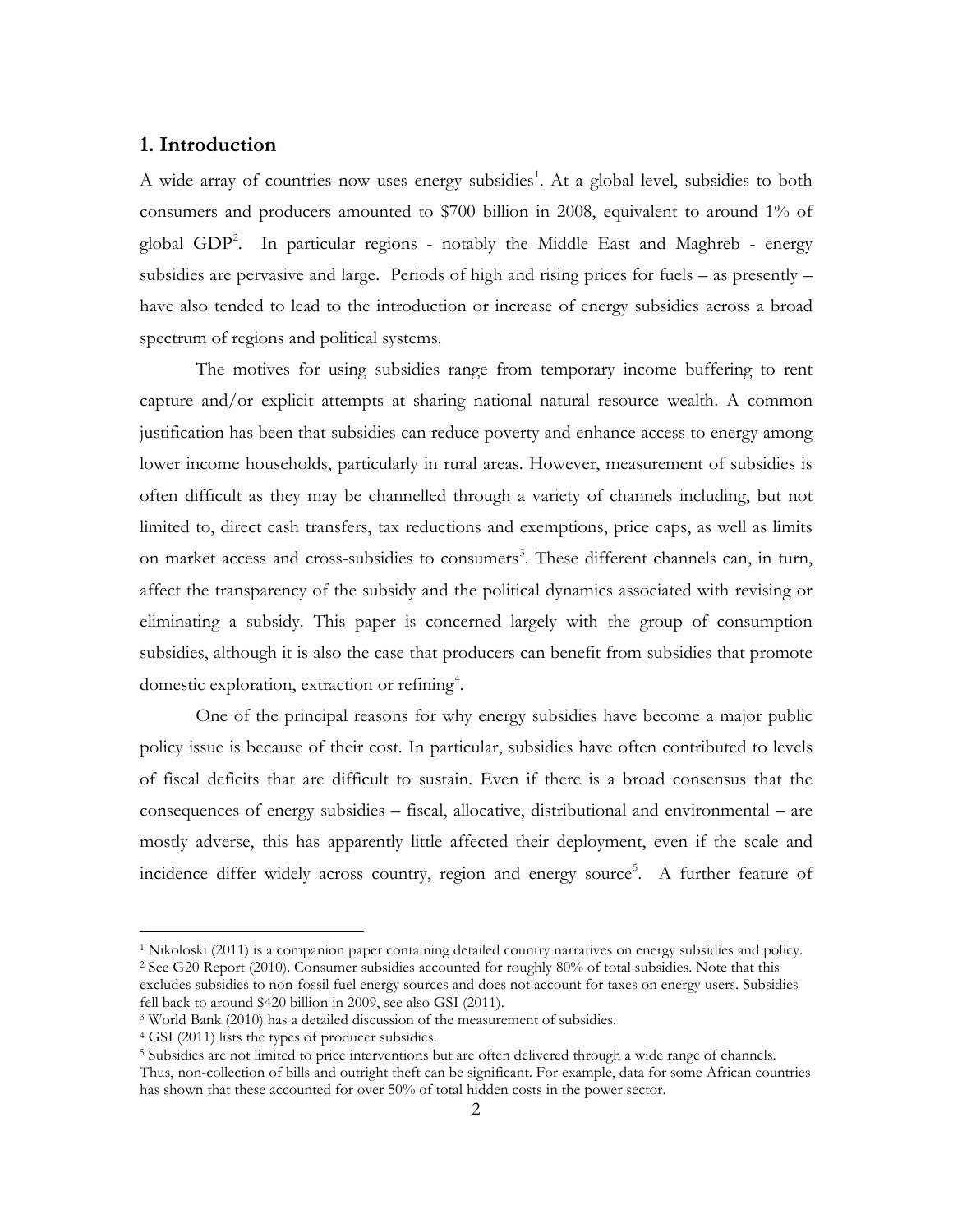energy subsidies is that once introduced they tend to be difficult to roll back and hence become persistent<sup>[6](#page-3-4)</sup>.

This paper meshes together an analytical and empirical approach with a strong policy focus. It draws on a wide range of country examples to help understand not only why energy subsidies have arisen and are implemented but also why they persist and are seemingly so resistant to reform. The paper has the specific objective of being useful for those involved in the reform of energy subsidies. As such, it starts from the assumption that energy subsidies can best be understood through a political economy perspective where political institutions and, sometimes, systems not only affect the choice of the particular policy instrument but also affect the feasibility of reform or subsequent changes to policy. Because of this focus, as well as the large variation in motivation and implementation of energy subsidies across country, no attempt is made to model explicitly any of these regimes or institutional configurations. What is done instead is to build up a set of possible motivations for subsidy use and retention using a wide range of information on countries, institutions and other economic data. Once a simple typology has been established, the paper then turns to how the reform of energy subsidies can be orchestrated and implemented in these multiple settings given their associated constraints. As will become clear, different institutional settings and constraints can motivate very different paths to reform.

#### **2. Regional profile of energy subsidies**

*Figure 1* shows the evolution of two benchmark energy prices – oil and gas - over the last decade. Energy prices have clearly been volatile and there has been strong upward drift, even if both price levels presently stand below their 2008 peak. Periods of price acceleration have widely seen the adoption or extension of subsidies to consumers, sometimes in direct response to political unrest or protest. For example, in Asia between 2008 and 2010 over half of countries have passed on less than 75% of the increase in international prices for petrol and diesel to consumers. In short, the cost of energy subsidies – particularly fuel – has assumed very substantial proportions, posing a significant fiscal risk. For large oil importers, the burden can be particularly severe. In the case of India – which imports over 70% of its

<span id="page-4-0"></span><sup>&</sup>lt;sup>6</sup> Note that the emphasis in this paper is on transfers that support energy consumption primarily through pricing. The paper is also focused primarily on the political economy of subsidies, not on their measurement.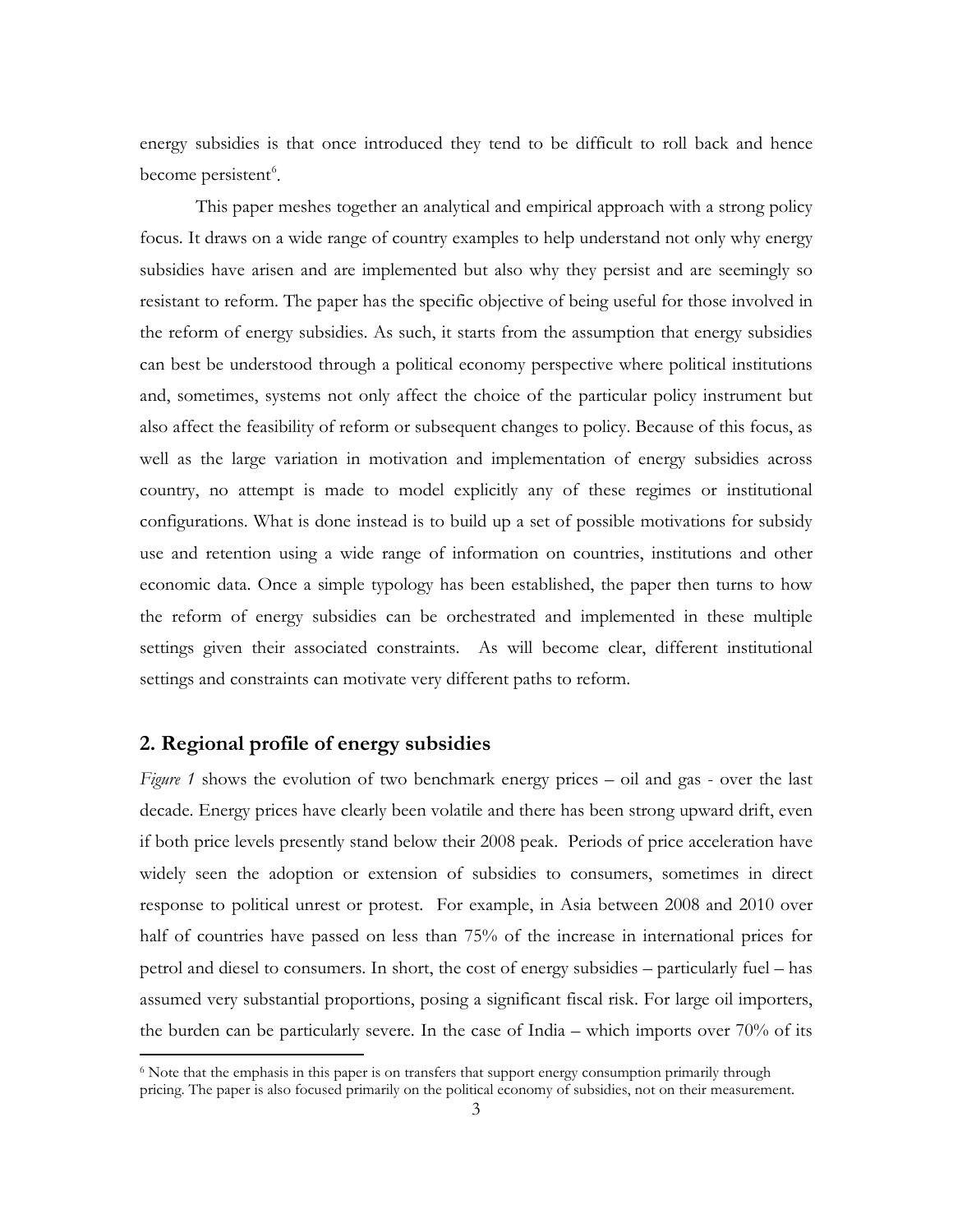total fuel needs - maintaining diesel and petrol prices at 20-35% below international prices in 2011 implied a total fuel subsidy bill of around 10% of GDP. In the Middle East, an energy importing country like Jordan had its fiscal deficit increase by over 1% of GDP in 2011 as a result of increased energy subsidies<sup>[7](#page-4-0)</sup>.

A sense of how widespread energy subsidies have become is given in *Figure 2* which uses consistent IEA data for subsidies on oil, gas, coal and electricity for 36 countries grouped in regions. The cost of energy subsidies is expressed as a share of GDP for the period 2007-2009<sup>[8](#page-5-0)</sup>. Although the IEA sample is biased toward natural resource economies (16 out of 35 fit this categorisation) it still provides a good sense of the scale and regional distribution. There is not only much variation across, but also within, regions, as well as across energy type. The IEA data can be complemented by that collated by the IMF which includes 169 countries for the period from 2002-2008 with coverage for three types of fuel – petrol, diesel and kerosene. The subsidy rate for each is calculated by relating domestic endof-period prices converted into US dollars to international spot prices. A crude measure of the total subsidy on these products relative to GDP has also been calculated using quantity data from the  $IEA<sup>9</sup>$  $IEA<sup>9</sup>$  $IEA<sup>9</sup>$ .

Two regions stand out for their relatively high exposure to energy subsidies using the IEA dataset for 2007-2009 – Europe and Central Asia and the Middle East and Maghreb. In the latter grouping, Egypt, Saudi Arabia and Syria had subsidies of between 8-13% of GDP, while in Iran they exceeded 20% by 2009. For the region as a whole, the average subsidy approached 10% of GDP. In Europe and Central Asia, subsidies have been centred mainly on gas and concentrated in two countries; Turkmenistan and Uzbekistan. Other economies of the region in the sample, including Russia and Ukraine, have run subsidies at far lower levels, in the range of 2 - 5% of GDP. The data also suggest that there is a strong association between a country having energy resources and the presence of subsidies. While this is to some extent resource specific, producing oil is also positively correlated with subsidies for other types of energy, suggesting a wider pathology. However, a significant

<span id="page-5-2"></span> <sup>7</sup> See IMF, Regional Economic Outlook, April, 2011

<span id="page-5-1"></span><span id="page-5-0"></span><sup>8</sup> IEA 2009 provides detailed information on measurement.

<sup>9</sup> The estimate is very approximate insofar as annual consumption data with end-of period prices are used.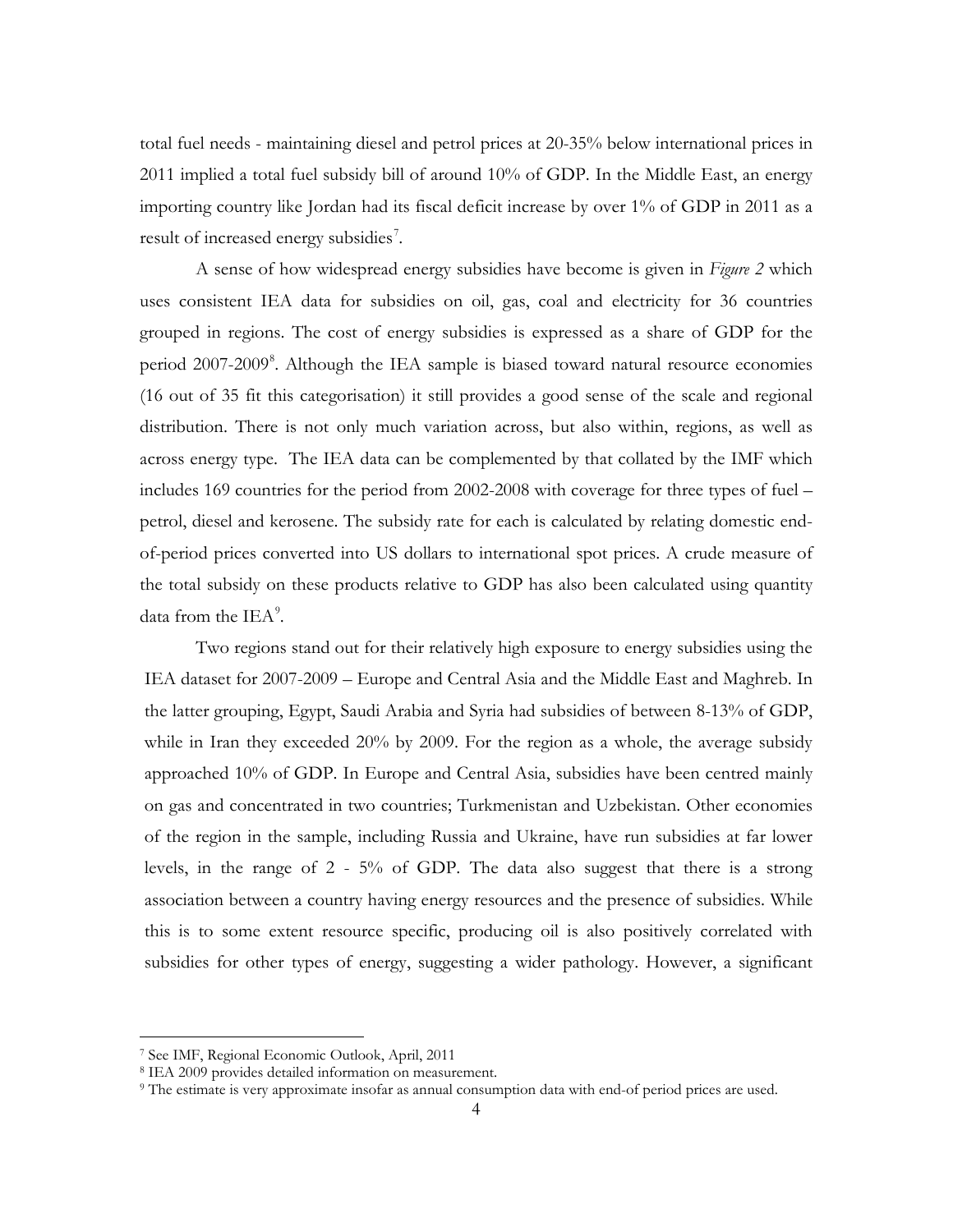number of countries that run large energy subsidies actually have small or non-existent energy resources.

Energy subsidies - as measured by the IMF dataset - show a similar picture for the longer period from 2002-2008. In the case of diesel and kerosene, 35-36/169 countries had domestic prices below border prices over the period, with 17 countries having petrol below border prices. The Middle East and North Africa stands out for its relatively low diesel and kerosene price ratios. For the latter, we also find that prices in much of Asia have been lower than border prices. Annual observations also indicate significant variation across years. *Figure 3* uses the very approximate fuel subsidies to GDP ratio that have been calculated. There is significant regional variation with the Middle East again having clearly the largest exposure to subsidies. There is also significant variation within these regional groups. For example, countries such as Iran and Iraq have spent between 10-15% of GDP over the period on these three fuels, while Egypt, Libya, Syria and Yemen have spent between 4-5%.<sup>[10](#page-5-2)</sup>.

In terms of spending per head of population, the regional picture looks rather different. In the IEA dataset, spending per capita in the Middle East and North Africa is far larger than spending in the other regions. In Europe and Central Asia spending is particularly high on gas, while in the Middle East subsidies are significant for all sources bar coal. In the case of the IMF data that region is again the largest with notably high per capita spending on kerosene. However, spending per capita on diesel and gasoline in Europe and Latin America is also substantial. Finally, when considered in terms of the level of spending, between 2007 and 2009 Chinese and Indian energy subsidies amounted to \$27-\$29 billion, respectively. Although small as a share of GDP, this level of subsidy spending was a third higher than Egypt but roughly 30% below the Saudi Arabian level.

Although consistent time series data are not available post-2009, subsidies appear to have increased again after 2010/2011 as oil prices, in particular, shifted upwards. For example, in Egypt the cost of fuel subsidies increased by over  $30\%$  since  $2009<sup>11</sup>$ , while more

<span id="page-6-1"></span> <sup>10</sup> Comparing the information for the overlapping years (2007-2008) for countries present in both datasets, the subsidy/GDP measures are highly correlated For example, the correlation using the broadest measure of subsidies for each dataset was 0.5, while using just oil and oil products, the correlation was >0.7.

<span id="page-6-0"></span><sup>&</sup>lt;sup>11</sup> By 2011 fuel subsidies in Egypt accounted for around  $8/9\%$  of GDP with food subsidies accounting for a further 2%. As noted by the 'Economist' (June 25, 2011, pp62-64) subsidy spending was around three times higher than budgetary spending on education.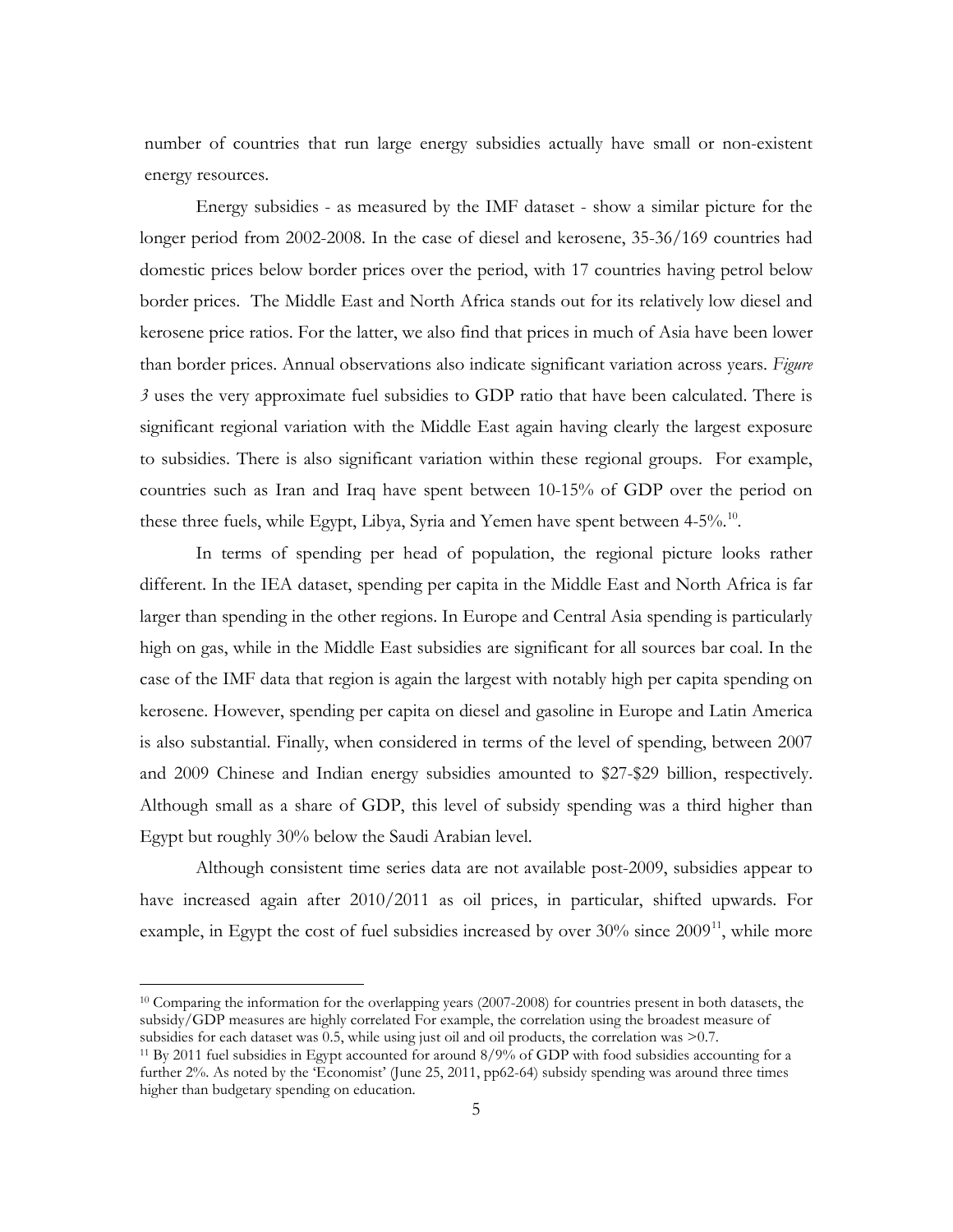generally in the Middle East, political upheaval has led incumbent governments – such as in Jordan, Oman, Syria and Saudi Arabia – to raise fuel subsidies and other transfer programmes, not least in the hope of dampening or averting political discontent. More widely, developing country governments have tended to slow the rate of increase in energy prices, deepen existing subsidy programmes or vary rates of energy or fuel taxation. In Chile, for example, the government in 2010 agreed to vary fuel taxes, upward and downward, in response to fuel price movements that cross a particular (and relatively high) threshold. Other countries have attempted (mostly with limited success) to place energy price setting or regulation at a distance from government in, for example, independent authorities<sup>12</sup>.

Finally, recent price volatility has renewed calls for deepening programmes of social protection. One historical reference has been European experience after 1945 where governments provided more social insurance to citizens as a way of dealing with the enhanced risk and volatility associated with greater economic openness and integration $^{13}$  $^{13}$  $^{13}$ .

#### **3. Motivation, instruments and persistence**

Despite the prevalence of subsidies in many countries, the reasons for their use vary across country and region. The main motivations include, but are not limited to, the following (noting that these are not necessarily exclusive);

- **1. Income buffering:** in the face of price shocks, including of an external nature and particularly when the rate of change in energy prices is large and rapid. Experience shows that energy subsidies initiated as notionally temporary income buffers have commonly become more permanent and difficult to reform or eliminate.
- **2. Lobbying:** Principal-agent interactions whereby lobbies including particular industries or companies - succeed in securing specific benefits, such as reduced energy costs. Special or vested interests may be able to carve out transfers or rents for themselves – thereby concentrating benefits - through lobbying but where the

<span id="page-7-1"></span> <sup>12</sup> For example, a National Petroleum Agency was set up in Ghana that was intended to be politically independent and responsible for administering energy prices. The election cycle subsequently trumped this notional independence. In Jordan, petroleum product prices are adjusted using a clear formula on a monthly basis by a committee of representatives from different Ministries as well as the refinery company; see Nikoloski (2011)

<span id="page-7-0"></span><sup>13</sup> Rodrik (1998)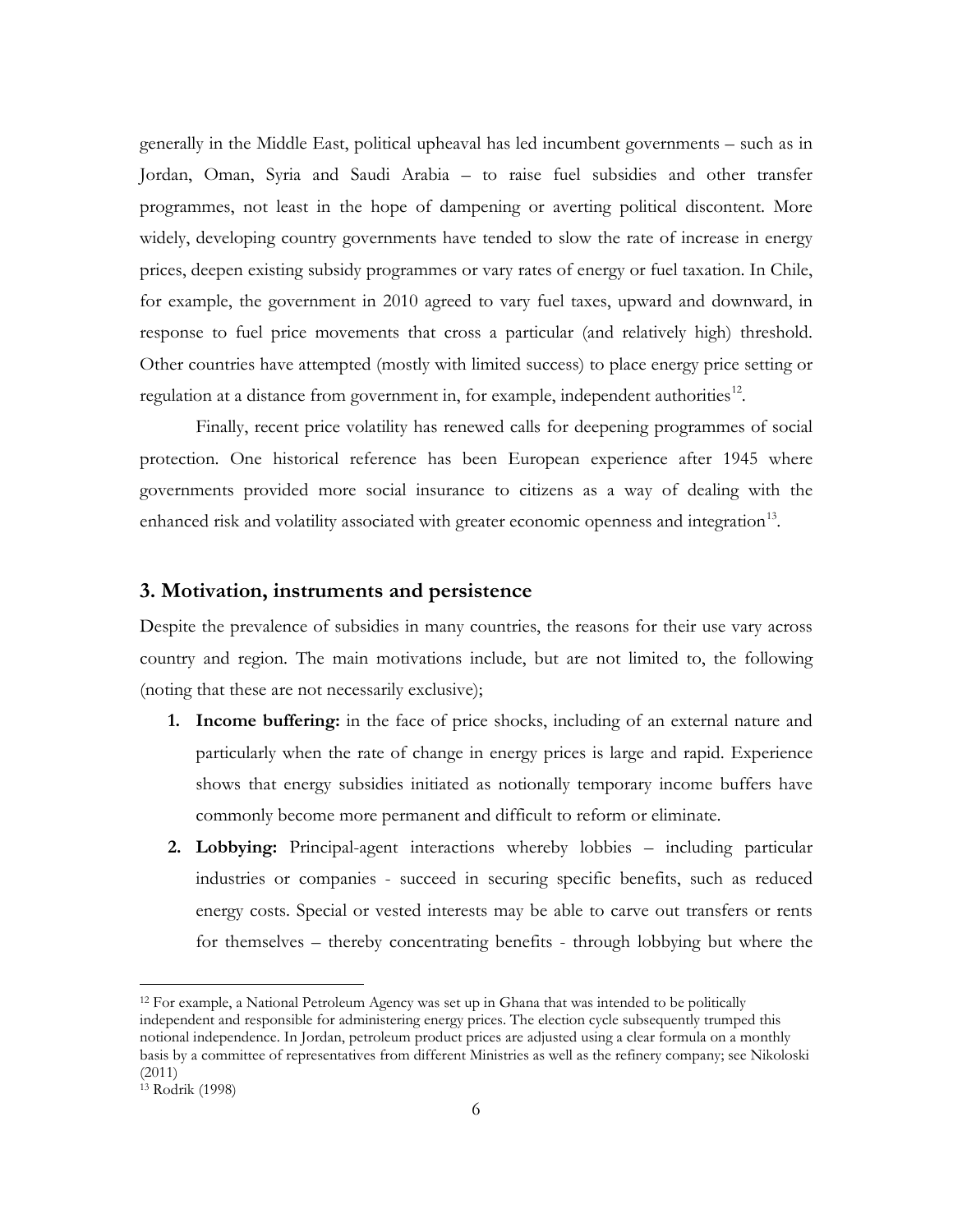costs of those transfers diffuse through the general population<sup>[14](#page-7-1)</sup>. Even with competitive politics which allows more policy competition, the presence of multiple agency and/or common agency, alongside incomplete monitoring, can create space for special interests. Non-democratic regimes also tend to operate by rewarding supporters, commonly through devolving control over economic rents to particular, privileged groups. In large federal countries, such as India, the devolution of decision-making has facilitated the creation of regional or local lobbies as well as determining the locus of bargaining<sup>15</sup>. Policy competition between federal and sub-federal agencies has also tended to result<sup>[16](#page-8-1)</sup>.

- **3. National patrimony:** Allocating revenue flows from natural resources, such as oil or gas, as a national patrimony to be shared – mostly asymmetrically - among the population<sup>[17](#page-8-2)</sup>. In a number of non-democracies, this has appeared as some sort of income trade-off for political and other liberties and has sometimes been represented as a component of a broader social compact<sup>[18](#page-8-3)</sup>.
- **4. Component of industrial policy:** Using energy pricing as a component of industrial policy aimed at supporting production in selected sectors or firms deemed to have dynamic advantage or to have favoured status due to connections or other factors.
- **5. Supporting external competitiveness:** Increasing or supporting the export orientation of an economy and the competitiveness of export-oriented firms through the under-pricing of energy inputs, a strategy that has been widely pursued in East Asia including China.
- *6.* **Diversifying energy supply:** Increasing diversity in energy supply through subsidies to specific energy sources, such as Thailand's subsidies to gas prices and diesel with bio-fuel content aimed at reducing its dependence on fossil-fuel imports.

 <sup>14</sup> An argument propagated by Olson (1965) among others

<span id="page-8-0"></span><sup>15</sup> See Dansie et al (2010)

<span id="page-8-1"></span><sup>16</sup> In India, the federal government influences the price of fuels by capping prices for key products. Price increases – as in 2011 – have often been accompanied by reductions in taxes and duties. However, the federal government cannot force state governments to comply, resulting in widely different state-level tax rates.  $17$  Perhaps the most extreme case is Saudi Arabia where petrol is priced lower than bottled water and where fossil-fuel subsidies account for around 10% of GDP. 18 As argued for Russia and China in Dansie et al (2010)

<span id="page-8-3"></span><span id="page-8-2"></span>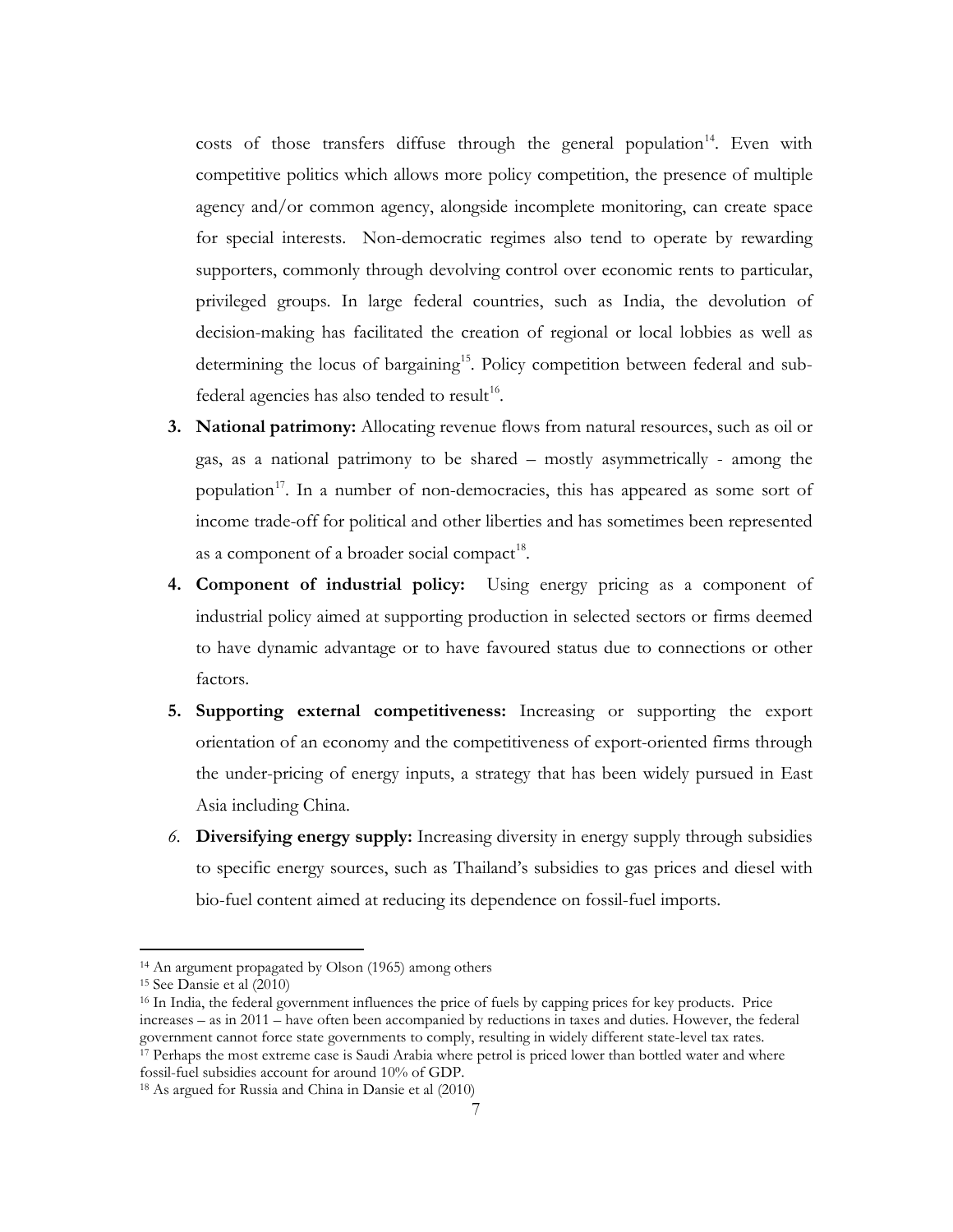*7.* **Transfers to the poor:** Providing income support to poorer households and/or regions and/or raising access to energy for poorer households. These are pervasive motivations although the evidence shows that with fuel subsidies, the bottom four deciles of the income distribution receive on average no more than 15-20% of the total value of those subsidies; testimony to their highly regressive nature<sup>19</sup>.

*Table 1* uses evidence from detailed country cases to identify the main motivations behind the use of energy subsidies<sup>[20](#page-9-0)</sup>. Clearly, this is not straightforward, as a multiplicity of objectives may be present and these may also have changed over time. Despite these caveats, it can be seen that poverty and/or equity considerations, as well as the effect of lobbies or vested interests, dominate. A significant number of countries have also used energy subsidies as a component of industrial policy.

*Table 2* indicates the ways in which energy subsidies tend to be implemented for both producer and consumer subsidies. In the former case, the table shows several modalities being applied, while in the case of consumer subsidies, a price wedge remains the dominant mechanism although use of tax instruments is also quite common.

Finally, the evidence shows that whatever the motivation and form of delivery, energy subsidies tend to be persistent once introduced. Using the IMF dataset which contains annual observations between 2002 and 2008, in the case of diesel nearly 40% of countries that operated a subsidy in at least one year had subsidies in place for four or more of those years<sup>[21](#page-9-1)</sup>. The share was similar for gasoline while in the case of kerosene it was around 60%.

#### **4. Institutions and capacity**

Behind the various motivations discussed above lie other potential conditioning factors. One possible explanation for the use of energy subsidies might be institutional. Governments have recourse to subsidies because they lack other effective levers and/or institutional capacity with which to implement policy. For example, a large number of developing countries have limited bureaucratic capacity and ability to monitor the formal sector that results in a relatively low share of fiscal revenues being raised from income and profit taxes.

<span id="page-9-2"></span> <sup>19</sup> World Bank, Independent Evaluation Group, 2009

<span id="page-9-0"></span><sup>20</sup> This draws on the country narratives presented in Nikoloski (2011).

<span id="page-9-1"></span><sup>&</sup>lt;sup>21</sup> For diesel, 17% of countries actually had energy subsidies for either the whole period or for 6 out of 7 years.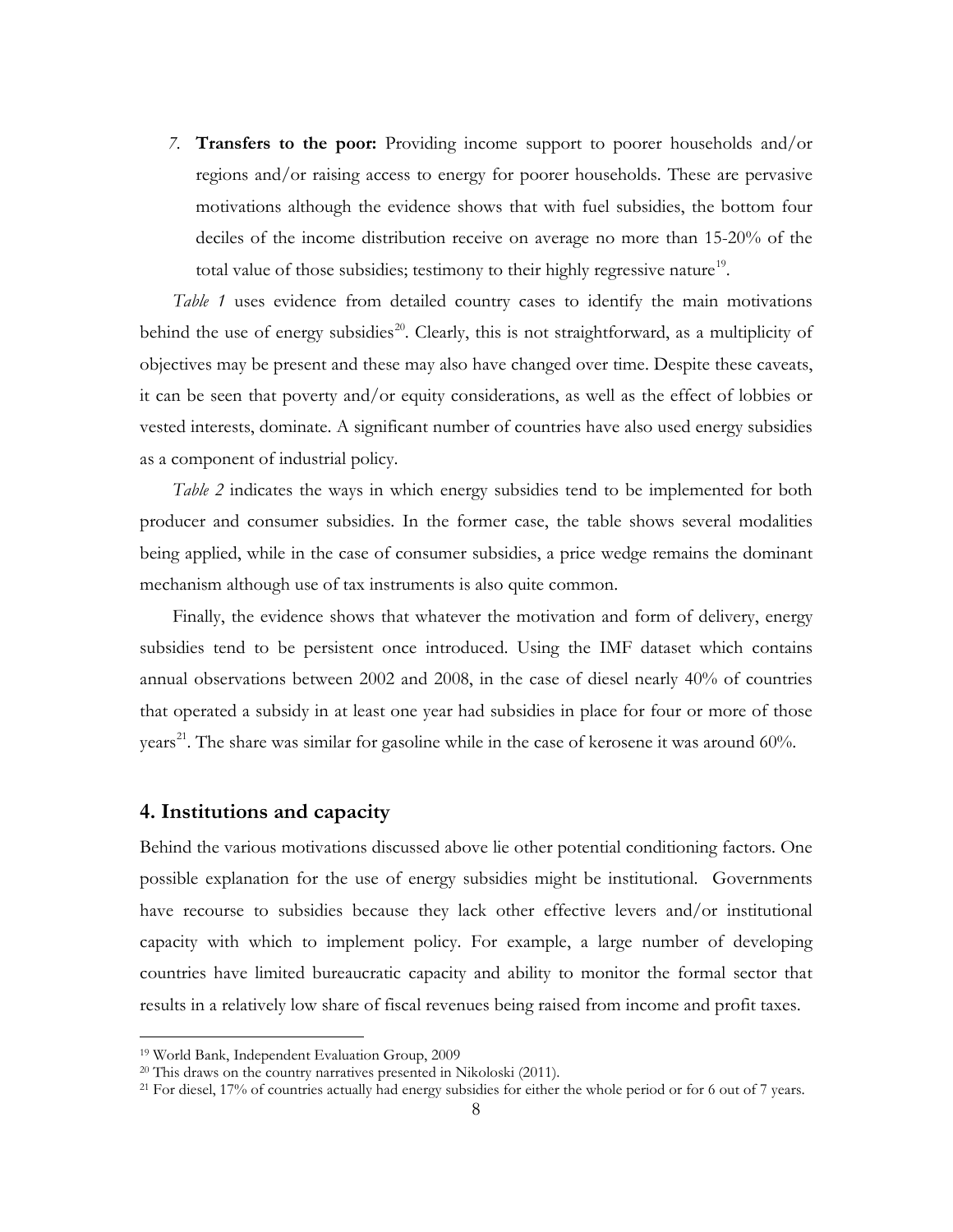To explore this broad conjecture, it can be observed whether there is any association between measures of institutions and the use of energy subsidies. Several widely used datasets are available that measure institutional factors. For example, using the data collected by ICRG for a number of indicators - bureaucratic quality, corruption, democratic accountability, as well as law and order – where a lower rating implies higher risk - all four measures are found to be negatively associated with subsidies to GDP, with the correlation being larger for the bureaucratic quality and corruption variables. This association between weak institutions and subsidies, when disaggregated by energy type, appears particularly strong for oil. Another set of indicators collected by Kaufmann also measures institutional quality across a number of dimensions. Again, there is a clear, negative association between subsidies to GDP and a measure of government effectiveness, rule of law, regulatory quality and freedom from corruption<sup>[22](#page-9-2)</sup>. A composite indicator of institutional quality also indicates a strong negative correlation (see *Figures 4 and 5)* [23](#page-10-0). In short, these unconditional associations suggest that subsidies are associated with weaker institutions or, at least, these measures of institutions.

Institutional frailty, in turns, appears to be associated with the type of political system in a country. A simple association between the measure of institutional quality and a measure of the political regime indicates that more competitive or democratic regimes tend to score better institutionally and this association mostly holds at a regional level (see *Figure 6*)<sup>[24](#page-10-1)</sup>. Indeed, a large literature has long suggested that authoritarian governments provide fewer public goods. This, of course, also makes changing policy problematic – for example, in response to exogenous shocks, such as an energy price increase. Absent workable mechanisms for dialogue and resolution, commonly combined with weak institutions, nondemocratic regimes have tended to introduce or extend universal energy subsidies, sometimes irrespective of the fiscal and other consequences.

An associated conjecture relates to the fact that non-democratic polities tend also to be those with high inequality in both income and wealth distributions. To lower risks of upheaval or social turmoil, such governments may choose to often citizens some element of

<span id="page-10-2"></span><sup>&</sup>lt;sup>22</sup> The correlations are in the range of  $-0.3/0.35$ .

<span id="page-10-0"></span><sup>&</sup>lt;sup>23</sup> The measure is put together using principal components.

<span id="page-10-1"></span><sup>&</sup>lt;sup>24</sup> The measure of political systems that is used is Polity IV where the scoring ranges from -10 (full autocracy) to +10 full democracy. Saudi Arabia is scored as -10; while the UK is scored at +10.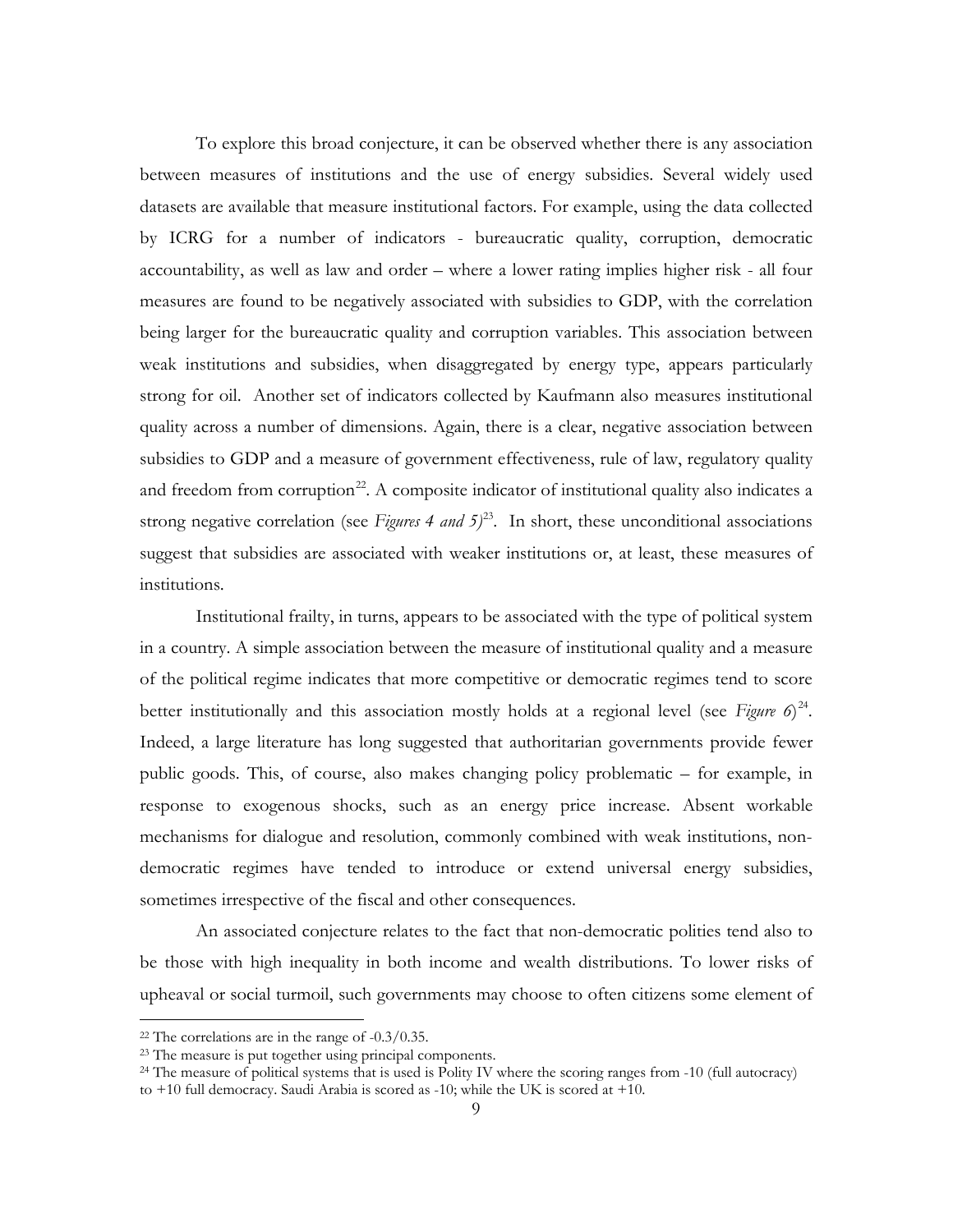redistribution. Redistributive policies – such as higher taxes on the better off - are not generally credible or are subject to reversal, meaning that autocratic governments have to work out how to make a more credible commitment to income redistribution<sup>[25](#page-10-2)</sup>. One way is for the government to commit to some form of income (not asset) transfers to the rest of the population. Some circumstantial evidence from focus groups or other qualitative interviews in countries with non-democratic regimes has suggested that energy subsidies are viewed by citizens as at least providing a tangible – and hence credible - transfer to the population<sup>[26](#page-11-0)</sup>. This is one element of the wider paradox of non-democratic regimes – as they do not necessarily know with any precision those in the general population who do or do not support them - they have a tendency to rely on general programmes of transfers or income support, even if such programmes are highly inefficient.<sup>[27](#page-11-1)</sup>

In sum, the difficulty - and sometimes inability – to resolve the latent disputes/distributional conflicts that arise when faced with an external shock, such as an energy price change, can combine with the wider presence of frail institutions to result in governments relying on policy instruments such as energy subsidies $28$ .

#### **5. Accounting for persistence in energy subsidies**

Once adopted energy subsidies persist and have widely been proven to be hard to reform<sup>[29](#page-11-3)</sup>. This simple characterisation appears to hold irrespective of the political system under which subsidies are dispensed although, there are both theoretical and practical reasons for why autocracies may find reform more difficult. There are few examples of countries successfully and sustainably introducing significant reforms or eliminating subsidies. Rather, country narratives are littered with examples of piecemeal, often reversed, attempts at reform. The reasons behind this are complex and obviously contain many country specifics, but some general features also stand out. While loss of economic rents by affected parties – whether companies, individuals or households - may be a significant factor in determining opposition

 <sup>25</sup> See Acemoglu and Robinson (2000)

<span id="page-11-0"></span><sup>26</sup> Examples come from Morocco and Egypt.

<span id="page-11-1"></span><sup>27</sup> It has been argued that subsidies may crowd out social spending and result in an inefficient allocation of public spending. This conjecture is difficult to test given inadequacies in the measurement of social spending in most developing countries.

<span id="page-11-2"></span><sup>28</sup> In a wider context, see Rodrik (2007) and also Acemoglu and Robinson (2006)

<span id="page-11-3"></span><sup>29</sup> See Nikoloski (2011).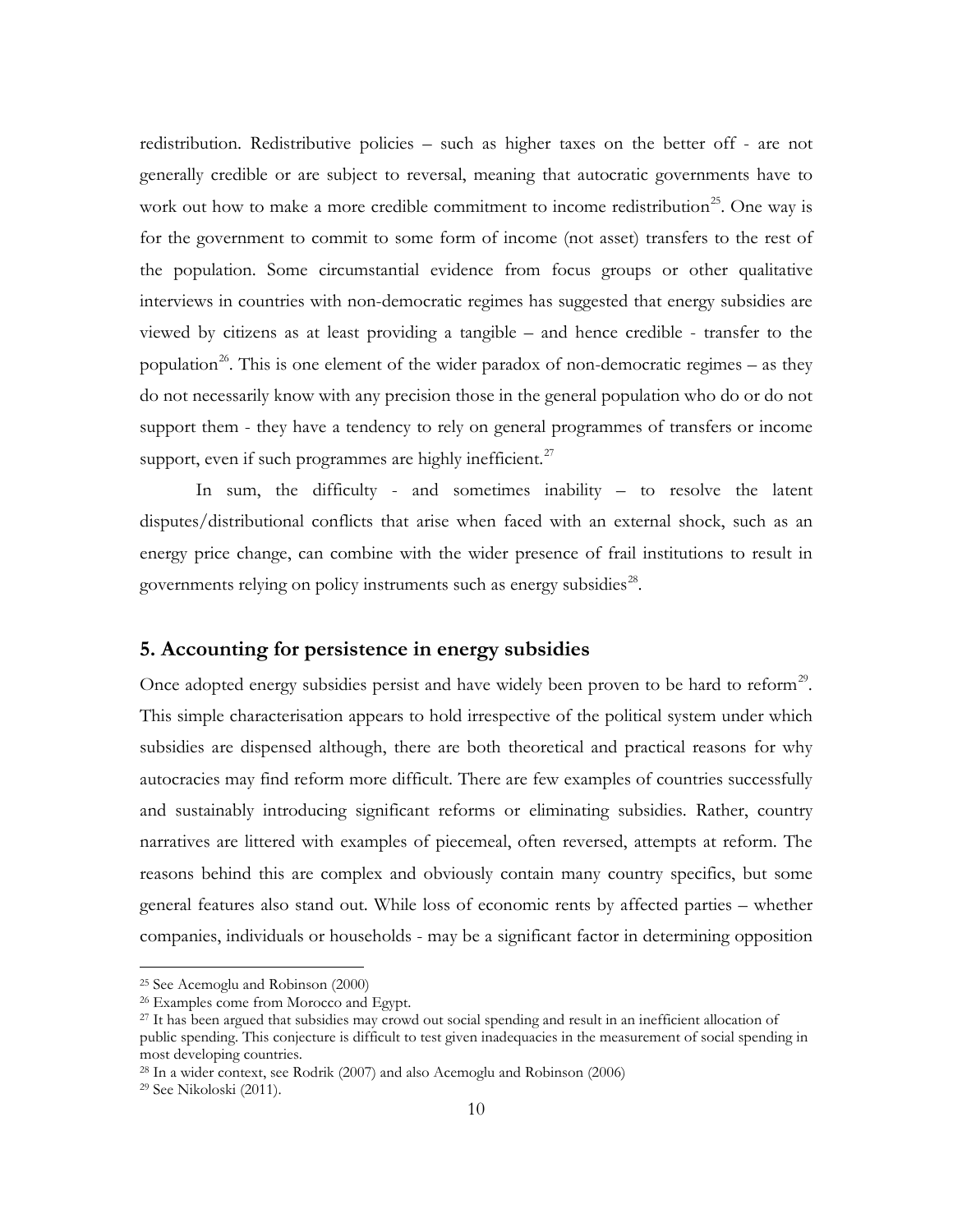to reform, a political dimension may also be important, for example, when reform is likely to induce a shift in the distribution of political power. That sort of shift may occur simply by reducing the scope for politicians and/or political parties to hand out rents, or it may affect the ability of recipients to fund political parties that in turn provide them with preferential treatment<sup>30</sup>. However complex, the appropriate focus for analysis will be of a comparative institutional nature, looking in particular at how these constraints affect the way in which the key players interact and the associated outcomes. This is indeed the approach that will be taken in Section 6 below. Before that, this section concentrates on a set of possible explanatory factors for why energy subsidies are so difficult to change.

#### **5.1 Uncertainty**

In addressing the wider issue of why governments fail to adopt efficiency improving reforms – such as reducing or eliminating energy subsidies – one emphasis has been on the uncertainty regarding the distribution of gains and losses from reform<sup>[31](#page-12-0)</sup>. A bias against reform could exist if some of the individual gainers and losers from reform cannot be identified *ex ante*, even if reforms prove popular *ex post*. The presence of individual-specific uncertainty can distort aggregate preferences. The assumption here is that if no reform occurs and the *status quo* is maintained, no new information will be made available about the distribution of losers and gainers. However, if a reform does get passed and then proves to be unpopular, more information is made available. In a competitive political environment this should allow voters to reverse that reform by voting in another government and/or policy. An extension of this insight is that gradualism is likely to be a more credible strategy in a democratic set-up precisely because of this ability to revise. For non-democratic regimes a *status quo* bias may be more likely due to the absence of political mechanisms for reducing uncertainty about outcomes and/or revising choices. These factors may combine to impair the credibility, let alone feasibility, of policy announcements linked to the reform of subsidies.

<span id="page-12-1"></span> <sup>30</sup> See Acemoglu and Robinson (2000)

<span id="page-12-0"></span><sup>31</sup> Fernandez and Rodrik(1991).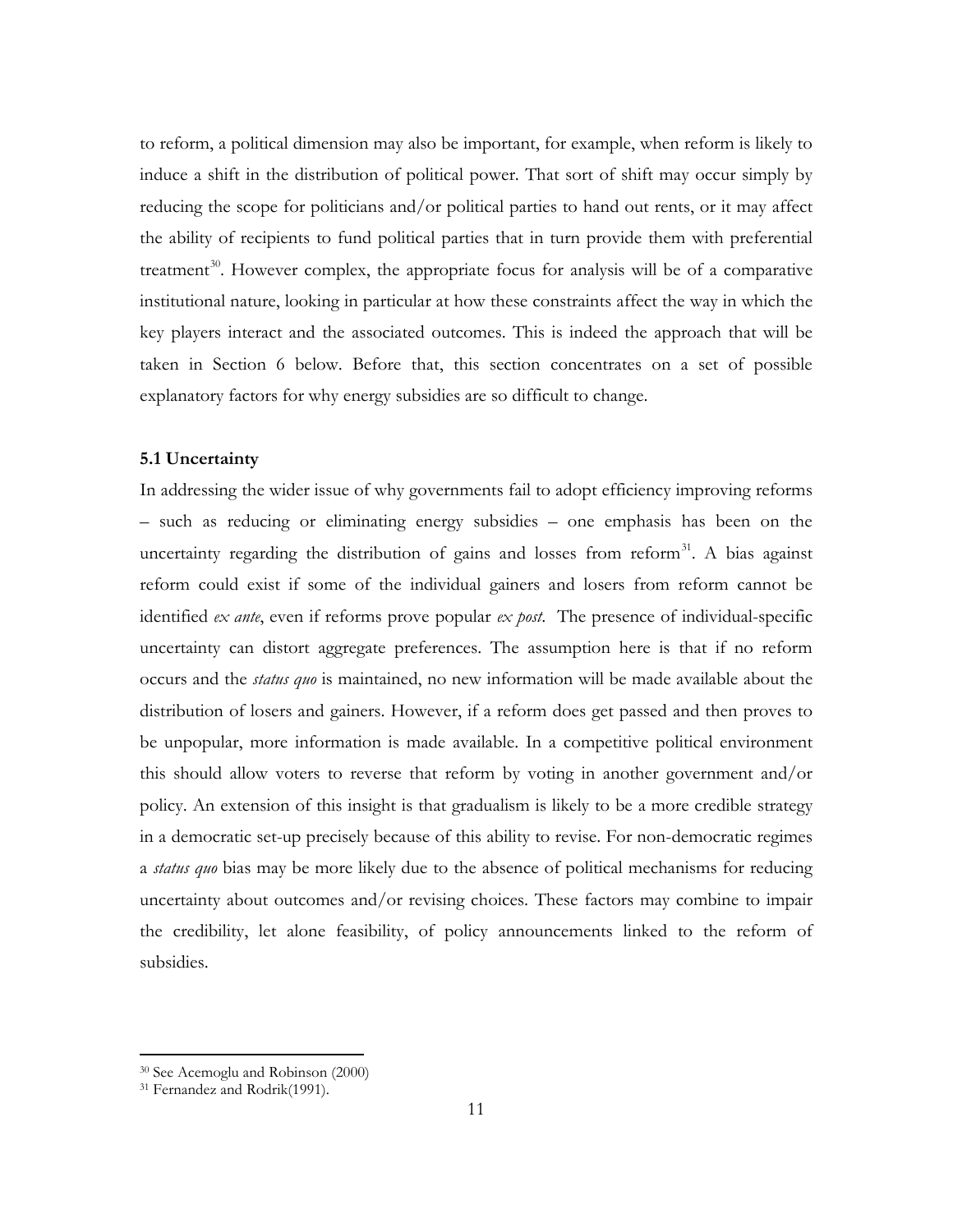#### **5.2 Information**

An associated consideration concerns the availability of information. Most generally, voters may have limited information about policies or people associated with particular policies and this may drive a wedge between formal and real accountability<sup>32</sup>. Governments may similarly frame policies without full understanding of voters' preferences. And – of clear relevance to the matter of energy subsidies – citizens may (and often do) have very incomplete or inaccurate information regarding what they or others receive in terms of subsidies, as also the content of policies with regard to subsidies, let alone the composition of total  $cost^{33}$  $cost^{33}$  $cost^{33}$ . For example, survey and focus group evidence collected in Morocco in 2010 showed that in the case of the butane gas subsidy, a majority of households were actually unaware that any subsidy was in place<sup>[34](#page-13-1)</sup>. In addition, there was a very significant under-estimation – across all social classes - of the scale of subsidy for the product. Moreover, while a removal of the subsidy on butane gas would have implied raising retail prices by two and a half times, respondents on average believed that a non-subsidised price would increase by less than 40%.

It seems likely that these sorts of mis-perceptions spread far wider than this one instance. It signals the need for clear explanation of what are the costs of subsidies, as well as the distribution of benefits, to citizens and affected parties. This element of public communication is returned to in more depth in Section 6 below.

#### **5.3 Income traps**

Persistence can also be traced to employment and compensation regimes and the problem of income traps, in particular. For instance, in parts of the Middle East and North Africa, public sector employment is often large. At the same time, monetary compensation has been set to be consistent with this employment level and the government's budget constraint, resulting in low levels of wages. Further, public sector wages often serve as the effective

<span id="page-13-2"></span> <sup>32</sup> A point made by Besley (2004).

<span id="page-13-0"></span><sup>&</sup>lt;sup>33</sup> For example, in Central and Eastern Europe non-transparent components, such as collection failures and unaccounted losses have been important parts of the total subsidy on electricity, amounting in Serbia to around 2% of GDP.

<span id="page-13-1"></span><sup>34</sup> World Bank (2010a)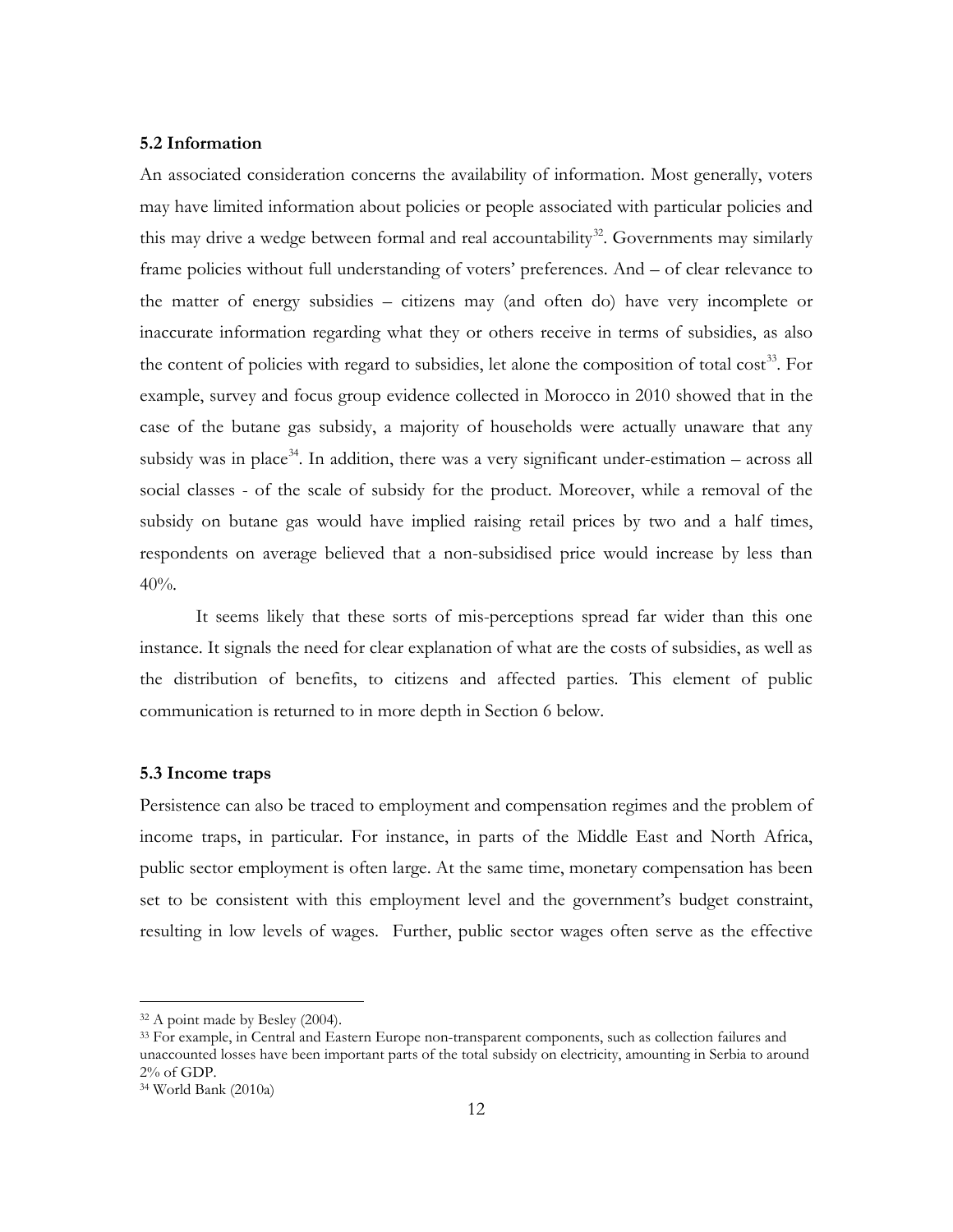benchmark wage in the economy, so that private sector wages come to be set conditional on the level of public wages.

The most striking case is Egypt where over 20% of wage employment is in the public sector and where wage levels have remained low and falling since  $2000^{35}$  $2000^{35}$  $2000^{35}$  Energy subsidies and the capital pricing regime have also affected the factor mix resulting in a declining labour share. Low wages have in turn been associated with a high exposure to poverty; over 40% of Egyptian households in  $2008/2009$  fell below an upper poverty line<sup>[36](#page-14-0)</sup>. With energy consumption accounting for between 4.5-6.5% of household expenditure among the lower two expenditure quintiles, in 2010 it was estimated that a reduction in energy subsidies would induce at least a 4% decline in income in the lowest quintile. Further, aside from the impact of possible subsidy withdrawal on poor households, moving away from sustained price repression would also induce a large effect on the price level. In this instance, it can be seen that low compensation levels in an economy (not just the incidence of poverty) that have historically been part offset by cheap energy would impose very large adjustment costs. These costs and their timing can deter attempts at reform and contribute to persistence, as has clearly been the case in Egypt, but also in other countries<sup>[37](#page-14-1)</sup>.

#### **5.4 Funding**

<span id="page-14-2"></span>Energy subsidies are commonly costly fiscally. However, financing can be through noninflationary means or through an inflation tax. If the former is used, the cost of any subsidyrelated deficit will fall mainly on later generations. If not available, then the inflation tax – as fiscal deficits become monetised - will largely fall on the notional beneficiaries of these transfers. In the latter case, this may actually help explain why energy subsidies can be attractive to particular types of governments as they provide asymmetric benefits to recipients. This will be particularly true if the actual benefits of an energy subsidy are concentrated - say, in a particular sector - while much of the cost of the subsidy is diffused through the inflation tax and borne by a far wider constituency. One implication is that,

 <sup>35</sup> In 2007 average weekly wage levels in the public sector were around \$55 and under \$40 in the private sector, while real wages had fallen by between 25-33% since 2000.

<span id="page-14-0"></span><sup>&</sup>lt;sup>36</sup> Roughly 20% of households were grouped between the upper and lower poverty lines. This amounts to around 500 Egyptian pounds per annum and, as such, constitutes a very narrow band.

<span id="page-14-1"></span><sup>37</sup> See, for example, Herrera (2010)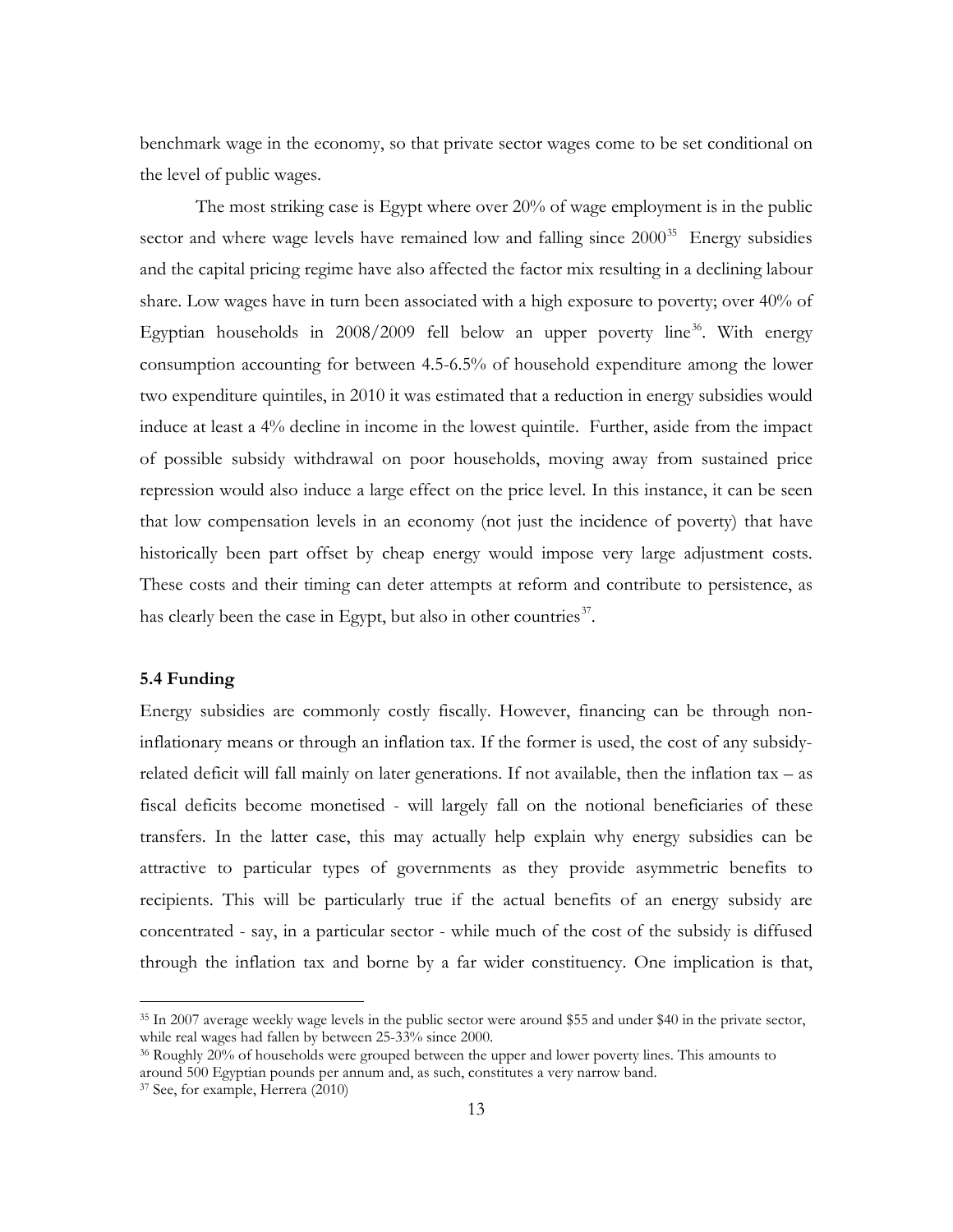dependent on how subsidies are financed, while households or firms may receive some level of benefit from an energy subsidy, the real benefit after adjustment for prices, may be much smaller.

#### **5.5 Beliefs**

There are a very limited number of attempts – using household surveys and/or focus groups – that explore explicitly the attitudes of citizens regarding energy subsidies. The World Values Survey (WVS) asks the same questions to a large number of individuals in a large number of countries. Although this survey was not explicitly concerned with energy subsidies, it did ask respondents about their attitudes to risk, as well as with respect to type of preferred political system and other variables<sup>38</sup>. Respondents' attitudes regarding income differentials, competition, the role of government, as well as sources of success and wealth were selected<sup>39</sup>. Individual responses, as well as an average score for the response to these six questions, were used. These responses were interpreted as an indicator(s) of respondents' attitudes to risk. For example, a respondent favouring greater income equality or a greater share of government ownership of business or that the government should take more responsibility to ensure that everyone is provided for, was considered to be expressing a greater aversion to risk than someone favouring larger income differences, more competition and/or a lower role for government<sup>40</sup>.

 <sup>38</sup> Interestingly, for those Middle East/Maghreb countries in the WVS not only were mean responses more favourable to democracy than for the sample as a whole but the belief that subsidising the poor was an essential aspect of democracy was a widely held view, again with a mean score significantly higher than for the full sample and/or for other middle income countries.

<span id="page-15-0"></span><sup>&</sup>lt;sup>39</sup> More exactly the questions ask respondents to place their views on a scale of 1 to 10. The left hand of the scale (viz., 1) signifies complete agreement with the proposition as does 10 for the proposition on the right hand side. The statements are (a) Incomes should be made more equal(1)….We need larger income differences as incentives for individual effort (10); (b) Government ownership of business and industry should be increased (1)….Private ownership of business and industry should be increased (10); (c) The government should take more responsibility to ensure that everyone is provided for (1)…..People should take more responsibility to provide for themselves (10); (d) Competition is harmful. It brings out the worst in people (1)….Competition is good. It stimulate people to work hard and develop new ideas (10); (e) Hard work does not generally bring success – it is more a matter of luck and connections (1)….In the long run, hard work usually brings a long life (10); (f) People can only get rich at the expense of others (1)…..wealth can grow so there is enough for everyone (10).

<span id="page-15-2"></span><span id="page-15-1"></span><sup>&</sup>lt;sup>40</sup> There was significant variation across countries as also within countries. For example, with respect to income equality the mean score for the full sample was 6.1 with a standard deviation of 3.1 and a range of  $\geq$ 7.5 (Peru, Ghana) to  $\geq$ 4.2 (Iran, India).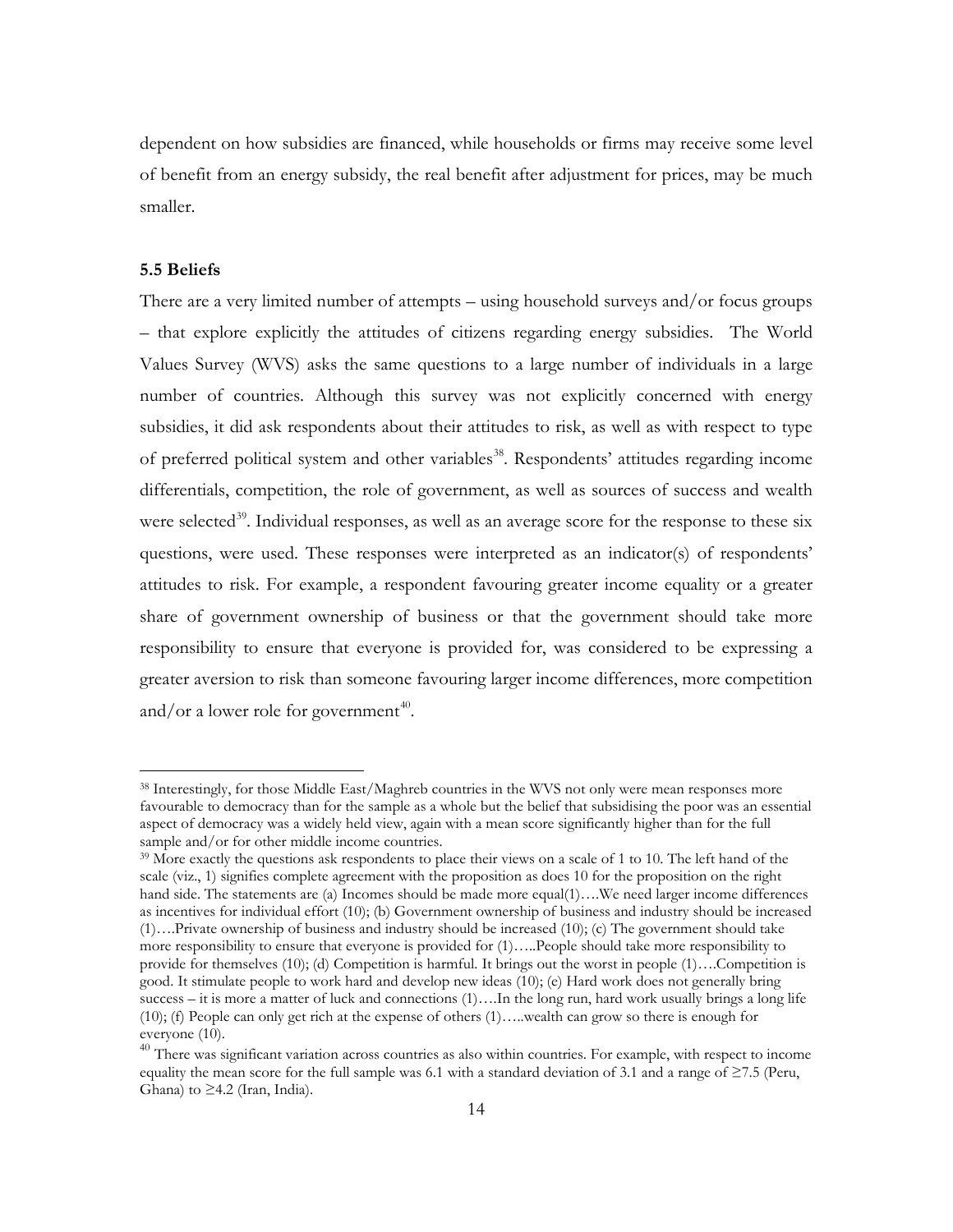Using data for over 90 countries and 24,000 respondents from the fifth wave of the WVS in 2005/6, analysis indicated that being male, being educated and having a higher professional status was associated with a greater appetite for risk, while working in a public sector institution and lower self-reported social class was not. A subsequent stage of the analysis was to match the WVS data for the 25 countries that overlapped with the IEA subsidies dataset<sup>41</sup>. The measure of risk was then related not only to the characteristics of individual respondents but also to the amount of spending on subsidies in a given country. In most instances in the regression analysis, the subsidy variable was negatively signed and highly significant. While it is not possible to identify causality, it does suggest that energy subsidies are associated with greater risk aversion, even after controlling for individual attributes. If energy subsidies were effective measures of risk mitigation, this might, in effect, permit individuals to take more risk than they would in their absence. This does not seem to be the case, suggesting that energy subsidies may be part of a wider pathology of beliefs that err towards greater aversion to risk. A further implication is that countries with energy subsidies appear to have citizens that favour policies which are more state-centred and less favourable to markets. This makes reform of subsidy regimes particularly complex, not least because it suggests that, given individuals' beliefs, public institutions may need to play a central role in any reform if credibility is to be achieved.

#### **6. Framing reform**

How should the reform of energy subsidies be presented, managed and executed when considering both political and other constraints? Evidence from a large number country experiences suggests that instantaneous, wholesale reform has generally been infeasible. While, in principle, 'shock therapy' has several virtues, including on the fiscal side but also through limiting the scope for hoarding and speculation, anticipatory inflation and the space for opponents of reform to mobilise, the evidence unambiguously shows that more gradual approaches to reform have dominated. Clearly, part of the reason for this preference has often been the scale of adjustment to energy prices that has been required, but also the perceived extent of opposition to reform, whether organised or not. Yet, gradual reform

<span id="page-16-0"></span><sup>&</sup>lt;sup>41</sup> The detailed results from the exercises described in this section are available on request and are also reported in Commander et al (2011)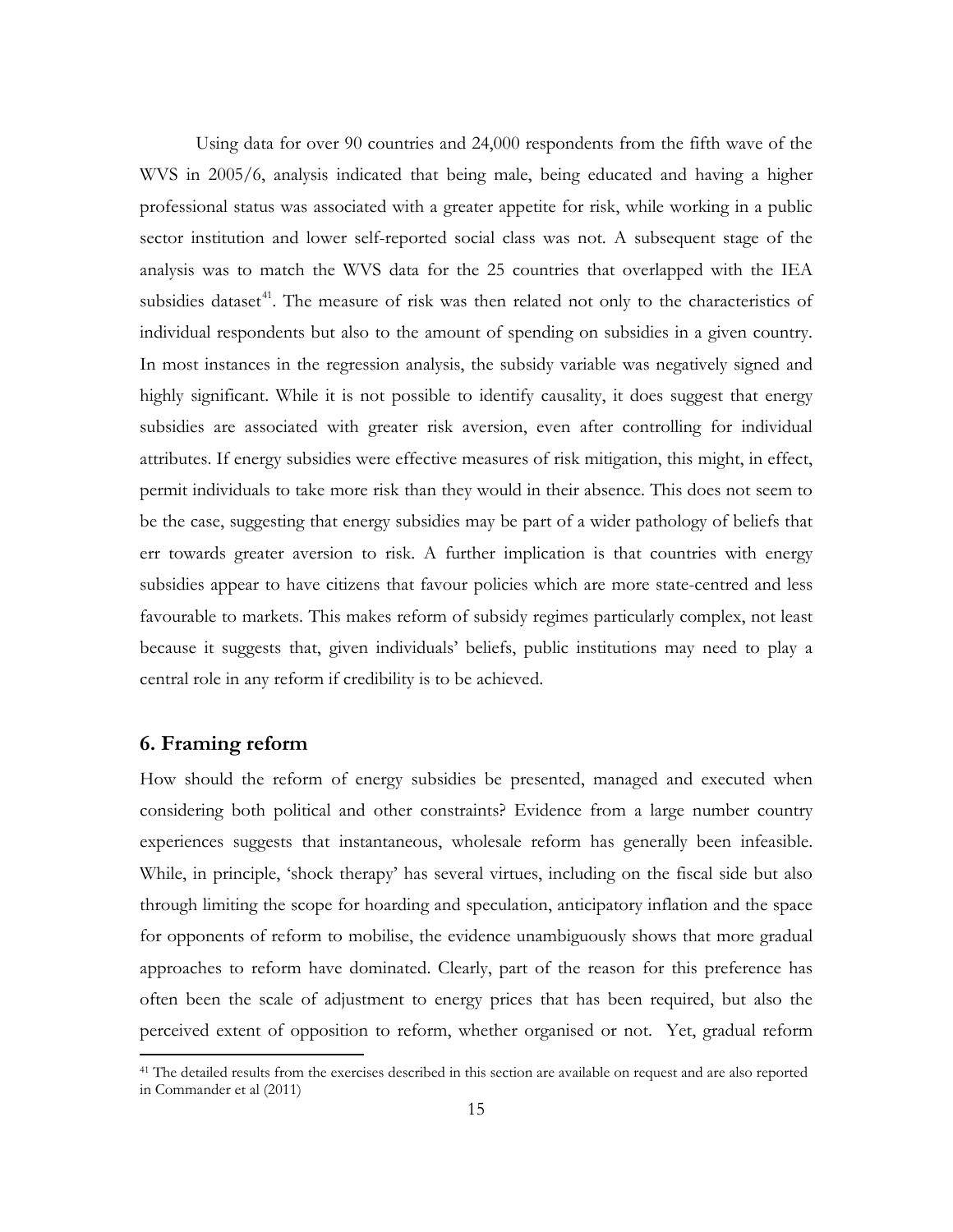programmes have also often proven to be problematic and subject to reversal. In addition, from a policy perspective, ordering reforms mainly on the grounds of feasibility may itself be distortionary and/or inefficient<sup>42</sup>.

Energy subsidies commonly have a range of objectives, from rewarding specific interest groups to reducing the amount of income risk faced by recipients. The weight of these different motivations – and their associated constraints – will obviously have to influence the design of any reform strategy. At the same time, the scale and locus of distortions or cost imposed on the economy by subsidies will be relevant in deciding on priorities. However, given differences across countries and the complex skein of effects – direct and indirect, static and dynamic - a reform strategy obviously cannot be reduced to a simple template. The following sections lay out some of the key analytical and practical steps that need to be taken when designing and implementing reform. These steps are grouped into several stages.

#### **6.1 Country characteristics**

The first stage has to be largely descriptive where the principal objective is to understand the key attributes of the institutional and political system, the main players and the space in which they interact in terms of their announced objectives and the underlying constraints they face in both achieving those objectives as well as in possible reform<sup>43</sup>. A simple list of requirements is presented in *Boxes 1-3*. These group the data needs into three broad categories: expenditure and fiscal; motivation and outcomes and political and institutional. It can be seen that these country level (and in some instances regional) descriptive data include not only the type and scale of disaggregated energy subsidies – e.g., by source - but also the context in which energy pricing decisions are made and implemented, taking into account the organisation of local institutions and other factors structuring decision-making. These include information on where and how energy pricing decisions are made, for example, by the Presidency, Ministry of Finance or an independent agency, among other possibilities. In addition, it would be desirable to know whether energy pricing is determined

<span id="page-17-1"></span><sup>&</sup>lt;sup>42</sup> For example, by addressing subsidies only on selected energy sources on account of the relative ease of reform.<br><sup>43</sup> A diagnostic approach has also been applied in the context of constraints to growth by Hausmann, Rodrik

<span id="page-17-0"></span>and Velasco (2007), as well as in the extensive country literature that has followed.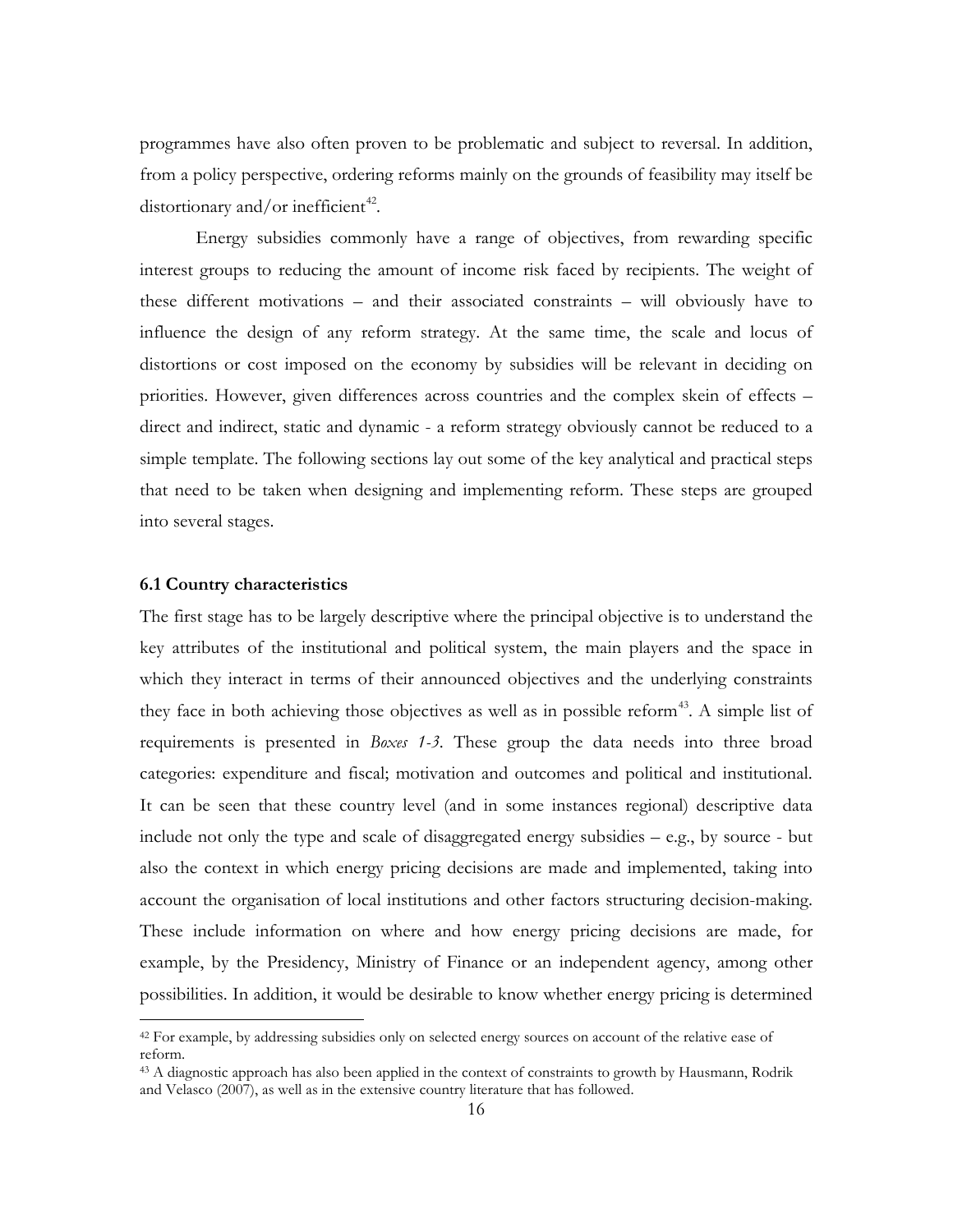in an *ad hoc* or discretionary manner or whether particular pricing rules are followed and with what frequency of adjustment in cases where pricing departs from market setting.

The diagnostics also crucially involve trying to identify the declared objectives or motivation of any energy subsidy and then identifying the correspondence (or lack of) between those objectives and actual outcomes (e.g., reaching poorer households, boosting access and so on). The aim is to identify whether the policy objective is, firstly, a desirable one and, secondly, whether it is one that is being achieved and with what effectiveness. Aside from identifying the main drivers, whether ideological, interest groups or as features of a wider economic strategy, and their key indicators, this will require detailed incidence analysis linked to a political-economy narrative and an associated timeline. This broad approach is sometimes referred to as stakeholder analysis<sup>44</sup>.

For the incidence analysis, a distinction should be drawn between households and firms. For households, a recent household expenditure survey is a pre-requisite. For firm and/or sector level analysis, data on energy consumption, pricing and balance sheets are also desirable<sup>45</sup>. To model the likely impact of any change in the level of an energy subsidy, inputoutput tables or a SAM (Social Accounting Matrix) can help identify the direct and indirect effects of changes in energy subsidies across the main agents. By itself, this will not allow judgement as to whether the subsidy represents a socially efficient way of achieving the goals of policy, but it does facilitate a better understanding of the correspondence between stated objectives and outcomes. In this regard, a country's institutional capacity will also play an important role insofar as that capacity will determine the channels through which subsidies and/or transfers can be distributed. Information on the institutional set-up, capacity and delivery systems is essential.

#### **6.2 Identifying constraints on reform**

Identifying the main constraints to the reduction or elimination of energy subsidies is essential. Self evidently, these will differ across countries and may range from

<span id="page-18-1"></span><span id="page-18-0"></span> <sup>44</sup> See, for example, World Bank (2008) and for a specific application to Morocco, Litvack and Chaherli (2009) <sup>45</sup> Note that these data are often not available (as in the case of input-output tables) or hard to collect. For example, the Business Environment and Economic Performance (BEEPS) survey that samples a large number of firms in the transition countries no longer tries to collect such detailed information due to difficulties in getting accurate responses.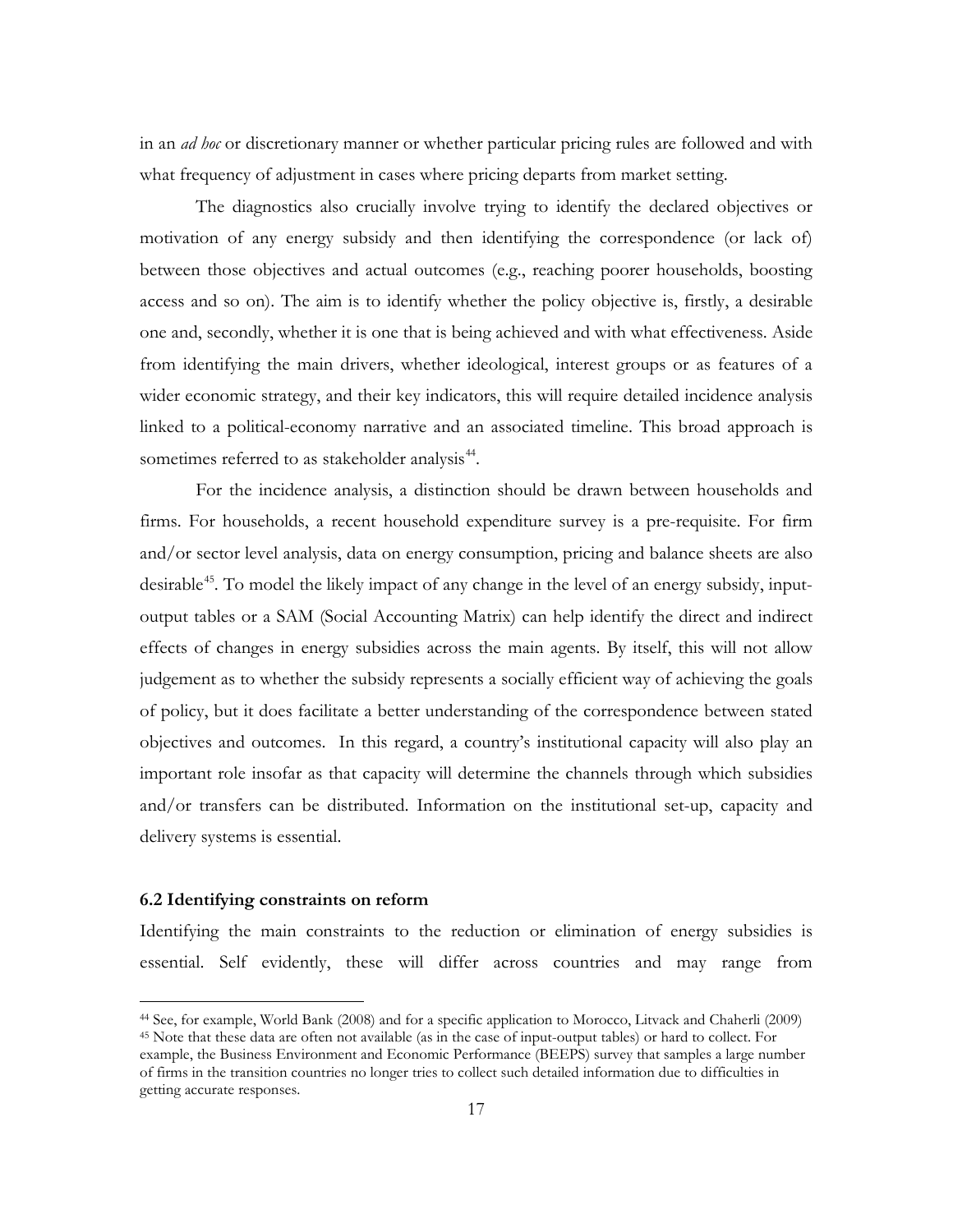macroeconomic constraints - for example, the potential inflationary consequences of price adjustments to energy<sup> $46$ </sup> - to the entrenched power of particular lobbies, institutional capacity and/or the inability of particular types of political authority to commit credibly to different policies. This also involves understanding the incentives facing politicians, many of which will be shaped by the configuration of the political system and its institutions.

*Figures 7*  $\circledcirc$  8 provide a diagrammatic representation of the main actors, political institutions and constraints – and the inter-linkages – that exist. A distinction is drawn between broadly pluralistic and autocratic settings as it is clear that the political system can have a significant influence on the nature of those constraints, most strikingly in terms of the interaction between government and citizens. However, as there are often significant differences between types of democracies and types of autocracies, the framework set out here is deliberately cast to be encompassing.

*Figure 7* lays out the main players in a broadly democratic or pluralistic polity, including the government, citizens, political parties and specific lobbies. The electoral system and its cycle are also included as this may affect the timing of reform: a party recently elected with a mandate may, for example, be more able to try reforms early in a term. The figure also draws in the government's institutional capacity and funding constraints, both with respect to distributional programmes, such as those targeted at the poor, but also the ability to provide transfers to non-poor households, as in a transitional programme aimed at winning public support for reform. Indeed, several recent episodes of reform have included transfers aimed explicitly at limiting opposition by non-poor consumers to changes in energy pricing.

*Figure 8* repeats the same exercise in the context of an autocratic regime. There are obvious differences, not least in the absence or attenuation of political parties (save for officially sanctioned parties<sup>[47](#page-19-0)</sup>) and clearly defined political institutions. Knowledge about citizens' preferences and/or perceptions, as well as the ability to communicate policy effectively to voters or citizens, appears to be particularly problematic in autocratic regimes. The connection between citizens and government is marked by absence of transparency, let

<span id="page-19-1"></span> <sup>46</sup> Perhaps the clearest instance of a macroeconomic constraint to energy pricing comes from Egypt. Using 2008 data Abouleinein et al (2009) estimated that complete subsidy removal would raise the average price level of petroleum products by over 800% with the price of energy intensive industries expected to rise by around 30%. Transport and communications prices would also increase by over 40%.

<span id="page-19-0"></span><sup>47</sup> For example, the Baath Party in Syria.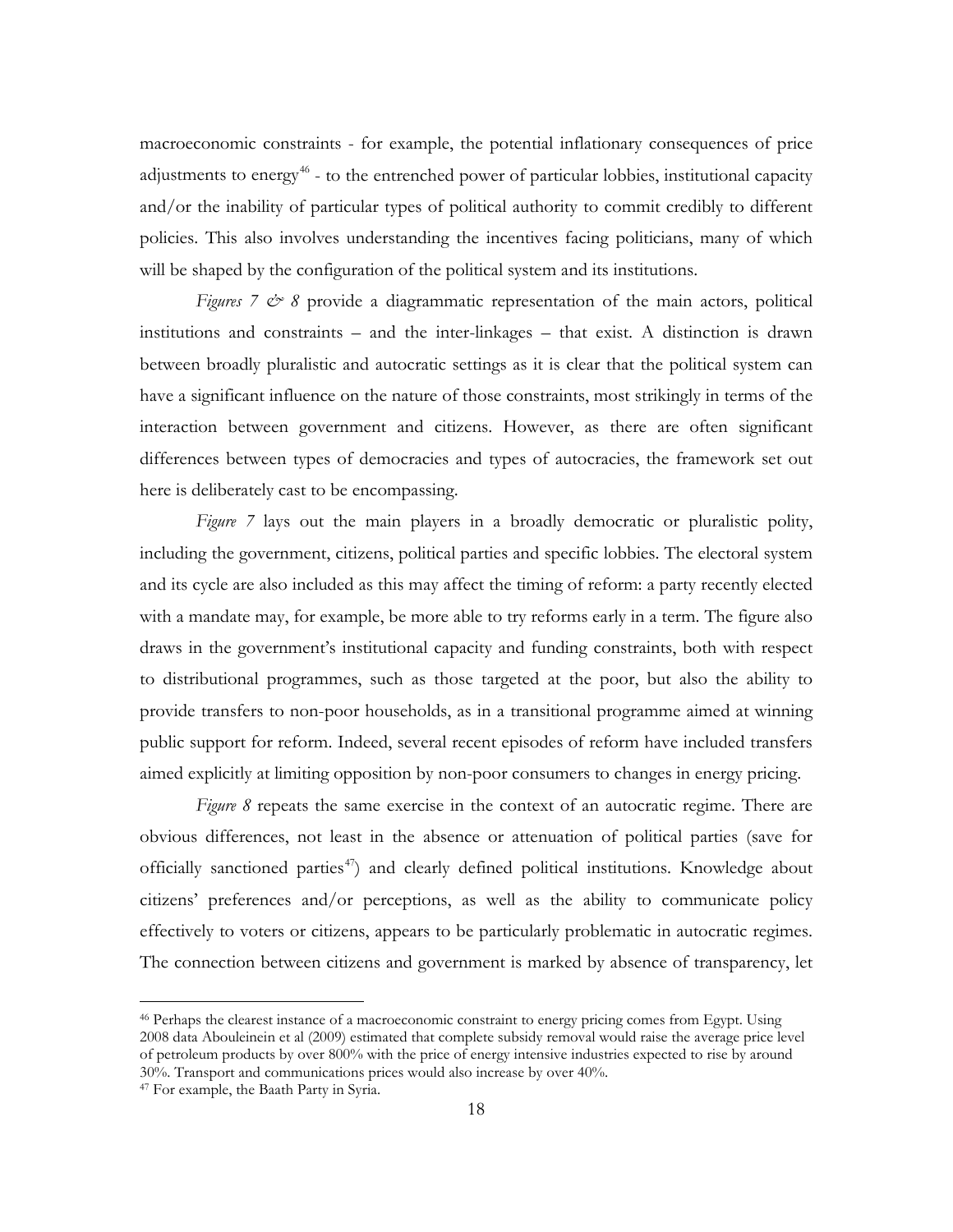alone feedback. Difficulty in communicating policy may also, in some instances, be traced to more fundamental limitations connected with the very legitimacy of the regime in question.

#### **7. Linking reform with compensation and complementary policies**

A central issue in discussion of subsidy reform is the question of whether compensation should be offered as part of a wider policy strategy. The assumption is that reform implies imposing costs on parts of the population, including, in some instances, vulnerable groups. In this context, one question is whether to link reduction or removal of energy subsidies to explicit compensatory programmes. Indeed, this association has almost become doxology in discussion of the pre-requisites for reform<sup>48</sup>. A related – and broader - matter concerns the architecture of risk mitigation that countries should be aiming to introduce or sustain, conditional on their affordability and viability. This covers a very broad policy landscape that is largely beyond the scope of this paper. However, a key component in income risk - namely the labour market or employment dimensions and, in particular, the issue of how to deal with involuntary job losses and unemployment - is discussed below.

The scope for reducing or eliminating energy subsidies is often potentially large. This has led many observers to note that the savings from reduction or elimination should allow governments to substitute targeted programmes of assistance using these resources; offering compensation to particular groups of losers may be a political pre-requisite for reform<sup>[49](#page-20-0)</sup>. Crudely put, compensating some or all losers from reform can help placate opposition and allow reform to proceed. Certainly, country narratives suggest that income losses can be quite significant with associated, adverse effects on poverty<sup>50</sup>. For example, even the elimination of a small subsidy on gas cylinders in Jordan – spending on which accounted for around 0.4% of GDP in 2010 – would shift the poverty headcount up by roughly  $0.5\%$ <sup>[51](#page-20-2)</sup>. The need for - and justification of - compensation mainly depends on the characteristics of the losers from reform, and, by association, the type, size and duration of the compensating payments. As *Box 4* illustrates, compensation to households in Iran was seen as essential for

<span id="page-20-3"></span> <sup>48</sup> As argued, for example, in World Bank (2011).

<span id="page-20-0"></span> $49$  The G20 report states that 'an important condition for subsidy reform is the credibility of the government's commitment to compensate vulnerable groups…..and to use the freed public funds in a beneficial way', p36  $50$  Coady et al (2006), Clements, Jung and Gupta (2007)  $51$  World Bank (2011b)

<span id="page-20-2"></span><span id="page-20-1"></span>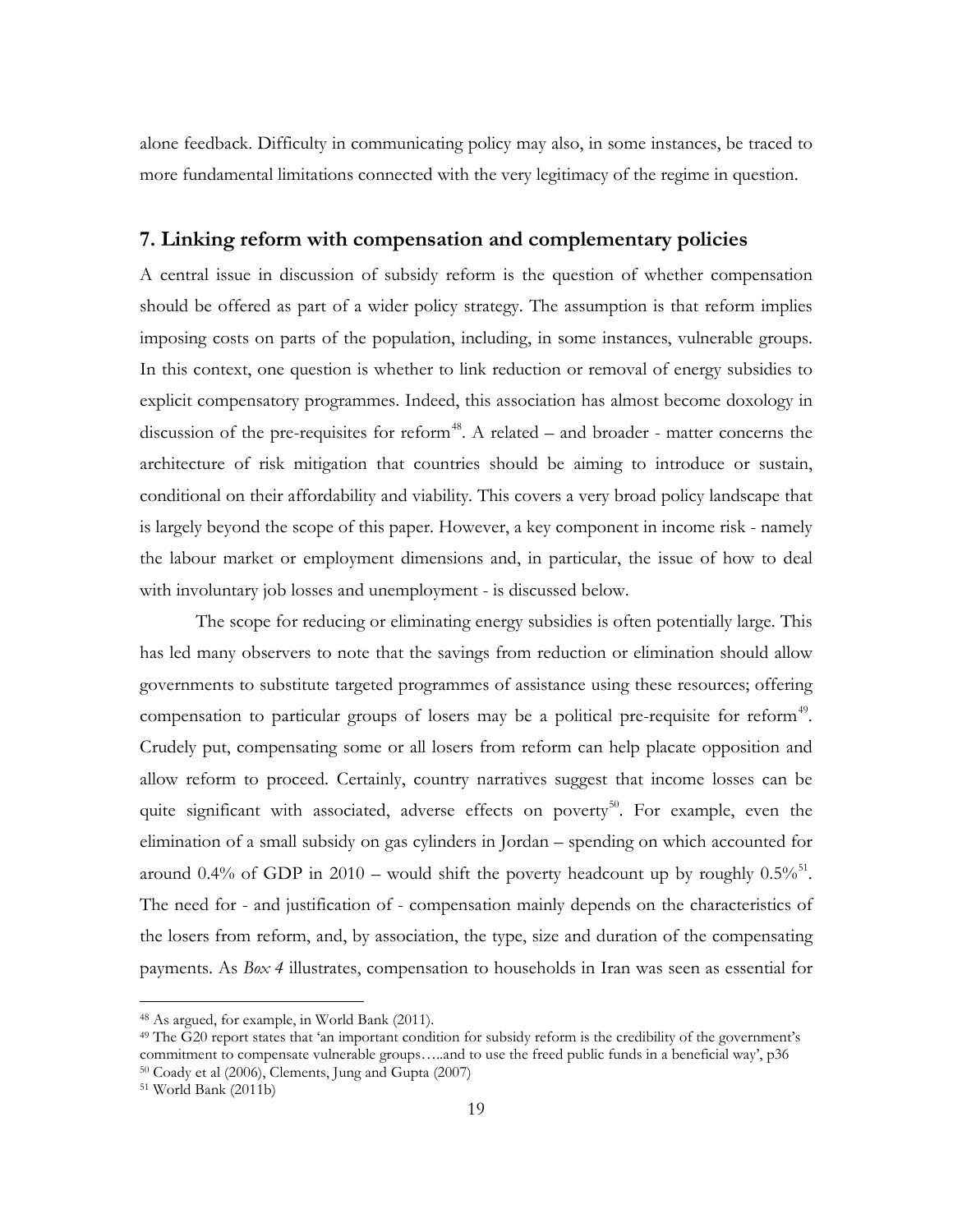the viability of reform but the subsequent package of measures was neither targeted, nor fiscally improving.

Some other recent country experiences with subsidy reform – as in Indonesia and Jordan – seem to support the view that compensating measures, including wage adjustments and transfer payments, can be important facilitators of reform. In Jordan, for example, a large nominal price increase in 2008 was coupled with wage and pension increases for public sector workers, cash assistance to the poor, including small farmers, and an increase in transfers through the National Aid Fund. Interestingly, however, in both Jordan and Indonesia, such compensating policy measures have not succeeded in preventing the subsequent re-emergence of energy subsidies $^{52}$ .

There is also the issue of citizens' preferences about compensation. In particular, there is the issue of whether reforms that explicitly limit compensation to 'deserving' households through better targeting to poor households will be viewed as acceptable and/or desirable. Country narratives of energy pricing reform suggest that the assumption that nonpoor households will accept reforms that have an adverse impact on them but not (at least relatively) on poor households should not necessarily be made. As will become clear later, part of the reason for why this is the case rests with governments' inability to communicate effectively with citizens about incidence, cost and equity.

A compensation scheme may also be time-inconsistent insofar as there are incentives to renege on any deal. This problem – as indicated above – is likely to be present in a nondemocratic context. Compensation to a selected group(s) is likely to be less credible than a more universal transfer as the threat of collective action if compensation is withdrawn will be weaker in the first instance. Indeed, when opposition to change in energy subsidies is part of a wider matter of political legitimacy, the role of compensation may be either peripheral or counter-productive.

Improving the political acceptability of energy pricing reform through the introduction of selective compensation packages has been widely discussed and sometimes

<span id="page-21-0"></span> <sup>52</sup> By 2011 energy subsidies in Jordan climbed back towards 3-4% of GDP largely as a result of new subsidies on oil products, while in Indonesia spending on subsidies more than doubled between 2008/2009, with petrol subsidies approaching peak 2008 levels. In Iran, the policy objective has been to make domestic and international prices converge over a 5 year horizon. Despite the large rise in nominal prices at end-2010, domestic prices remain significantly below international prices.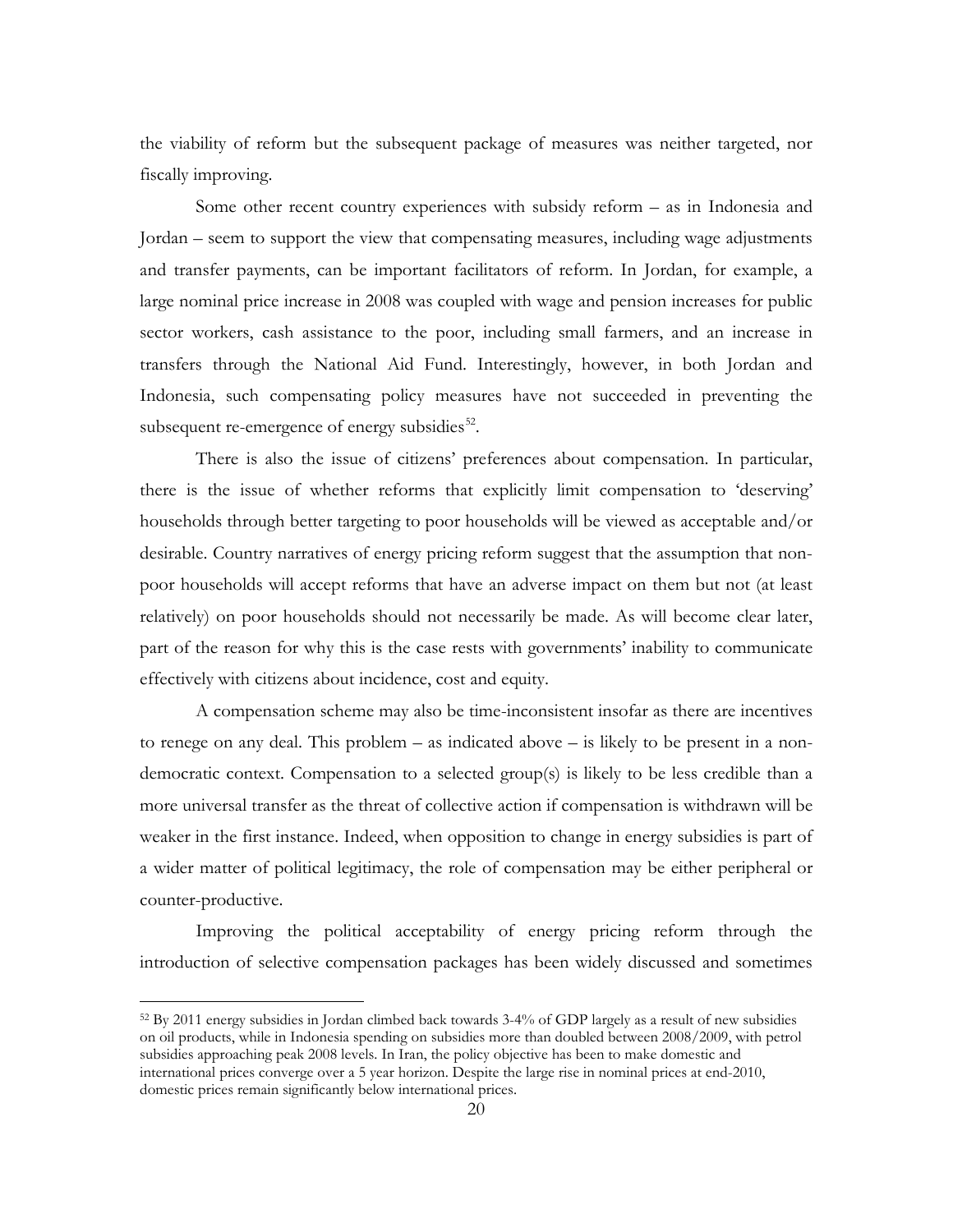implemented. The importance of timing – notably the benefit of providing compensation either prior to or contemporaneously with price reform - also stands out. But this is a relatively narrow way of viewing compensation. Indeed, other complementary measures, particularly if timed well, can be major supports for reform. An example would be improvements in the reliability of energy supply or other measures directed at the provision of services. In a number of instances – notably some of the Indian states – mispricing of energy tends also to be associated with inefficiencies in supply, a consequence of which is rationing or excessive variability. In principle, measures taken *ex ante* that improve the quality or reliability of supply might be helpful in supporting the case for pricing reform. Other potentially supportive interventions can include improving the supply and terms of consumer finance and/or support for the adoption of energy-conserving technology. Structuring the path of reforms so as to deliver tangible benefits prior to price adjustment is particularly likely to provide support for the latter.

#### **8. Compensating households**

In what follows, the compensation problem for households is principally – but not exclusively – examined through the poverty angle<sup>53</sup>. As argued above, energy subsidies can have an impact on poorer households' income levels, the reduction of which can have adverse consequences for both the incidence and depth of poverty. But in some cases – Egypt and Iran are perhaps the most striking example – the direct and indirect effects of subsidy reform can affect a far wider swathe of households, making the policy challenge yet harder. Further, there may be an important political dimension that compels recourse to a staggered or limited reduction in subsidies in order to avert blocking by adversely affected non-poor constituencies.

#### **8.1 Institutional capacity**

Minimising the impact of proposed changes to energy prices on poor households should be a policy goal. However, achieving that objective through provision of compensation is also axed on a strong premise – namely, that compensation for loss or reduction of energy

<span id="page-22-0"></span> <sup>53</sup> An interesting example focused on Morocco is Fruman and Yemtsov (2008)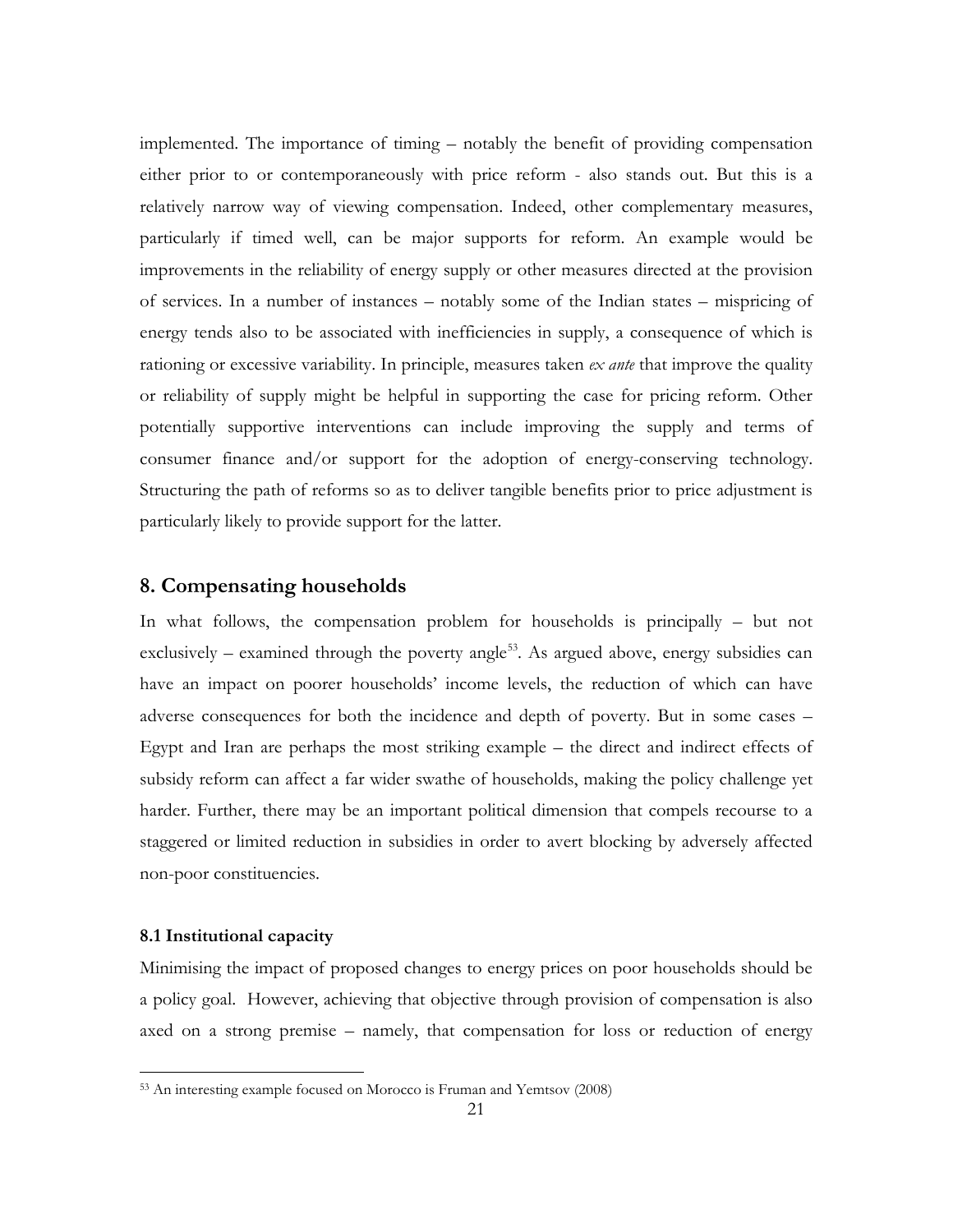subsidies can be delivered effectively and expeditiously. The question is whether a country has the institutional ability to deliver narrower – that is, more targeted – transfers to well identified households or individuals. From a practical perspective, whether a government has the information – who is poor and to what degree - and the institutional capacity to deliver compensating transfers are material considerations.

#### **Box 4: Iran – Innovation in design but weak results**

Recent Iranian experience is one of the largest and most ambitious attempts at energy subsidy reform explicitly linking reform to compensating transfers. Part of this can be attributed to the size of the required price adjustment. By 2010, energy subsidies amounted to nearly 15% of GDP. This meant that large nominal adjustments to energy prices were required. The compensation element involved a commitment to redistribute to households up to  $50\%$  of the fiscal savings and a further  $30\%$  to firms to cover restructuring costs in the first year<sup>54</sup>. In effect, government committed to clawing back no more than  $20\%$  of fiscal savings in that initial period. A further component of the reform was the explicit use of compensatory payments or allowances as well as their timing. Households were initially granted relatively generous allowances of low priced fuel. Initially households were granted 120 litres - subsequently reduced to 60 litres - of fuel at a price equivalent to 55% of international prices. Cash transfers were also made to households prior to the price reform to build credibility. Originally, the intention was to focus such transfers on poorer households. In reality, these transfers were more universal in nature than targeted as over 80% of the population received the transfer. This was accompanied by an intensive programme of public communication, coupled to explicit warnings to the population about the consequences of non-cooperation. In the 18 months since introduction of the price reforms, inflation has accelerated – in part as a consequence of the way in which the reform has been carried out. Far larger than intended – and increasing - monthly transfers to most Iranian households, as well as cross-border smuggling of fuel have eroded the fiscal gains. Indeed, by 2012 energy subsidies had swollen to around 17.5% of GDP as political considerations have dominated. Despite some cleverly designed features of the reform, the Iranian experience illustrates the difficulty in staying the course.

<span id="page-23-0"></span> <sup>54</sup> Some 12,000 firms were surveyed and around 7,000 offered some form of compensation including lower fuel costs, interest rate subsidies on loans for adopting more energy efficient technology and other credit lines.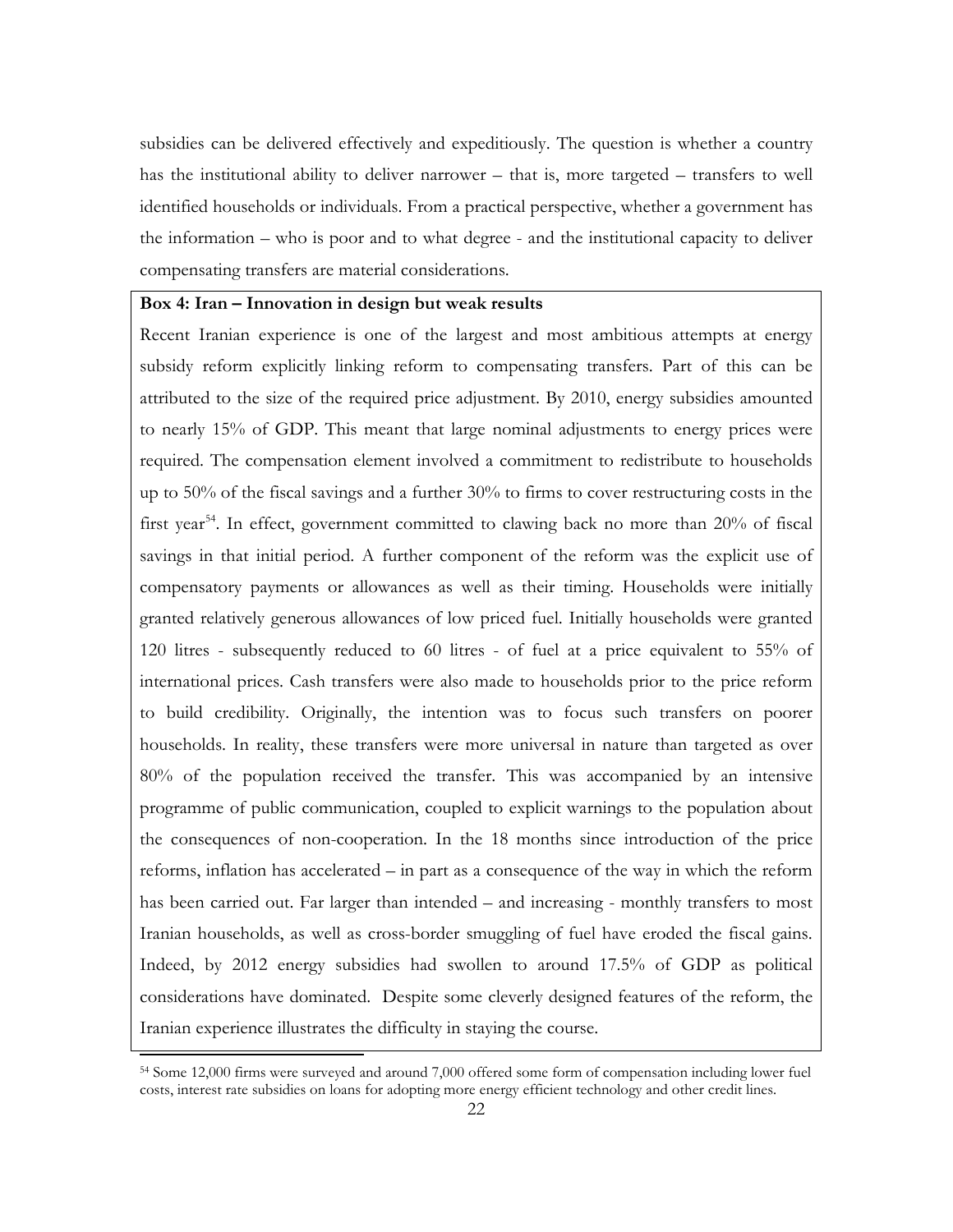Reaching only poor households adversely affected by reform of energy pricing may require using existing transfer programmes – whether conditional or unconditional – that are scalable and/or initiating a new and possibly specific transfer. In Iran, the design of the reform initially involved a new and non-universal compensating transfer for households. Yet targeting that transfer at poorer households proved infeasible on both technical and political grounds<sup>55</sup>. In other countries, such India, while the ability to target may be far more developed, the ability to deliver transfers effectively to designated beneficiaries has still been the principal limitation<sup>[56](#page-24-0)</sup>. In Indonesia, attempts at energy pricing reform since 2005 have all been explicitly associated with the introduction of contemporaneous compensation packages – such as an unconditional cash transfer – as well as the subsequent expansion of other social welfare programmes. In general, low income countries and non-democracies tend to be most constrained, whether with regard to existing or new transfer interventions.

If institutional frailty impedes effective targeting of transfers, it is possible that use of subsidies that are weakly targeted but are intensively consumed by poor households may still be one of the more effective ways of transferring income to those groups. This may imply that there is a case for using limited, consumption-discriminating subsidy as a transitional transfer instrument. But that would, of course, imply that it is temporary and mainly a stepping stone to a more effective targeting regime relying on non-subsidy transfers. The evidence – particularly in the Middle East and Asia – suggests that this transition often does not occur.

#### **8.2 Energy consumption weights**

The extent to which any particular energy subsidy reduction or removal affects poorer households depends on the respective weights of different energy types in their consumption baskets<sup>57</sup>. Among possible measures, use of cross-subsidies to energy sources relatively intensively consumed by the poor is an option that has been quite widely applied. Block tariffs have also been widely used for electricity. These require metering and allow some

<span id="page-24-0"></span><sup>56</sup> The Indian Government hopes to use a national programme of identity/smart cards to target energy subsidies to poor consumers and in so doing, move away from across-the-board price controls.

<span id="page-24-2"></span> <sup>55</sup> Consequently over 80% of the population received compensatory payments, see Guillaume et al (2011).

<span id="page-24-1"></span><sup>57</sup> This can vary widely. In the transition countries, for example, the share of expenditures on energy for the bottom quintile ranged between 6-21% in 2008/9.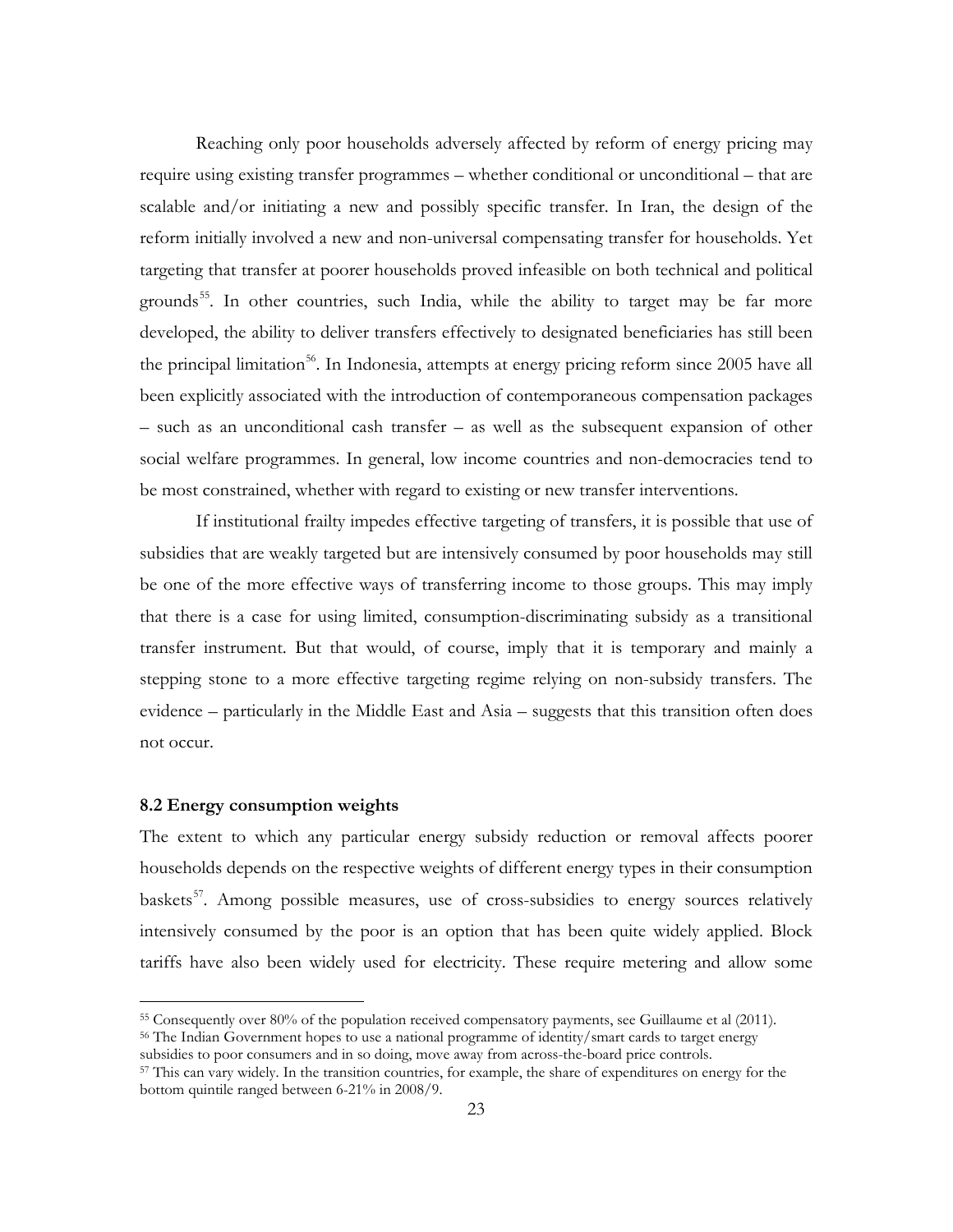targeting to poorer expenditure groups with, for instance, the first block of consumption priced low. They can also be made consistent with other tariff routines, such as peak or timed pricing. The fiscal implications of price discrimination will also depend on the size of the first or lifeline block. Many of the same considerations apply to tariffs that differentiate on the basis of quantities consumed. For example, in Egypt, two-tier tariffs for petrol and LNG have been proposed with ration card holders allowed to purchase fixed amounts at subsidised prices<sup>58</sup>. Earmarked transfers have also been applied, notably in Eastern Europe<sup>[59](#page-25-0)</sup>. But the scope for targeting may be limited if connections are rationed and/or limited among poorer consumers. This approach also does not easily adapt to petroleum products, although use of smart cards may partly overcome the problem<sup>60</sup>.

#### **8.3 Timing**

The timing with which subsidies are reduced or eliminated may also be relevant. When energy subsidies have been allowed to become large, the use of a graduated programme of price reform - coupled with transitional energy subsidies to support adoption of other energy sources (e.g., subsidisation of connection fees) - may be relevant, as well as politically more acceptable $^{61}$  $^{61}$  $^{61}$ . Clearly, facilitating access makes sense either if it helps poorer households shift to more efficient energy sources or as part of a wider strategy moving consumers away from socially costly energy sources. Equivalently, compensating cash transfers can be applied to mitigate. In such instances, the obvious aim is to taper those transfers over time. But as with any strategy that involves staggered price changes - such as small but frequent adjustments the obvious risk is that political opposition will have time to form. And even when the principle of selective compensation has been adopted, the success or failure of a reform can depend not just on the scale of compensation and its incidence but also the timing. The Nigerian attempt at raising fuel prices in 2012 (see *Box 5*) illustrates the pitfalls.

 <sup>58</sup> Note that this approach is quite administratively demanding; a smart card is a pre-requisite. In the Egyptian case it might at best allow fuel subsidies to be cut by an amount equivalent to 1% of GDP.

<span id="page-25-0"></span><sup>59</sup> World Bank (2010) provides a good discussion of the different subsidy mechanisms, see pp67-71. For Central and Eastern Europe, see World Bank (2011)

<span id="page-25-1"></span><sup>60</sup> The Iranians, for example, began in 2012 to introduce smart cards for petrol.

<span id="page-25-2"></span><sup>61</sup> Not that improving access in many cases is unlikely to be a substitute for price subsidies, as the beneficiaries of connection and price subsidies are likely to be different.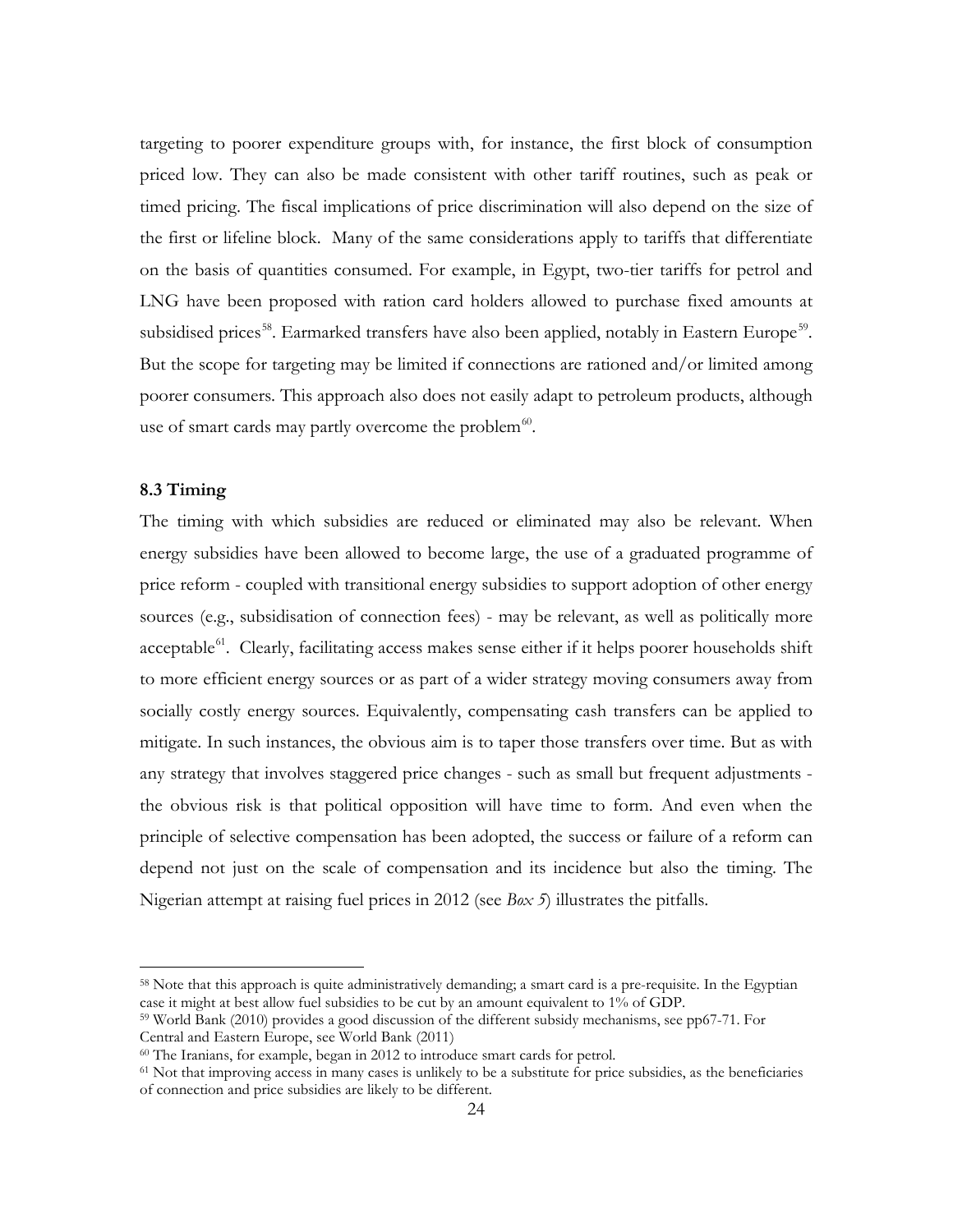#### **8.4 Non-poor households**

In cases where energy subsidies are large and have been persistent, as well as where subsidies are widely viewed as providing some form of social support, a workable political strategy may involve a retreat from universal energy subsidies through the staging post of reduced subsidies to wider non-poor constituencies who otherwise might be able to block or delay reform. This has been the approach taken by the Iranian and Indonesian governments in recent reform episodes. In Indonesia in 2011, the policy discussion shifted to the merits of providing non-poor consumers fuel using a convertible fuel voucher – an entitlement to a fixed volume of petrol that can be converted into cash. But faced with a spiralling subsidy bill, in 2012, the government has tried to raise fuel prices only to be checked by disagreement between the Parliament and Executive. This has forced the latter to shift focus to trying to cap consumption by excluding sale of subsidised fuel to some groups of private motorists. The main aim has been to make reform more acceptable among the wider population. Distribution of vouchers or coupons – a feature also of the first Syrian energy price reform in 2007 – has been viewed as far less information intensive (although with its own set of possible distortions) and, at the same time, politically attractive.

#### **Box 5: Pitfalls of reforming large and sustained subsidies: Nigeria in 2012**

Energy subsidies in Nigeria had increased nearly tenfold between 2006 and 2011, amounting to between \$8-16 billion by 2011. A parliamentary report published in 2012 which arrived at the higher \$16 billion figure also estimated that the country had lost around \$7 billion due to corruption and mismanagement of its fuel subsidy programme between 2009 and 2011. To put this in further context, the total fuel subsidy bill has been higher than that of budgetary spending on education, health and social protection combined.

In January, 2012 Nigeria attempted a radical reform of the subsidies system. Prices were jumped by 120% but at the same time some compensating payments – principally increments to wages - were offered to public employees, as well as the announcement of a subsidy reinvestment and empowerment programme (SURE) to be implemented over the coming 3-4 years. The latter included a range of palliative measures, such as vocational training, conditional cash transfers and spending on public works. The response by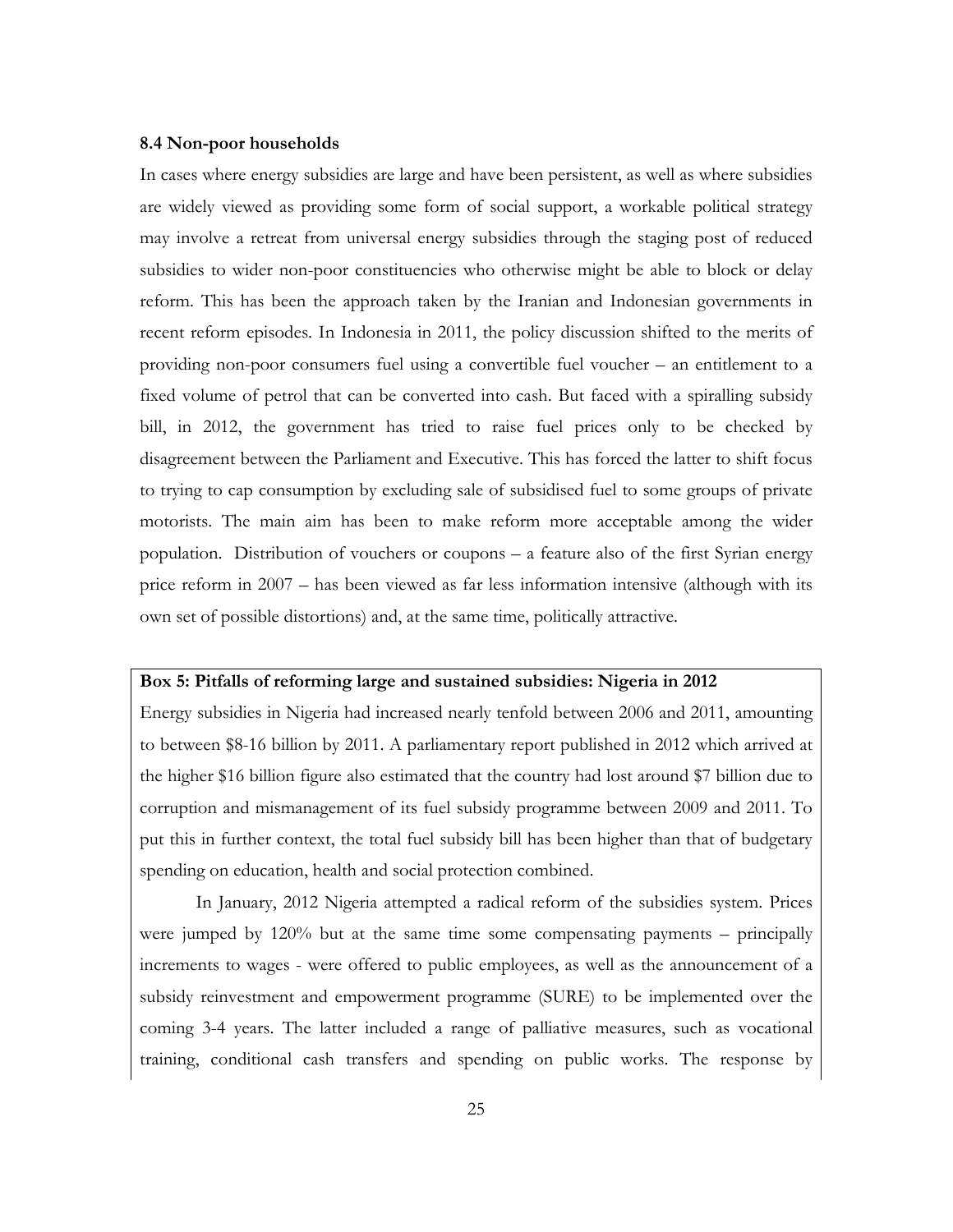significant sections of the population was not accepting. Strikes and civil unrest followed, leading to the government having to limit the increase in fuel prices to around 50% as against the intended 120%.

What explains the limited success of this attempt at reform? First, the size of the price gap had grown to very large proportions, which implied a major fiscal cost. Yet, much of the population, as well as firms, had become accustomed to low fuel prices and had adapted their behaviour accordingly. This bolstered resistance to change. Second, because of the size of the price wedge, reform had to involve a large price adjustment. But this was implemented unilaterally without any prior and intensive public information campaign, as well as a limited understanding on the part of government of the likely impact of the increase on different types of households. Third, the efforts of the government to mitigate the effects of the price increase came late, under pressure and with limited coverage. They were also weakly justified to the population. Moreover, many of the wider mitigation measures mainly planned through the SURE programme - were to be rolled out over the coming years, rather than immediately. This time path was poorly synchronised with the shock to incomes directly and indirectly associated with the reform. Finally, the whole episode highlights the difficulty of engineering change when government itself is viewed as venal and self-interested and lacks credibility as a vehicle for reform.

#### **9. Understanding preferences**

Behind almost all episodes of subsidy reform is the question of political acceptability. This may take the form of a party or President's re-election prospects or, particularly in the case of non-democracies, whether people take to the street and/or challenge the current regime. Certainly, the apprehension that such outcomes might occur appears to be a central consideration. Because of this, a key issue concerns the ability of policy-makers to know how to structure reform in a way that minimises the political costs. As indicated earlier, this is generally more problematic in non-democracies.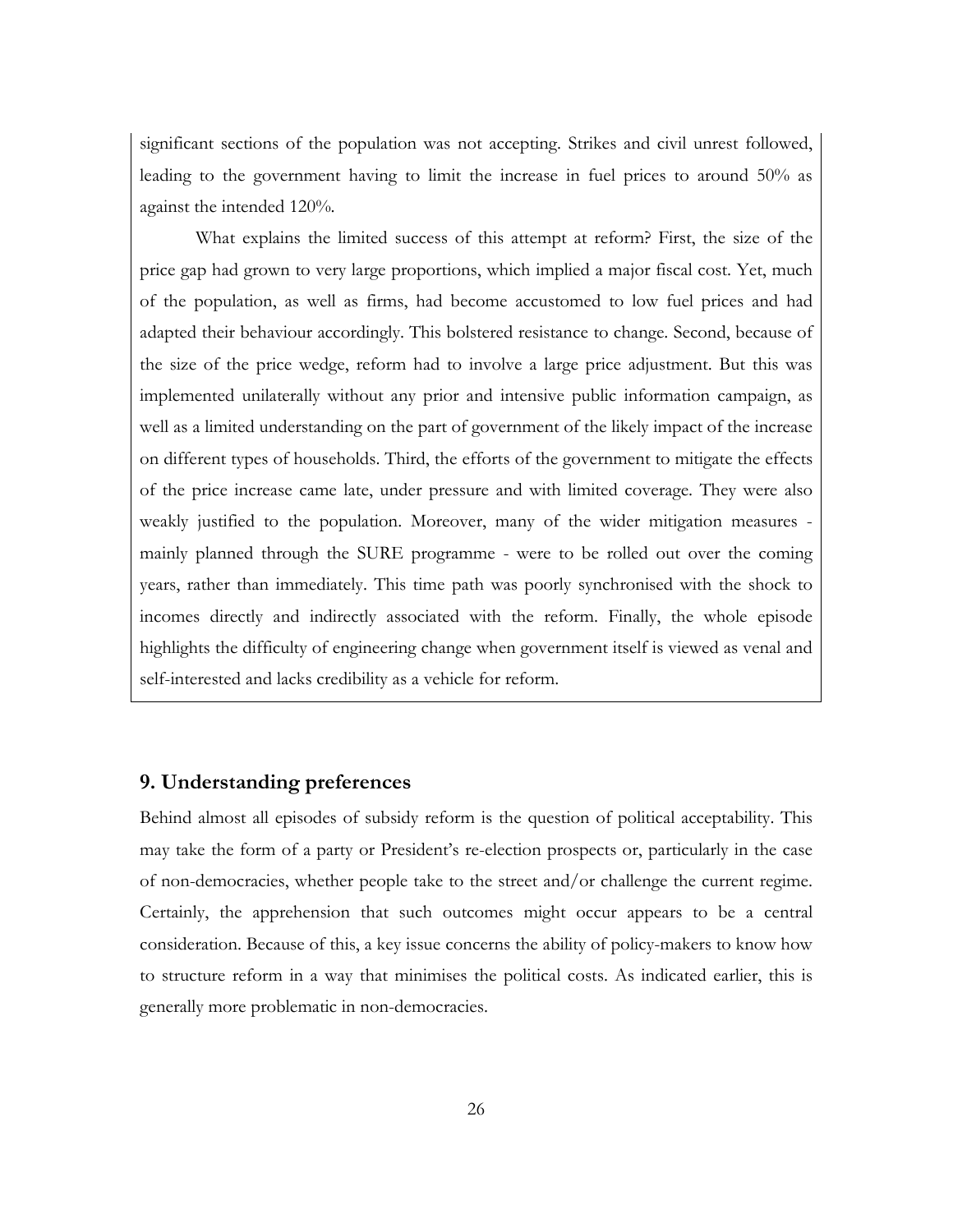#### **9.1 Identifying choices**

In motivating subsidy reform, a common thread of argument is that shifting from a universal sort of subsidy to one that is more targeted is normally good practice. Yet this contains a strong underlying assumption; namely, that a sufficient share of citizens will be prepared to accept some loss in welfare for themselves if, however, that loss is spread in a way that supports equity $62$ . In other words, in a reform of energy pricing, it is assumed that support may rise if poorer households are seen either to lose less or possibly gain. While there may indeed be grounds for assuming that this sort of benevolence is present, this has, so far, been little tested empirically. Indeed, the wider literature on redistribution – mostly centred on advanced market economies - has found evidence for a number of motivational drivers, including self-interest, social preferences as well as aversion to inequality with variation across countries<sup>63</sup>. For example, in the context of pension reform, choice experiments have found that altruism and social preferences indeed play a role. The impact on poverty of any revised policy has been found to affect significantly the probability of choice<sup>[64](#page-28-1)</sup>. Yet use of choice experiments in developing or emerging countries to determine the respective weights of self-interest and benevolence, has been almost non-existent, let alone with respect to the specifics of energy subsidies. This is a key area that will repay greater attention by policymakers as an input to their formulation of policy. For this to be robust, however, requires close attention to design.

#### **9.2 Implementation**

Testing different policy options in the population can be implemented in a variety of ways and with different associated bias. To date, use of focus groups, sometimes linked to, or sampled from, larger household surveys, has been the main approach (see *Box 6)*. This can undoubtedly offer important insights but remains open to criticism regarding sample size and selection. Further, in the case of focus groups, the way in which the questions are posed and the structuring of discussion will be critical and is open to problems of bias. Focus groups may also be particularly problematic in political contexts where freedom of

<span id="page-28-2"></span> <sup>62</sup> See, for example, Fong (2001).

<span id="page-28-0"></span><sup>63</sup> In the context of advanced market economies, see, inter alia, Boeri et al (2001), Ferrara (1993), Lynch (2006)

<span id="page-28-1"></span><sup>64</sup> In the Irish context, see Fourati et al (2009)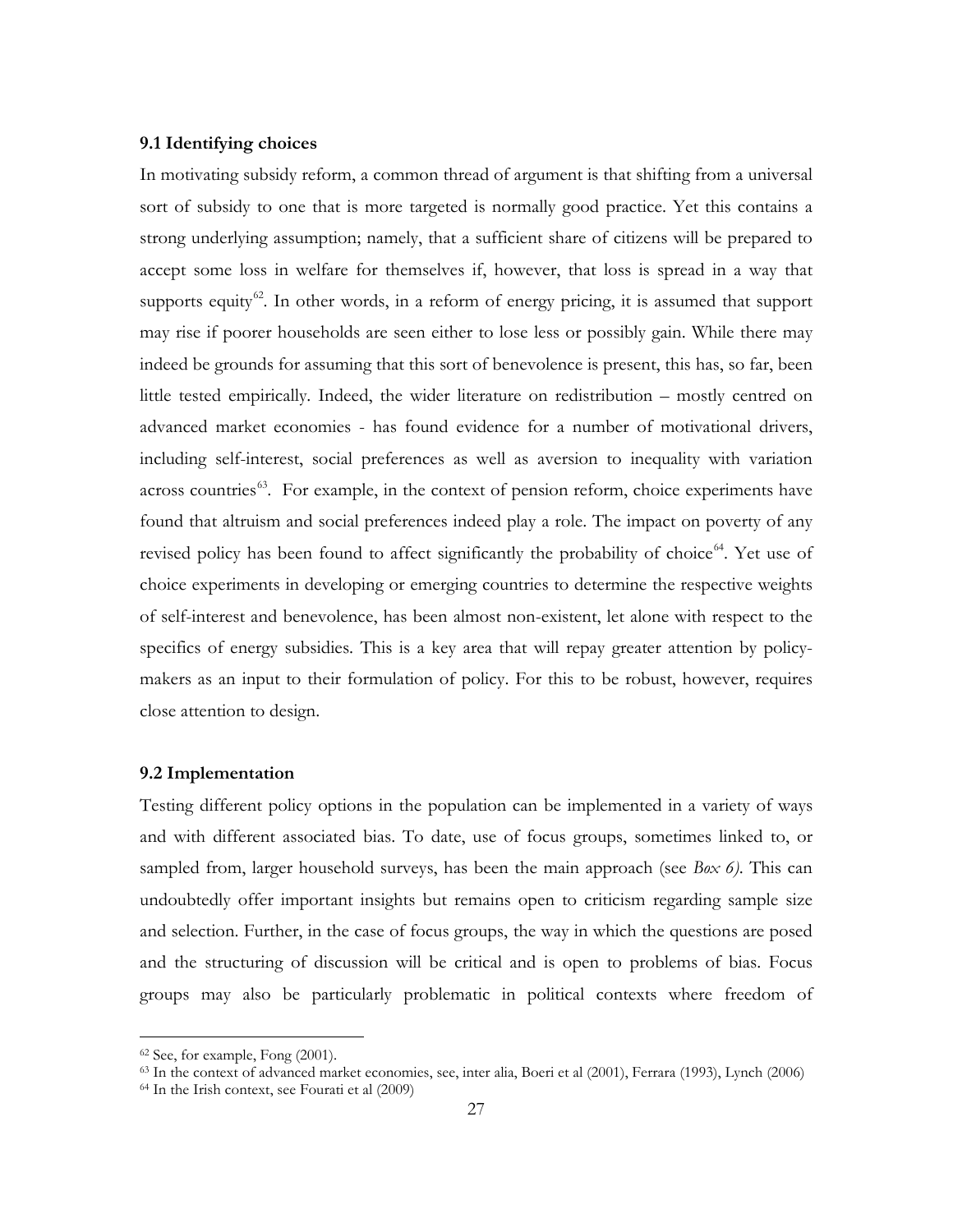expression is not a given and where the incentives for disclosure of beliefs may be qualified. Similarly, large heterogeneity in the population whether in terms of characteristics (such as income) or in terms of beliefs may compromise drawing workable policy conclusions<sup>[65](#page-28-2)</sup>. Yet despite these limitations, small or focus group discussion offers probably the most feasible and cost-effective way of exploring different policy options and underlying preferences.

Alternative or complementary approaches include field experiments<sup>[66](#page-29-0)</sup>. For obvious reasons, the subsidy problem is not likely to generate a natural field experiment, so that the principal design challenge will be to randomise subjects into appropriate treatment and control groups. Use of what Levitt and List (2009) classify as 'artefactual' and 'framed' experiments may be appropriate, insofar as they can be directly linked to a menu of public policy<sup>67</sup>. This sort of approach is likely to be particularly rewarding when there is considerable uncertainty about individuals' beliefs and preferences, as might be expected to be the case in a non-democratic setting.

#### **10. Political communication**

Attempts at subsidy reform illustrate repeatedly the importance of how policy is presented to the population. A recent example of limited and ineffectual communication was in Bolivia where nominal petrol and diesel prices were hiked by between 57-83% in December 2010 with little prior communication to the population (see *Box 7*). The wider country evidence on communication suggests that governments – democratic and non-democratic - have consistently struggled to cast subsidy reduction in a positive or welfare-enhancing light and to design effective communications strategies. This is partly because particular group/region self-interest – as with groups who intensively use subsidised energy – may dominate, but also because extra-group benefits (i.e., national welfare) have been difficult to convey, particularly when wider issues of perceived equity are also present. In Iran, communication about the objectives of reform concentrated on the un-sustainability of the

 <sup>65</sup> Interestingly, the study of butane gas and wheat subsidies in Morocco using focus groups found that heterogeneity among the main attitudinal segments was too large to allow effective targeting in terms of political communication, see World Bank (2010a).

<span id="page-29-1"></span><span id="page-29-0"></span> $\epsilon$ <sup>66</sup> In principle, because of the emphasis on policy, large scale social experiments could be used. However, such approaches are normally highly intensive in time and resources and rarely match to the political timescale. <sup>67</sup> See, for example, an application concerning willingness to pay, Rozan et al (2004)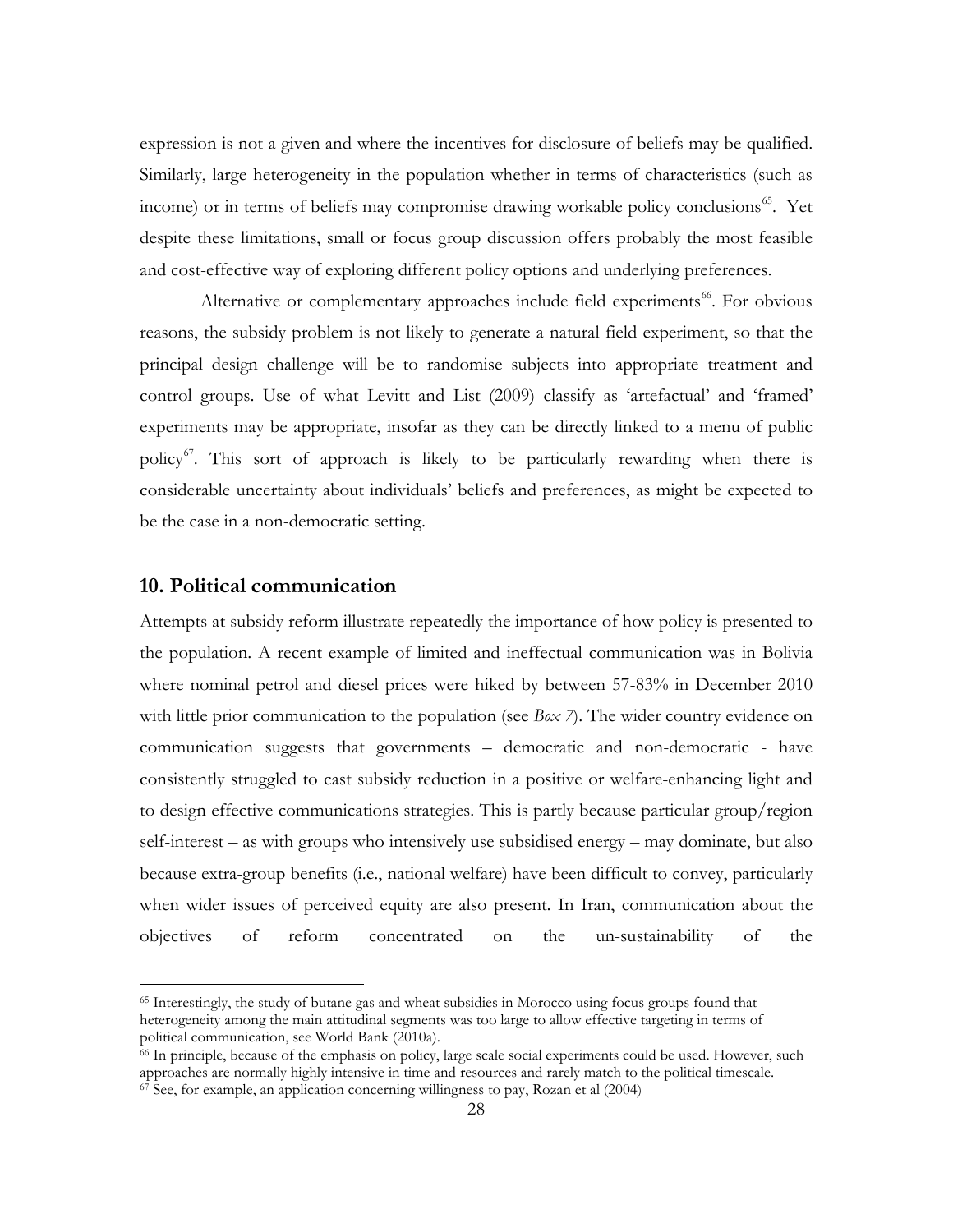fiscal costs, as well as the consequences, including waste and pollution and the impact of other factors, such as sanctions. There was an intensive public relations campaign using different media, as well as an attempt to educate the population about the costs of the subsidy regime. There was also a focus on the distributional nature of the problem, notably

#### **Box 6: Probing the beliefs of citizens regarding subsidies: Morocco**

In Morocco, subsidies for both energy and food have for long been a sensitive feature of the policy landscape. In 2010, the government – as part of its soundings for reform – decided to commission a study of citizens' views regarding two particular subsidies – those for butane gas and wheat. The study would also explore the options for a change in policy. The perceived constraint was the unwillingness of major sections of the population to accept such changes and a lack of clarity as to how to initiate a public discussion of possible changes in policy (itself partly a consequence of the political system). The study, involving the use of focus groups and individual interviews, found that the system of subsidies was widely viewed as necessary, even among social groups who benefited relatively little from the subsidy. Most considered that the provision of subsidies was not only 'normal' practice but also beneficial, even if of benefit principally to richer households, and only 30-40% accepted the proposition that subsidies were not sustainable fiscally. Although nearly 50% of respondents were open to reform on the grounds that the current system was unjust and/or inefficient, around half of this group did not trust the current government to carry out reform, even though existing transfer programmes – such as RAMED, Tayssir and Promotion Nationale - were generally perceived as being effective. In short, the evidence indicated that in 2010 it would be difficult to put together an effective coalition for reform. It also highlighted the need for better communication of policy options as a pre-condition for building any effective coalition in the future.

<span id="page-30-0"></span>the regressive consequences of subsidies<sup>[68](#page-29-1)</sup>. But this attention to communication - albeit one underpinned by the frequently announced willingness to suppress dissent to reform – has been surprisingly rare. Governments have struggled to present an effective case for why

 <sup>68</sup> See Guillaume et al (2011)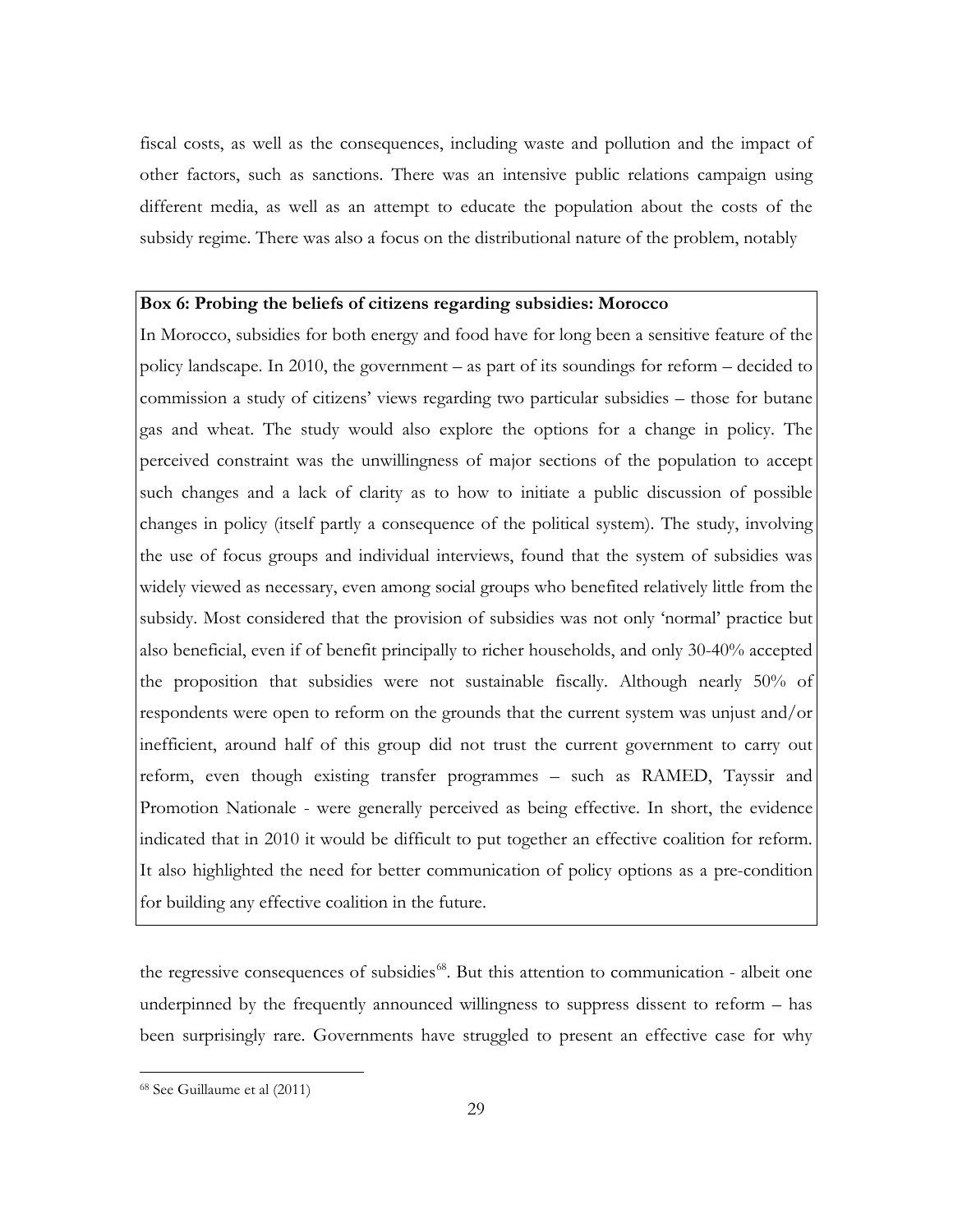subsidies should be reduced with argument for reform mainly limited to the budgetary and/or balance of payments costs. Even in the transition countries where so-called hidden costs (such as low collection rates) of electricity subsidies, in particular, have been high (in some Central Asian countries they have amounted to over 10% of GDP), governments have been largely unable to use this to their advantage. Mention has already been made of the importance of introducing complementary non-price reforms that improve access to energy supply or finance preceding pricing reform. These benefits need also to be communicated effectively.

Yet, in short, whatever the design and sequencing of energy subsidy reform, it is striking in general how poorly governments of all hues have performed when framing political communication about subsidies.

# **Box 7: Decision-making and communication in a botched fuel price reform: Bolivia in 2010/11**

An abortive attempt at fuel price reform in Bolivia was made in December 2010. Decisionmaking was concentrated in the hands of the President and his immediate associates. Energy price setting - due to the infrequency of adjustment - meant that the distance of domestic from international prices was very substantial. The size of this price gap motivated the government to attempt a large adjustment to domestic energy prices. There was, however, a lack of prior preparation and communication with the citizenry about the scope and timing of the reform. The lack of transparency with respect to policy goals was accompanied by the absence of any workable compensation scheme. No consideration had been paid to what sort of transitional compensation ought to be paid and to which particular constituencies. Further, institutional and other frailties meant that the main lever for compensation had to be through relatively general wage increases. Indeed, faced with pressure from the street, the government moved to offer wage increments but only for public sector workers. Escalating protests led to the government rapidly abandoning reform.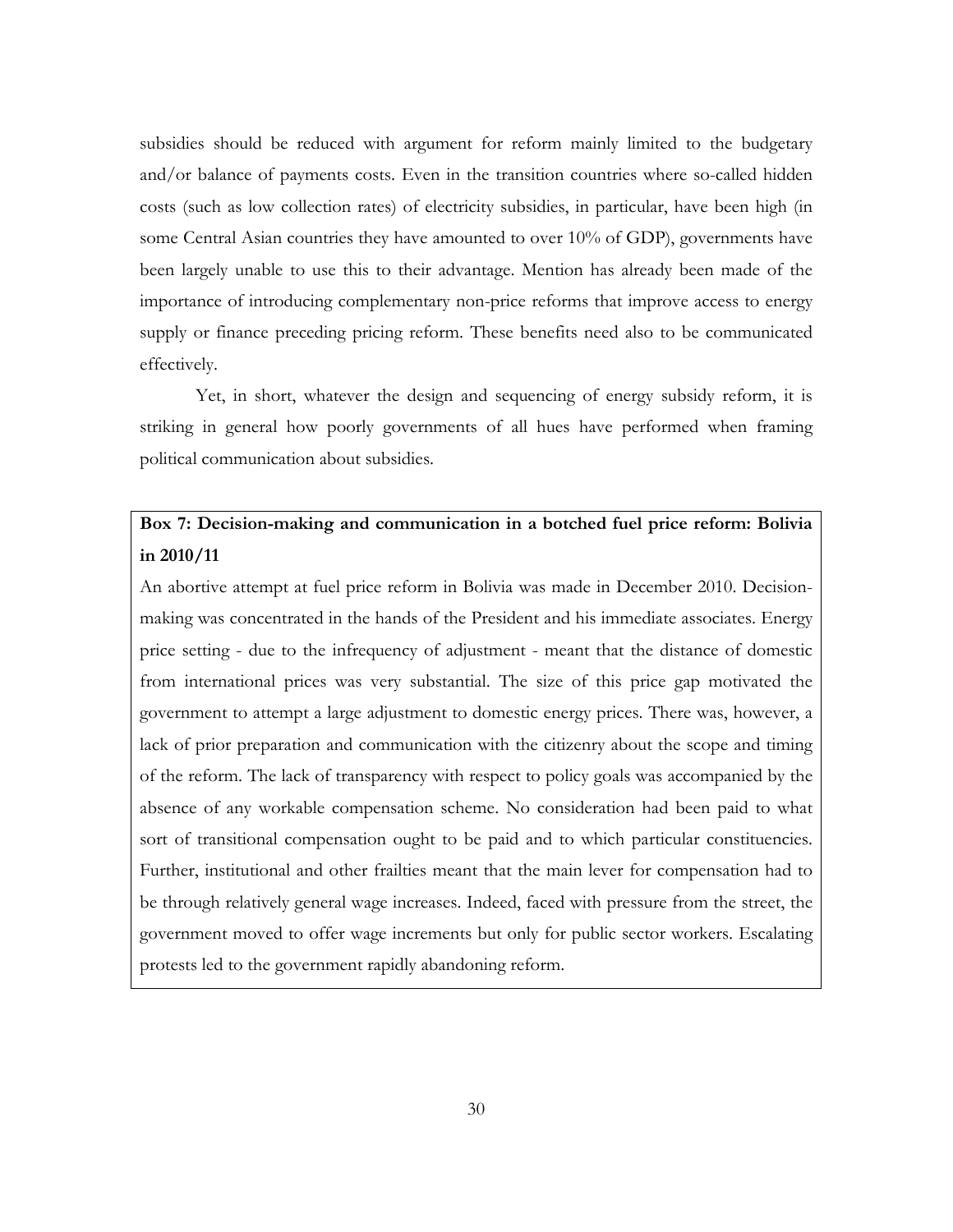### **11. Firm and labour market effects**

The discussion so far has centred on household exposure to energy subsidies. Yet, energy pricing commonly has a large impact on the firm sector and the labour market, particularly when firms and sectors in an economy have high energy intensity, sometimes as a consequence of the persistent mis-pricing of energy (as in Egypt or Iran). Compensation to lower the costs to firms of investing in plant and/or infrastructure assembled in a period of subsidised energy prices may be very costly. As such, reduction or elimination of energy subsidies can have a potentially large impact on profitability - even on viability - and can be associated with large job losses $^{69}$  $^{69}$  $^{69}$ . Yet lay-offs can not only be economically costly but are also politically difficult and commonly constitute a major barrier to reform<sup>70</sup>.

Country narratives suggest that fear of the employment consequences of energy subsidy reform is indeed a major consideration and constraint on reform. While it may be desirable to deal directly with the merits and viability of employment-related policies without attaching them directly to the reform of subsidies, there may be cases where linking the two will be advantageous from a political economy perspective. Simply eliminating energy subsidies to firms who have internalised a different cost structure may impose too difficult a burden, so that phased reforms with/without targeted support to firms to restructure may be relevant<sup>71</sup>. However, it is important to separate out relatively short run compensation measures for job losers from the longer run question of what sort of system for dealing with employment risk should be put in place. As such, there is both the relatively narrow question of whether dealing with employment risk can make subsidy reform more feasible (and if so, does that imply that the former should be a policy objective), as well as the broader matter of how to deal with employment risk more generally in a way that does not set up bad incentives and is also affordable.

<span id="page-32-2"></span> <sup>69</sup> This will depend on the extent to which firms can pass on price increases to consumers and the elasticity of demand, as well as the ability to separate workers. A negative price shock can also be met by changing technology aimed at reducing energy consumption and/or by lowering other costs, notably wages. Nominal wage adjustment is always difficult, so adjustment through employment – either lay-offs and/or shorter working time – has tended to dominate.<br><sup>70</sup> This may be particularly true when employment is highly concentrated spatially, as in the so-called one-

<span id="page-32-0"></span>company towns that continue to populate the countries of the former Soviet Union.

<span id="page-32-1"></span><sup>71</sup> Phasing of price reforms in principle gives firms time to adapt their expenditure and inputs mix but prolonged implementation schedules have the usual disadvantage of giving space for opposition to reform to coalesce.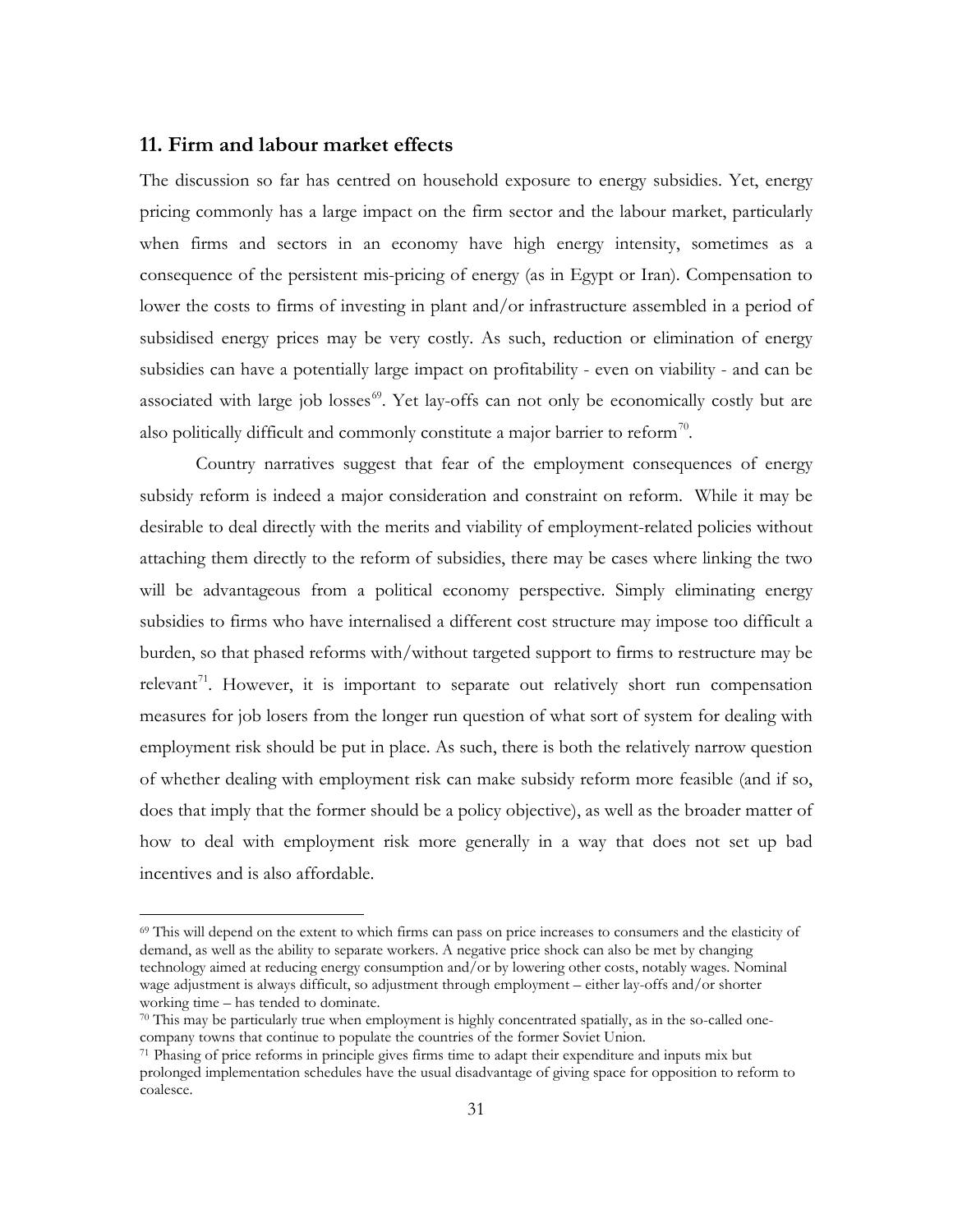#### **11.1 Dealing with job losses**

The usual options for dealing with lay-offs include severance pay with/without training, support for job search and/or the provision of unemployment benefits and/or social assistance to job losers. Yet in most emerging and developing countries, unemployment insurance is both institutionally difficult as well as fiscally challenging. That has left severance as the dominant mode of response. But severance has obvious limits and by itself is a weak instrument for addressing the income insecurity that employment risk poses and which may be a significant factor behind the use of alternative (and highly inefficient) instruments for income support, such as energy subsidies<sup>[72](#page-32-2)</sup>. Further, severance may be able to deal with only a proportion of possible job losers for fiscal reasons, as also because coverage would generally apply only to the formal sector<sup>73</sup>.

For many developing and emerging countries, the central challenge is to move away from high severance payments and employment protection to publicly provided unemployment insurance and lower severance  $\cos^{-1}$ . This shift would be essential if grafting on some element of unemployment insurance to existing systems of (excessive) employment protection is to be avoided. Firms would in principle gain from the increase in discretion regarding hiring and firing decisions. At the same time, reductions in payroll tax rates for employers could be made to reflect a rebalancing of risk sharing and to increase the attraction of the policy shift.

A relatively small number of emerging markets – Turkey, Korea and the transition economies - have already established systems of unemployment insurance. However, coverage remains low across all regions, as do replacement rates<sup>75</sup>. Moreover, unemployment insurance – at least in the OECD manner - is costly fiscally<sup>76</sup>, as well as having potentially adverse incentives<sup>[77](#page-33-4)</sup>. Unemployment insurance may also be too demanding institutionally for many developing countries. With large informal sectors – in

<span id="page-33-5"></span><sup>&</sup>lt;sup>72</sup> The evidence suggests, for example, that this has been a factor in Egypt and other North African countries.

<span id="page-33-0"></span><sup>&</sup>lt;sup>73</sup> As to how unemployment benefits can work in a model of restructuring, see Commander and

Tolstopiatenko (1998), also Blanchard (1997)

<span id="page-33-1"></span><sup>74</sup> Blanchard (2004)

<span id="page-33-2"></span><sup>75</sup> Vroman and Brusentsev (2009)

<span id="page-33-3"></span><sup>76</sup> Including unemployment benefits, social protection expenditure accounts for over 25% of GDP in Western Europe.

<span id="page-33-4"></span><sup>77</sup> Benefits have been found to affect non-participation as well as the duration of unemployment, not least as indicated by the jump in job matching that occurs when eligibility for receipt of benefits expires..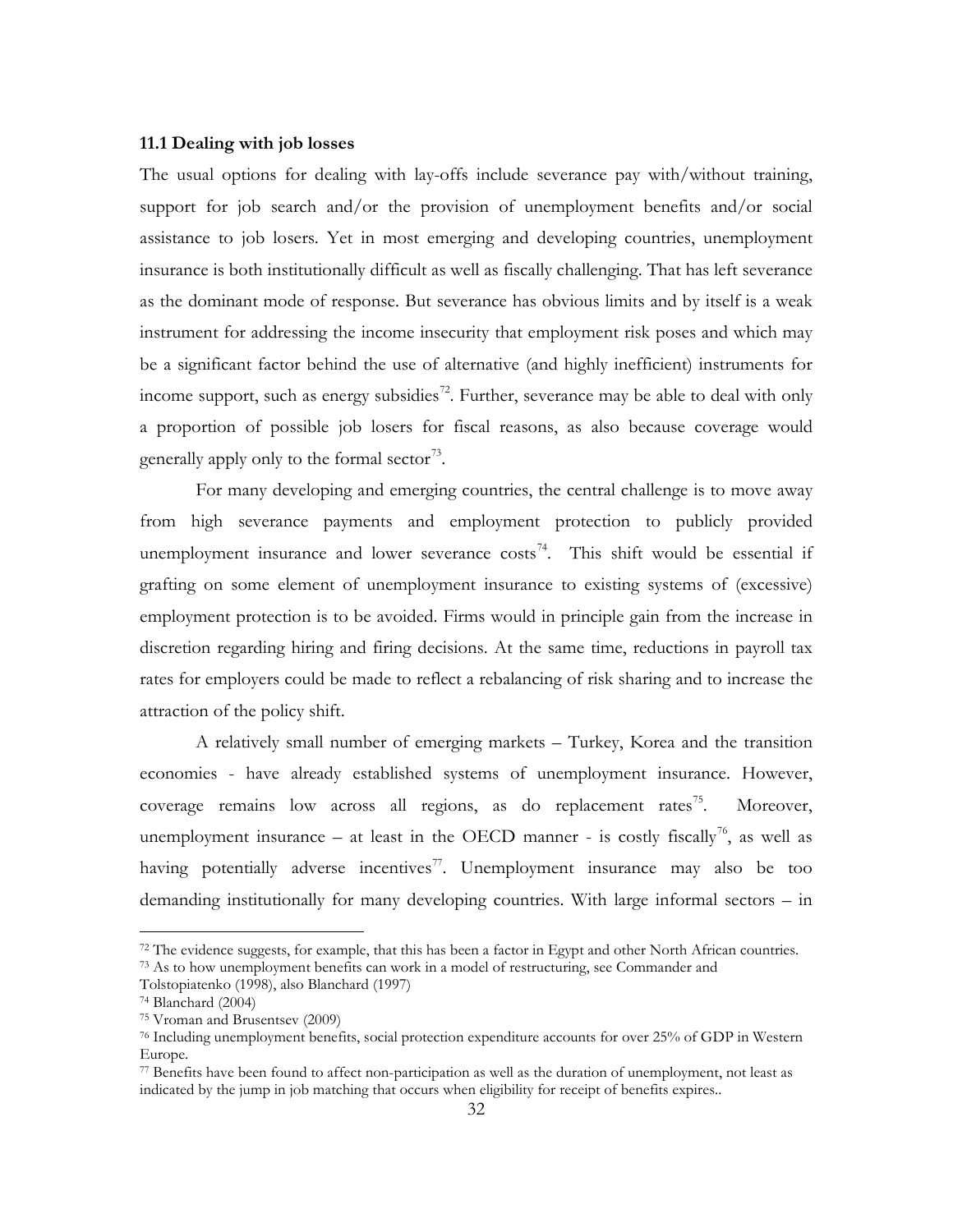India, for example, the relative share of the formal sector in industrial employment is under  $10\%$ <sup>78</sup>- there are also major issues regarding the feasibility of broadening coverage.

Given these drawbacks, other approaches have placed a greater emphasis on self-insurance<sup>[79](#page-34-0)</sup>. In particular, to reduce moral hazard, merging elements of saving or self insurance with a funded insurance component has been discussed<sup>80</sup>. Employers and, in some cases, workers would deposit a specific share of a worker's earnings in an individual savings account. In case of job loss, workers can draw on these accounts. The main difference in the design of various self-insurance schemes is whether redistribution or borrowing is allowed. In Chile, for example, private contributions are supplemented by public insurance<sup>81</sup>.

Yet, any system with redistribution (using public funds) will raise many of the same problems as a publicly funded insurance system. Further, such schemes do not address the problem of layoffs by making firms internalise the cost of the public resources used to complement any self-insurance element<sup>[82](#page-34-3)</sup>. Self-insurance also requires high levels of institutional capacity and integrity, including a financial system capable of managing and investing the array of individual accounts. Particular groups of workers may be unable to generate sufficient savings to draw down over an unemployment spell. This is likely to be particularly true for young workers who commonly face higher hazards of unemployment, as well as low wage earners in the informal sector<sup>83</sup>. In economies where wage levels are relatively low, workers may be unwilling to save for events that are hard to predict and to which they may attach very widely differing probabilities. Indeed, the savings shortfall criticism may also hold in aggregate in some developing countries.

While there may be both efficiency and welfare reasons for trying to introduce unemployment fallbacks, there tend - as with subsidies – to be inevitable political economy

 <sup>78</sup> OECD (2007), p121

<span id="page-34-0"></span><sup>79</sup> For example, Vodopivec (2009)

<span id="page-34-1"></span><sup>80</sup> See Robalino et at (2009) for a good overview

<span id="page-34-2"></span><sup>81</sup> Van Ours et al (2010)

<span id="page-34-3"></span><sup>82</sup> Blanchard (2004)

<span id="page-34-4"></span><sup>&</sup>lt;sup>83</sup> An additional criticism is that they are unsuitable for large informal sectors. In principle, adopting an explicit redistributive objective through the use of public resources could allow extension of coverage to informal workers (Robalino et al (2009)). It is not clear whether (a) such an extension of coverage would match to demand, (b) would be administratively and institutionally feasible and finally, (c) would be free from the usual design problems facing more conventional programmes.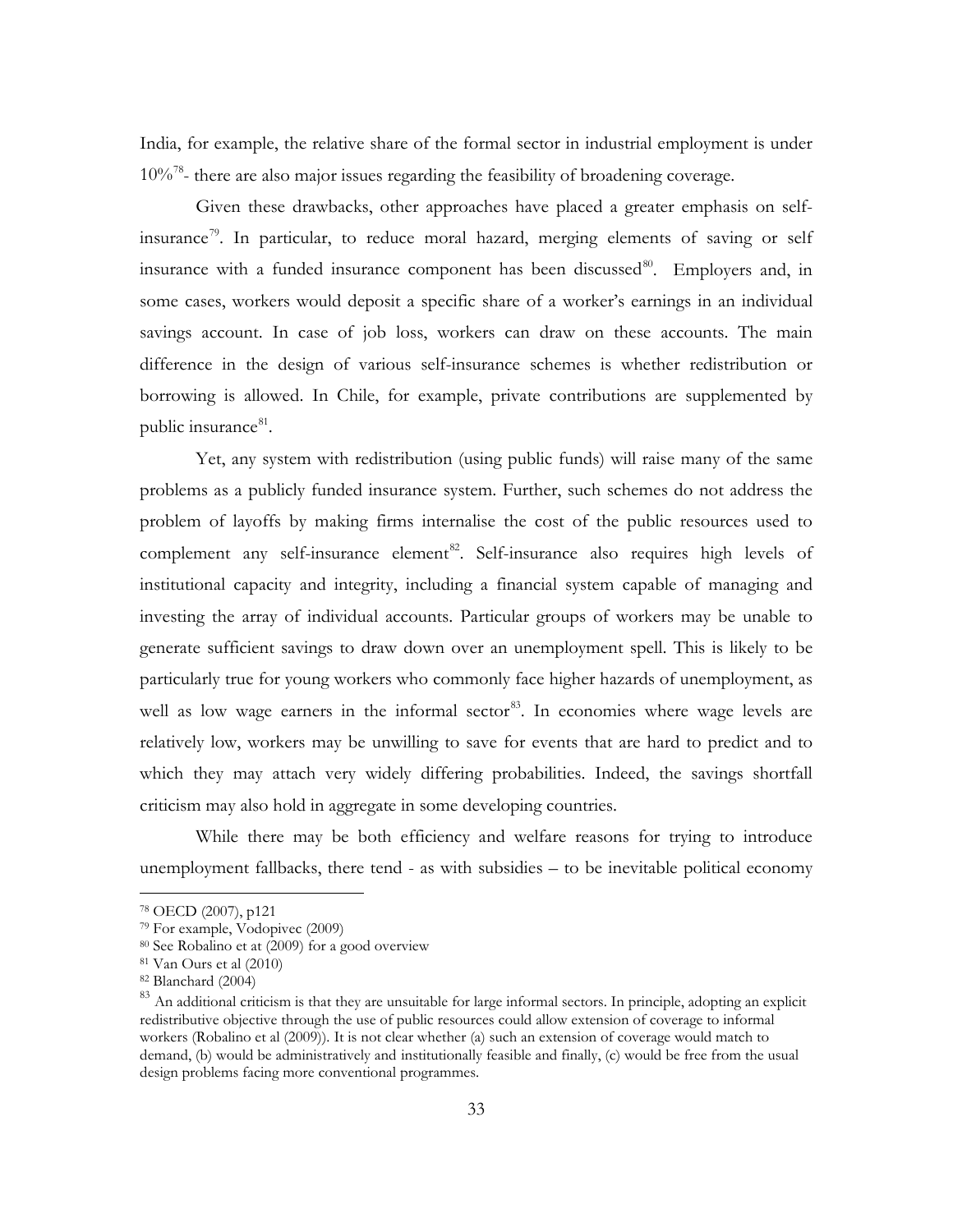constraints. Incumbent beneficiaries of the *status quo* are often employed in public sector firms, government or in large private companies that are unionised and where the voice for protection is often powerful. Many governments also draw their political support from the protected sector through providing superior benefits and other employment based privileges. These aspects suggest that trying to deploy some explicit form of unemployment insurance as a counter-policy to existing combinations of subsidies, employment protection and/or severance may not only be institutionally and fiscally challenging but may also face nontrivial political constraints. Nevertheless, in many emerging markets it is likely to be part of the solution.

#### **12. Conclusion**

Use of energy subsidies is now widespread among developing and emerging economies. While the consequences are generally adverse from an efficiency perspective, subsidies tend to confer private benefits on particular groups, including, in some instances, the poor. Whatever the political complexion of a country, once introduced, energy subsidies tend to become a more permanent feature of policy furniture. This paper has examined the reasons why this might be the case and possible ways of overcoming the barriers to reform. Drawing extensively on country experiences, the starting point was to look at the motives lying behind the adoption of energy subsidies. Distributional motives were found to figure prominently, even if there is a large gap between the avowed aims of subsidy programmes and their outcomes. The role of interested parties or lobbies is also a common factor. The paper then looked at the characteristics of countries that use energy subsidies. Countries with weak institutions – often non-democracies – tend to be associated with higher subsidies. Nondemocracies not only often have major differences between the announced intentions and outcomes of subsidy policy but also major problems with their credibility and capacity to reform. Going below the country level of aggregation to the level of individuals or households, the paper then looked at how attitudes to risk might affect the ability to reform energy subsidies. Energy subsidies and relatively high aversion to risk appear to be correlated. While causation is too difficult to resolve, it seems clear that the attitudes of citizens are likely to be a major constraining factor on reforming governments.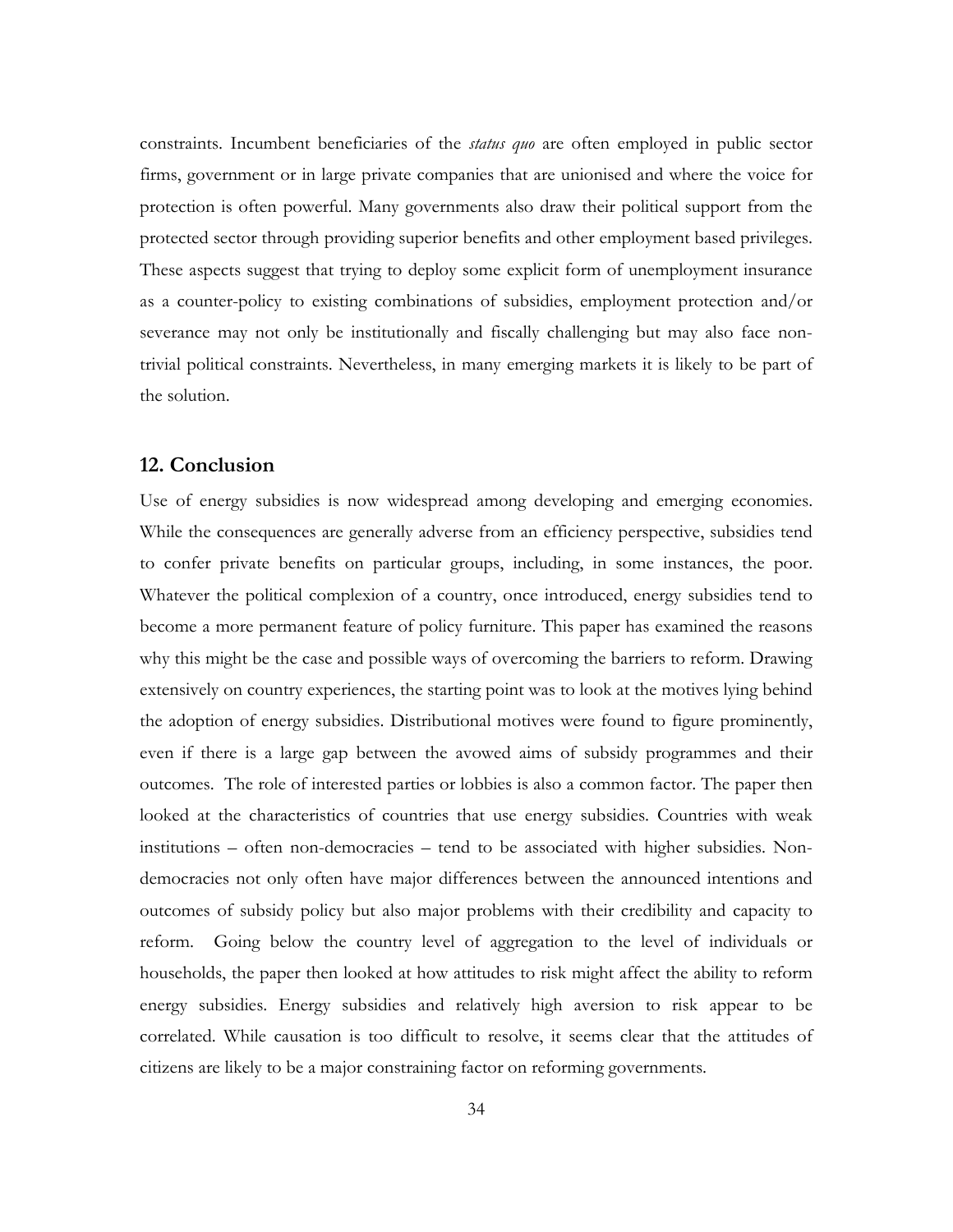With this in mind, the paper then set about looking at how best country level conditions and constraints might be identified. An analytical-cum-policy framework starting with some basic diagnostics before moving to a detailed identification of the key constraints was proposed. The constraints to reform may trace back to the political system, political institutions, as well as institutional capacity - an important consideration when considering the possible role for compensating transfers. At the same time, the approach to identifying constraints also helps understand the drivers behind energy subsidies, principally in terms of beneficiaries, direct and indirect. This leads naturally to an extended discussion of the compensation argument – namely that for reform to prosper governments sometimes need to consider implementing compensatory transfers, as well as complementary reforms that can help improve acceptability. The timing of the introduction of complementary reforms is critical. For compensation, institutional capacity is a main determinant as to whether such transfers can be targeted on distributional grounds, viz., to the poor. But institutional frailty as well as additional considerations of political feasibility may make temporary transfer programmes to the non-poor a required feature of reform. The paper also indicates that a better understanding of citizens' policy preferences and the sorts of trade-offs that can be accepted is highly desirable, yet rarely undertaken.

Given the fact that energy subsidies commonly affect firms' operating margins, as well as choice of technology and investment, subsidy reduction can be potentially very disruptive to firms and the labour market. This may warrant the use of selective, transitional paths of subsidy withdrawal but also consideration of how to mitigate associated employment risk, including with respect to those made unemployed through restructuring. Addressing employment risk, while difficult in design terms as well as being potentially fiscally costly, is, however, likely to be part of the longer term solution to use of energy and other subsidies.

The paper has covered a large and complex territory, drawing on both the analytical literature as well as detailed country narratives. It has identified some of the main ways in which political factors influence whether energy subsidies are used, as well as ways in which politics can influence or structure the choice of path and timing of reform. It seems clear that reduction or elimination of energy subsidies generally faces significant hurdles among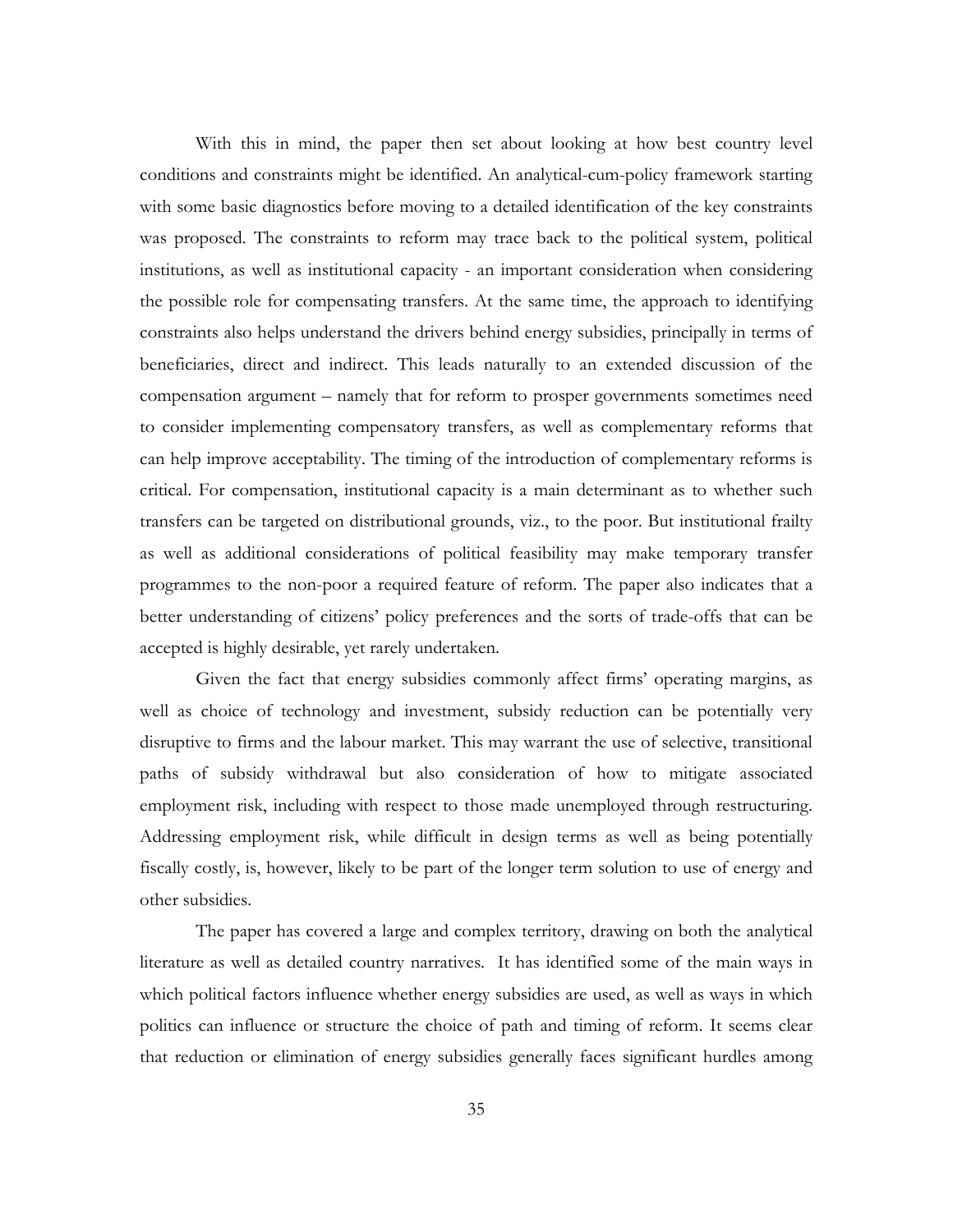the population, as well as from beneficiary interests and organisations. In the face of these hurdles, the evidence suggests that governments interested in reform have rarely done adequate preparatory work, let alone worked out how to win over citizens and others in ways consistent with the fiscal, institutional and other capacities available to them. The problem is most acute in non-democracies but is far from absent in systems where political competition is present.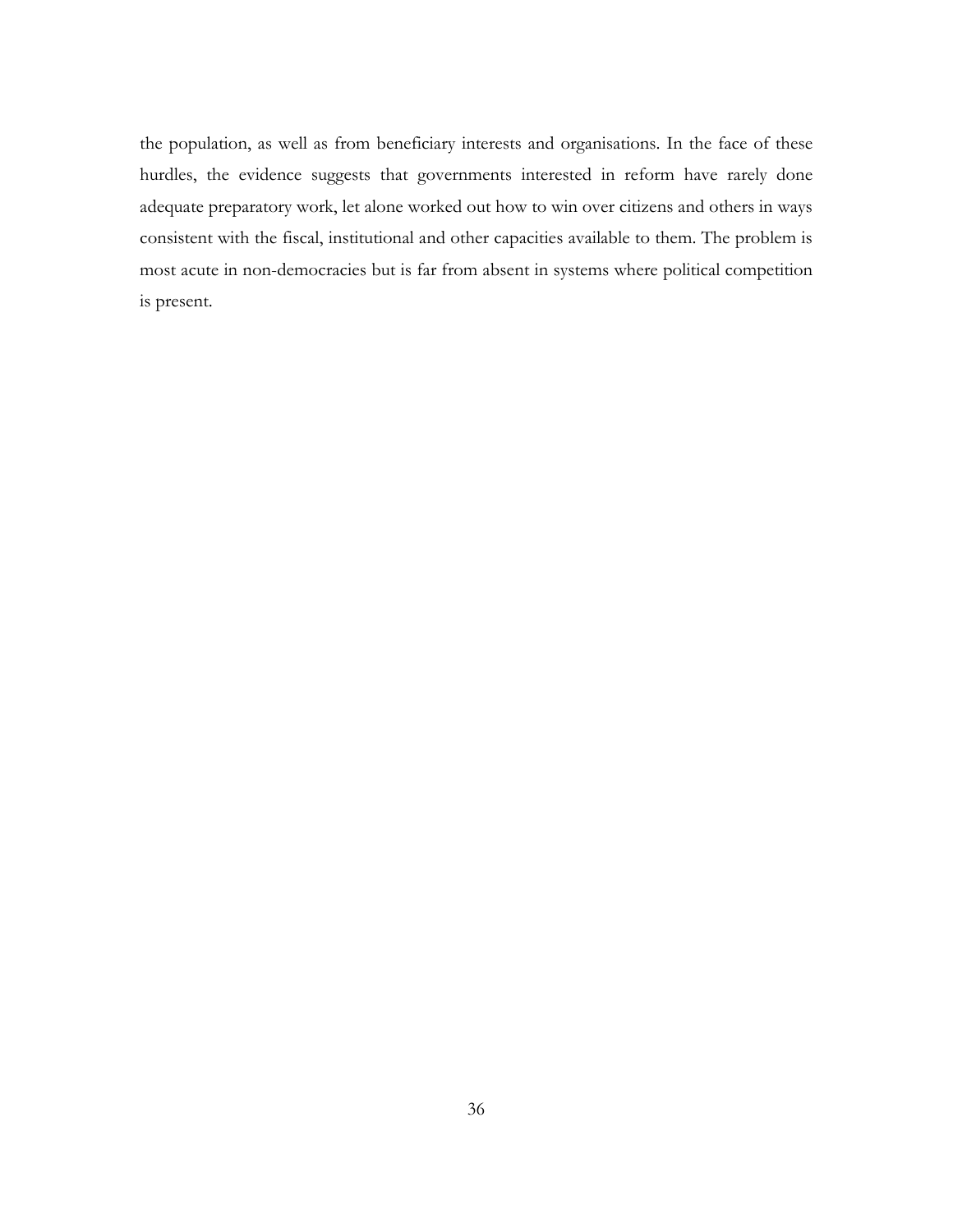#### **References**

Abouleinen, S, H. El-Laithy and H. Kheir-El-Din, (2009), 'The Impact of Phasing Out Subsidies of Petroleum Energy Products in Egypt' ECES Working Paper 145, April

Acemoglu, D and J. Robinson (2006), *'Economic Origins of Dictatorship and Democracy'*, Cambridge University Press

Acemoglu, D and J. Robinson (2000), 'A Theory of Political Transitions', MIT and UC Berkeley, mimeo

Besley, T, (2004), 'The New Political Economy', London School of Economics, mimeo Blanchard, O, (2004), 'Designing labour market institutions', MIT, mimeo

Blanchard, O, (2004), 'Reforming labour market institutions: unemployment insurance and employment protection', Conference on 'Post-Washington Consensus', September

Blanchard, O, (1997), *'The Economics of Post-Communist Transition'*, Clarendon Lectures, OUP

Boeri, Tito (2000), '*Structural Change, Welfare Systems and Labour Allocation'*, Oxford, OUP

Burniaux, J et al., (2009), 'The economics of climate change mitigation'. OECD, Paris, Working Paper

Clements, B, H. Jung and S. Gupta, (2007), 'Real and distributive effects of petroleum price liberalization: The case of Indonesia', *Developing Economies*, 45, 2, 220-236

Coady, D et al (2006), 'The magnitude and distribution of fuel subsidies: Evidence from Bolivia, Ghana, Jordan, Mali and Sri Lanka', IMF Working Paper

Commander, S (with C. Amini and Z. Nikoloski), (2011), 'The Political Economy of Energy Subsidies', London

Commander, S and A. Tolstopiatenko, (2007), 'The Role of Unemployment and Restructuring in the Transition', in Simon Commander (ed), *'Enterprise Restructuring and Unemployment in Models of Transition'*, World Bank, Washington DC

Dixit, A, (1996), '*The Making of Economic Policy: A Transactions Cost Politics Perspective'*, MIT Press, Cambridge, Mass

Fernandez, R and D. Rodrik (1991), 'Resistance to reform: status quo bias in the presence of individual-specific uncertainty', *American Economic Review*, 81, 5, pp1146-1155

Fruman, C and R. Yemtsov, (2008), 'Reforme des mecanismes de compensation et de protection sociale', World Bank, mimeo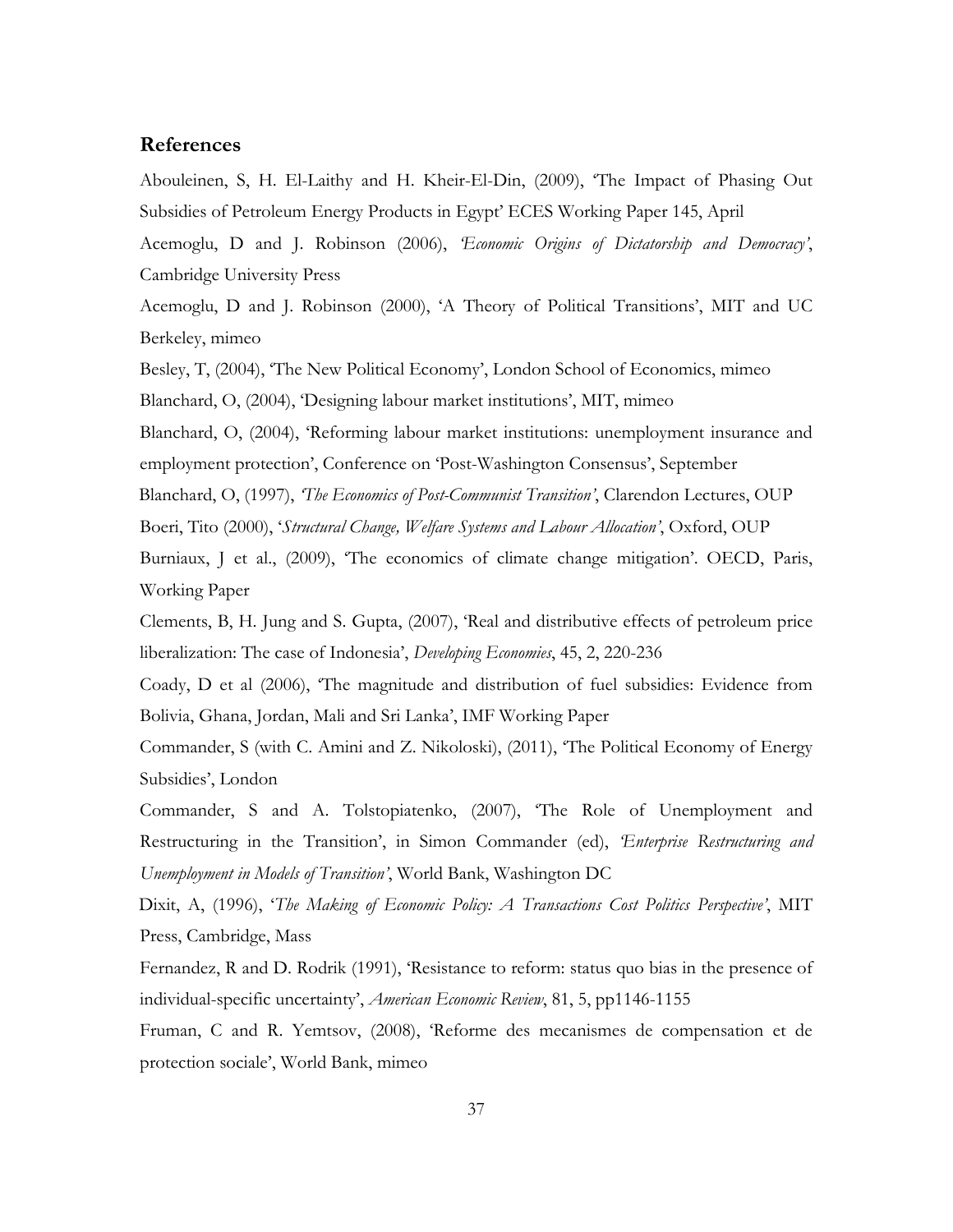G-20 (2010), 'Analysis of the Scope of Energy Subsidies and Suggestions for the Implementation of their Phasing-Out', Joint Report of the IEA, OPEC, OECD and the World Bank for April Meeting of the G20

Global Subsidies Initiative, (2011), 'Phasing out Fossil Fuel Subsidies', Draft Outline Report for the APEC Energy Working Group, mimeo, August

Grossman, G and E. Helpman, (1994), 'Protection for Sale', *American Economic Review*, 84,4, pp833-850

Grossman, G and E. Helpman, (2002), '*Special Interest Politics'*, MIT Press, Cambridge, Mass.

Muller, C, (2007), 'Anti-Poverty Transfers without Riots in Tunisia', DIAL Working Paper, University of Alicante

GTZ, (2007), '*International Fuel Prices 2007*', 5<sup>th</sup> edition, Eschborn

Guillaume, D, R. Zytek and M. Farzin, (2011), 'Iran – the Chronicles of the Subsidy Reform', IMF Working Paper, WP/11/167

Herrera, S (2010), 'Subsidies in Egypt: Alternatives for Reform', Presentation at ECES Workshop, Cairo 5 October

IMF, (2011), '*Regional Economic Outlook: Middle East and Central Asia'*, Washington DC

Kanbur, R, (2010), 'Protecting the poor against the next crisis', Cornell University, mimeo

Levitt, S. and J. List, (2009), 'Field experiments in economics: the past, present and future', *European Economic Review*, 53, 1-18

Litvack, J and N. Chaherli, (2008), 'Stakeholder Analysis on Moroccan Cereal Reform', World Bank, mimeo

Nikoloski, Zlatko (2011), 'Energy subsidies and their reform: country narratives', London, mimeo

Persson, T and G. Tabellini, (2000), *'Political Economics: Explaining Economic Policy'*, MIT Press Rajan, R, (2009), 'Rent Preservation and the Persistence of Under-development', *American Economic Journal, Macroeconomics*, 1, 1, pp178-218

Robalino, D, M. Vodopivec and A. Bodor, (2009), 'Savings for unemployment in good and bad times: options for developing countries', IZA Discussion Paper 4516, October

Rodrik, Dani, (1998), 'Why do more open economies have bigger governments?', *Journal of Political Economy,* 106, 51, pp997-1032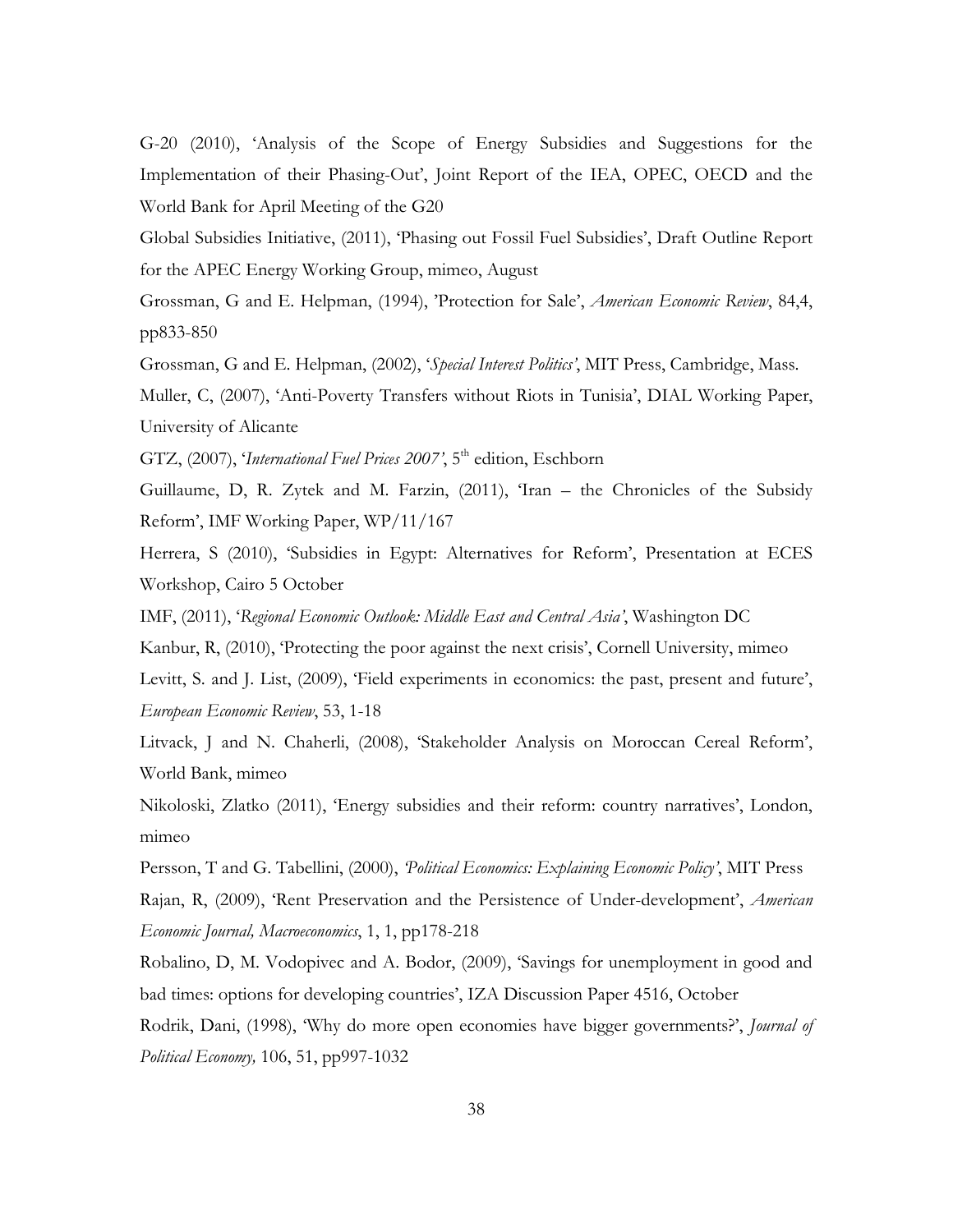Rodrik, Dani, R. Hausmann and A. Velasco, (2007), 'Growth Diagnostics', in D. Rodrik, *'One Economics, Many Recipes'*, Princeton University Press

Rozan, A, A. Strenger and A. Willinger (2004), 'Willingness to pay for food safety', *European Review of Agricultural Economics*, 31, pp409-424

Van Ours, J and M. Vodopivec, (2010), 'Incentive Effects of Unemployment Insurance Savings Accounts: Evidence from Chile', IZA Discussion Paper 4681

Vodopivec, M, (2009), 'Introducing unemployment insurance to developing countries', IZA Policy Paper 6, April

Vroman, Wayne and Vera Brusentsev, (2009), 'Unemployment compensation in a worldwide recession', Urban Institute and University of Delaware, mimeo, June

World Bank, Social Development Department,(2008),'*The Political Economy of Policy Reform*'', World Bank, Washington DC

World Bank, (2010), 'Subsidies in the Energy Sector: Measurement, Impact and Design', April, mimeo

World Bank, (2010a), 'Analyse de la reforme du systeme de subventions au Maroc', 22 September, mimeo

World Bank, (2011), 'Balancing act: cutting subsidies, protecting affordability and investing in the energy sector in ECA', May, mimeo World Bank, (2011a), 'Implementing Energy Subsidy Reform: Evidence from Case Studies', Washington DC, September

World Bank, (2011b), 'An analysis of consumption subsidies in Jordan', Washington DC, July 21, mimeo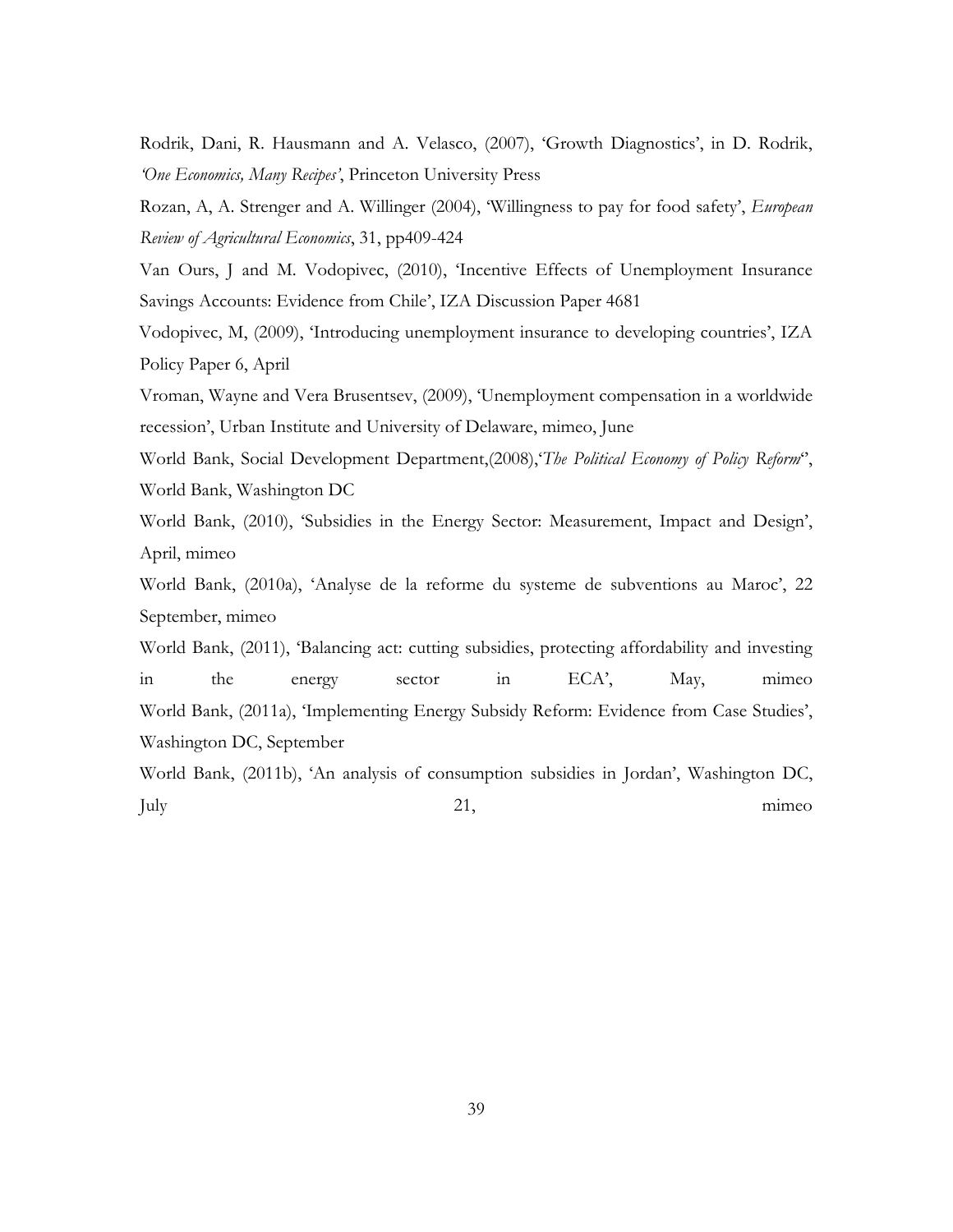**Table 1: Motivation for Energy Subsidies**

|                           | <b>Notional</b><br><b>Temporary</b><br><b>Income</b><br><b>Buffering</b> | <b>Lobbies</b><br>and<br><b>Specific</b><br><b>Interest</b><br><b>Groups</b> | <b>National</b><br>Patrimony<br><b>Resource</b><br><b>Sharing</b> | <b>Component</b><br>of Industrial<br><b>Policy</b> | <b>Improving</b><br><b>External</b><br><b>Competitiveness</b> | <b>Development</b><br>of alternative<br>energy<br>supply | Poverty/equity<br>justification |
|---------------------------|--------------------------------------------------------------------------|------------------------------------------------------------------------------|-------------------------------------------------------------------|----------------------------------------------------|---------------------------------------------------------------|----------------------------------------------------------|---------------------------------|
| Algeria                   |                                                                          |                                                                              | $\boldsymbol{X}$                                                  | X                                                  |                                                               | $\boldsymbol{\mathsf{X}}$                                | $\boldsymbol{\mathsf{X}}$       |
| Argentina                 |                                                                          | $\pmb{\mathsf{X}}$                                                           |                                                                   |                                                    |                                                               |                                                          | $\pmb{\mathsf{X}}$              |
| <b>Bolivia</b>            |                                                                          | $\pmb{\mathsf{X}}$                                                           |                                                                   |                                                    |                                                               |                                                          | X                               |
| <b>Chile</b>              |                                                                          |                                                                              |                                                                   |                                                    |                                                               |                                                          | X                               |
| China                     |                                                                          | $\boldsymbol{\mathsf{X}}$                                                    |                                                                   | $\boldsymbol{\mathsf{X}}$                          | $\boldsymbol{\mathsf{X}}$                                     |                                                          | $\boldsymbol{\mathsf{X}}$       |
| <b>Dominican Republic</b> |                                                                          |                                                                              |                                                                   |                                                    |                                                               |                                                          | X                               |
| Egypt                     |                                                                          | $\pmb{\mathsf{X}}$                                                           |                                                                   | $\pmb{\chi}$                                       |                                                               |                                                          | $\pmb{\chi}$                    |
| Ghana                     | $\boldsymbol{\mathsf{X}}$                                                | $\pmb{\chi}$                                                                 |                                                                   |                                                    |                                                               | $\pmb{\chi}$                                             | $\boldsymbol{\mathsf{X}}$       |
| India                     |                                                                          | $\boldsymbol{\mathsf{X}}$                                                    |                                                                   |                                                    |                                                               |                                                          | X                               |
| Indonesia                 |                                                                          |                                                                              |                                                                   | $\pmb{\mathsf{X}}$                                 |                                                               | $\boldsymbol{\mathsf{X}}$                                | X                               |
| Iran                      |                                                                          | $\pmb{\mathsf{X}}$                                                           | $\boldsymbol{\mathsf{X}}$                                         | $\boldsymbol{\mathsf{X}}$                          |                                                               | $\pmb{\mathsf{X}}$                                       | X                               |
| Jordan                    |                                                                          | $\boldsymbol{\mathsf{x}}$                                                    |                                                                   |                                                    |                                                               |                                                          | X                               |
| Lebanon                   |                                                                          |                                                                              |                                                                   |                                                    |                                                               |                                                          | $\pmb{\mathsf{X}}$              |
| <b>Malaysia</b>           |                                                                          | $\boldsymbol{\mathsf{X}}$                                                    |                                                                   |                                                    |                                                               |                                                          | X                               |
| <b>Mexico</b>             |                                                                          |                                                                              | $\boldsymbol{\mathsf{X}}$                                         | $\pmb{\chi}$                                       |                                                               | $\pmb{\mathsf{X}}$                                       | X                               |
| <b>Morocco</b>            |                                                                          | $\pmb{\mathsf{X}}$                                                           |                                                                   |                                                    |                                                               | $\mathsf{x}$                                             | χ                               |
| <b>Pakistan</b>           |                                                                          | $\pmb{\mathsf{X}}$                                                           |                                                                   |                                                    |                                                               |                                                          | $\pmb{\mathsf{X}}$              |
| <b>Syria</b>              | $\boldsymbol{\mathsf{X}}$                                                | $\boldsymbol{\mathsf{X}}$                                                    |                                                                   |                                                    |                                                               |                                                          | $\boldsymbol{\mathsf{X}}$       |
| <b>Tunisia</b>            |                                                                          |                                                                              |                                                                   |                                                    |                                                               |                                                          | $\pmb{\mathsf{X}}$              |
| Yemen                     |                                                                          |                                                                              |                                                                   |                                                    |                                                               |                                                          | $\pmb{\mathsf{X}}$              |

**Source: Extracted from Nikoloski (2011)**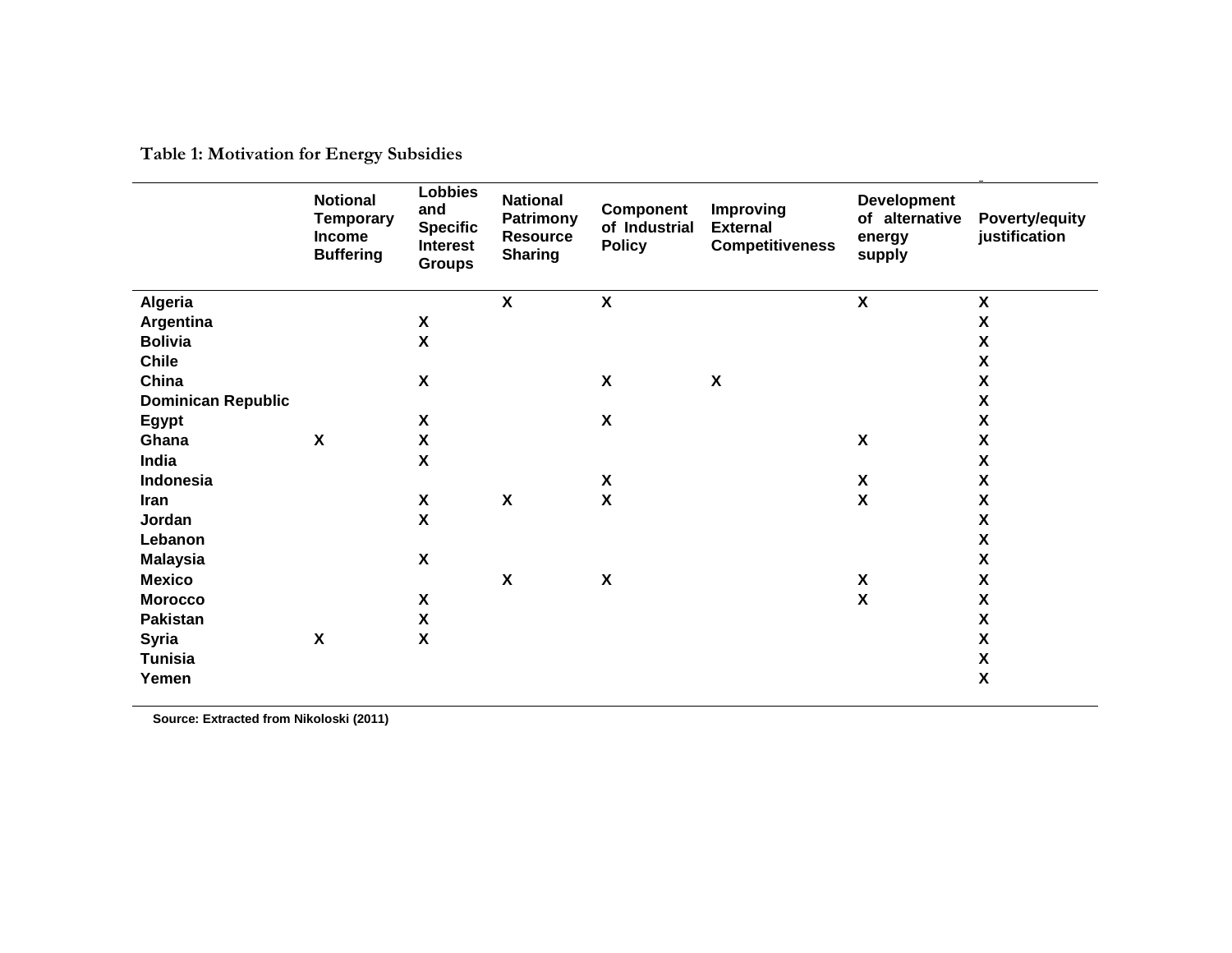|                    |                                                                                                                                                                                                                                                                                                                                                                                                                                                                                                                                                                                                                                                                                                                                                                                                                                   |                                   | <b>Producer Subsidies</b>                                      | <b>Consumer Subsidies</b>  |             |                                   |          |
|--------------------|-----------------------------------------------------------------------------------------------------------------------------------------------------------------------------------------------------------------------------------------------------------------------------------------------------------------------------------------------------------------------------------------------------------------------------------------------------------------------------------------------------------------------------------------------------------------------------------------------------------------------------------------------------------------------------------------------------------------------------------------------------------------------------------------------------------------------------------|-----------------------------------|----------------------------------------------------------------|----------------------------|-------------|-----------------------------------|----------|
|                    | Direct & Indirect<br>Transfers                                                                                                                                                                                                                                                                                                                                                                                                                                                                                                                                                                                                                                                                                                                                                                                                    | Tax Exemptions &<br><b>Breaks</b> | Provision of Goods &<br><b>Services Below Market</b><br>Prices | Income or Price<br>Support | Price wedge | Non-collection of<br>energy bills | Taxation |
| Algeria            | X                                                                                                                                                                                                                                                                                                                                                                                                                                                                                                                                                                                                                                                                                                                                                                                                                                 | X                                 | X                                                              | X                          | X           |                                   |          |
| Argentina          | X                                                                                                                                                                                                                                                                                                                                                                                                                                                                                                                                                                                                                                                                                                                                                                                                                                 |                                   |                                                                | X                          | X           |                                   |          |
| <b>Bolivia</b>     | X                                                                                                                                                                                                                                                                                                                                                                                                                                                                                                                                                                                                                                                                                                                                                                                                                                 |                                   | X                                                              | Χ                          | X           |                                   |          |
| Chile              |                                                                                                                                                                                                                                                                                                                                                                                                                                                                                                                                                                                                                                                                                                                                                                                                                                   |                                   |                                                                |                            | $X^*$       |                                   |          |
| China              | X                                                                                                                                                                                                                                                                                                                                                                                                                                                                                                                                                                                                                                                                                                                                                                                                                                 |                                   | Χ                                                              | X                          | X           |                                   |          |
| Dominican Republic | X                                                                                                                                                                                                                                                                                                                                                                                                                                                                                                                                                                                                                                                                                                                                                                                                                                 |                                   |                                                                | X                          | X           | X                                 |          |
| Egypt              | х                                                                                                                                                                                                                                                                                                                                                                                                                                                                                                                                                                                                                                                                                                                                                                                                                                 |                                   | X                                                              | Χ                          | X           |                                   |          |
| Ghana              | X                                                                                                                                                                                                                                                                                                                                                                                                                                                                                                                                                                                                                                                                                                                                                                                                                                 |                                   | Χ                                                              | X                          | X           |                                   | X        |
| India              | х                                                                                                                                                                                                                                                                                                                                                                                                                                                                                                                                                                                                                                                                                                                                                                                                                                 |                                   | X                                                              | Χ                          | X           |                                   |          |
| Indonesia          | х                                                                                                                                                                                                                                                                                                                                                                                                                                                                                                                                                                                                                                                                                                                                                                                                                                 |                                   | Χ                                                              | X                          |             |                                   |          |
| Iran               | х                                                                                                                                                                                                                                                                                                                                                                                                                                                                                                                                                                                                                                                                                                                                                                                                                                 | X                                 | X                                                              | х                          | X           |                                   |          |
| Jordan             | х                                                                                                                                                                                                                                                                                                                                                                                                                                                                                                                                                                                                                                                                                                                                                                                                                                 |                                   |                                                                | х                          | X           |                                   | X        |
| Lebanon            | Х                                                                                                                                                                                                                                                                                                                                                                                                                                                                                                                                                                                                                                                                                                                                                                                                                                 | Χ                                 |                                                                | х                          | X           | X                                 |          |
| Malaysia           | х                                                                                                                                                                                                                                                                                                                                                                                                                                                                                                                                                                                                                                                                                                                                                                                                                                 |                                   | X                                                              | х                          |             |                                   | Х        |
| Mexico             | X                                                                                                                                                                                                                                                                                                                                                                                                                                                                                                                                                                                                                                                                                                                                                                                                                                 | Χ                                 | X                                                              | х                          | X           |                                   | Χ        |
| Morocco            | х                                                                                                                                                                                                                                                                                                                                                                                                                                                                                                                                                                                                                                                                                                                                                                                                                                 |                                   |                                                                | х                          | Χ           |                                   | Χ        |
| Pakistan           | X                                                                                                                                                                                                                                                                                                                                                                                                                                                                                                                                                                                                                                                                                                                                                                                                                                 |                                   | Χ                                                              | х                          | X           |                                   |          |
| Syria              | Х                                                                                                                                                                                                                                                                                                                                                                                                                                                                                                                                                                                                                                                                                                                                                                                                                                 |                                   | X                                                              | х                          | X           |                                   |          |
| Tunisia            | X                                                                                                                                                                                                                                                                                                                                                                                                                                                                                                                                                                                                                                                                                                                                                                                                                                 |                                   | X                                                              | Х                          | X           |                                   |          |
| Yemen              | X                                                                                                                                                                                                                                                                                                                                                                                                                                                                                                                                                                                                                                                                                                                                                                                                                                 |                                   |                                                                | X                          | X           | $\mathsf{X}$                      |          |
| Notes:             | Direct and Indirect Transfers= Direct spending (e.g., R&D support, Earmarks etc); Government Ownership of Energy-related enterprises;<br>Government Loans and Loan Guarantees, subsidised credit, Government loans and loan guarantees<br>Tax exemptions and breaks= Foregone tax revenues due to exemptions etc; Lower marginal tax rates for energy sector; exemptions from excise<br>taxes<br>Provision of Goods and services= Government-owned energy minerals; royalty relief or reduction sin taxes on extraction; Government owned<br>natural resources or land; Government owned infrastructure; Government purchase or provision of goods or services at non-market prices<br>Income or Price Support= Regulated prices at above or below market prices; Consumption mandates such as fixed consumption shares for total |                                   |                                                                |                            |             |                                   |          |
|                    | energy use; Trade restrictions; Regulatory loopholes<br>$\bullet$ . The companion of the state of the state of the state of the state and the state of the state of $\bigcap_{i=1}^n A_i$ and $\alpha$                                                                                                                                                                                                                                                                                                                                                                                                                                                                                                                                                                                                                            |                                   |                                                                |                            |             |                                   |          |

#### **Table 2: Instruments for Energy Subsidies**

\* - some consumer subsidies applied only in case of poor households (like in the case of Chile for example)

Source: Nikoloski (2012), Dansie et al (2010),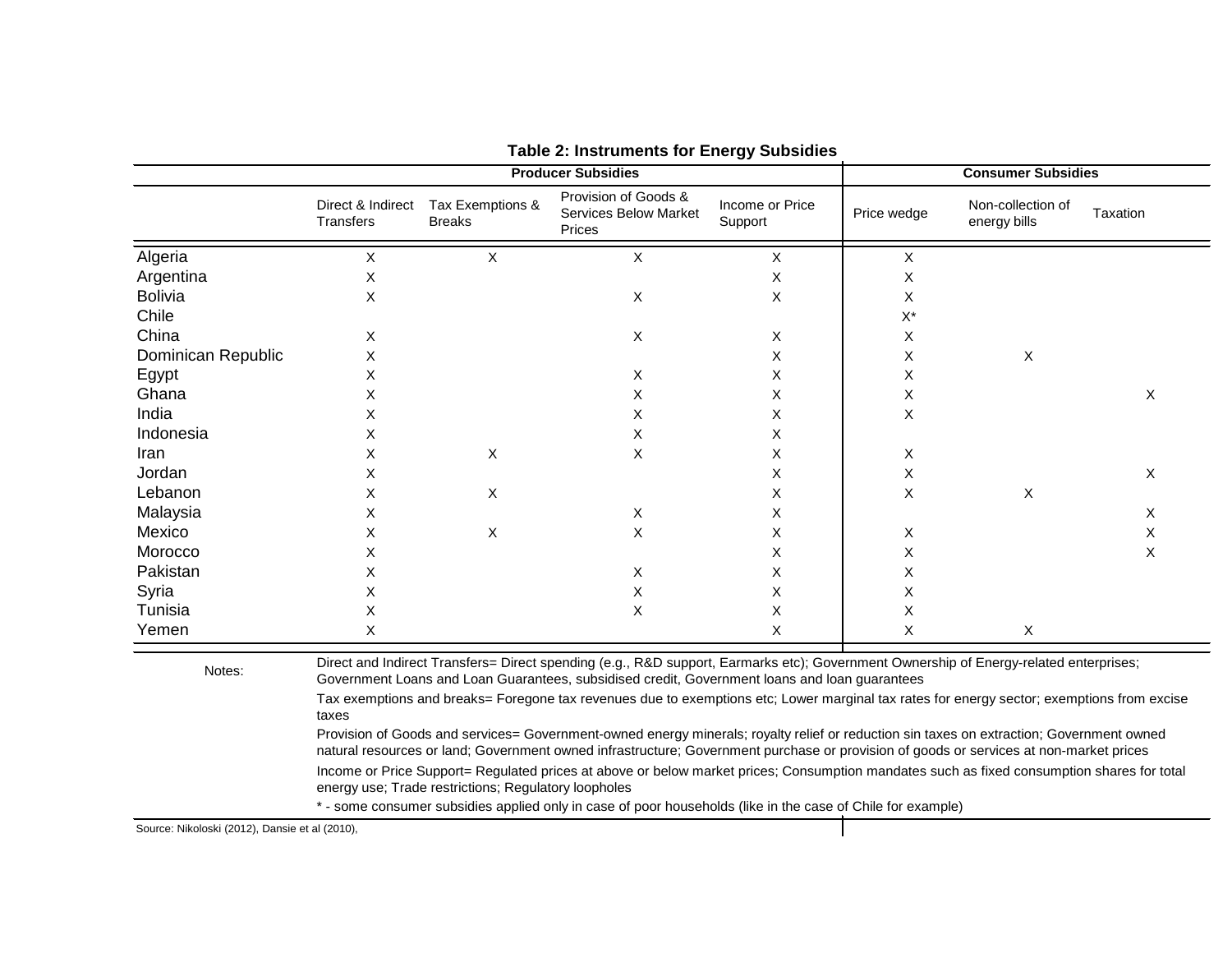

**Figure 1: Oil and Gas prices; 2000-2012 Source Natural Commodities prices, IMF.**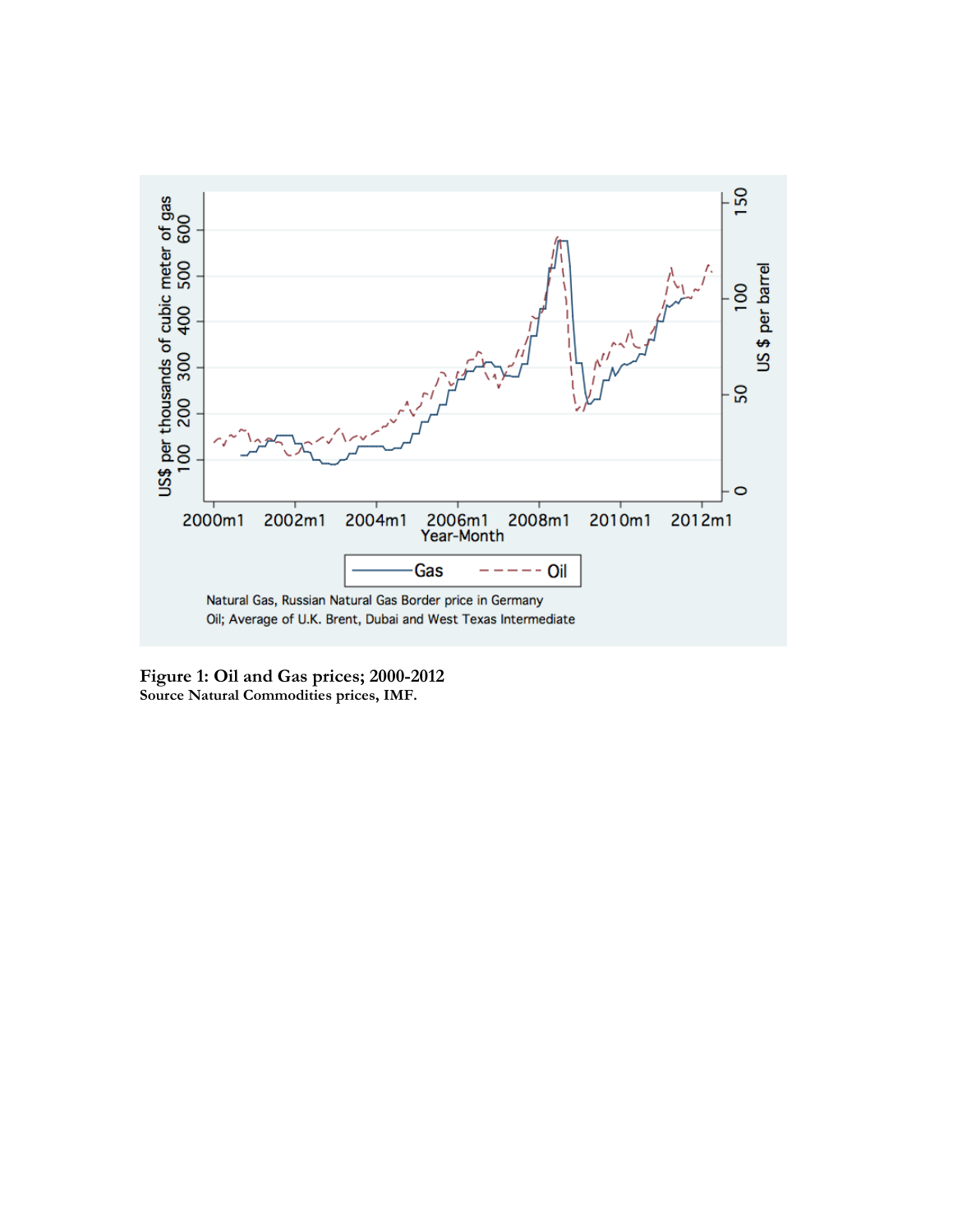

**Figure 2: Oil, Coal, Gas and Electricity Subsidies/GDP; 2007-2009 Source: IEA**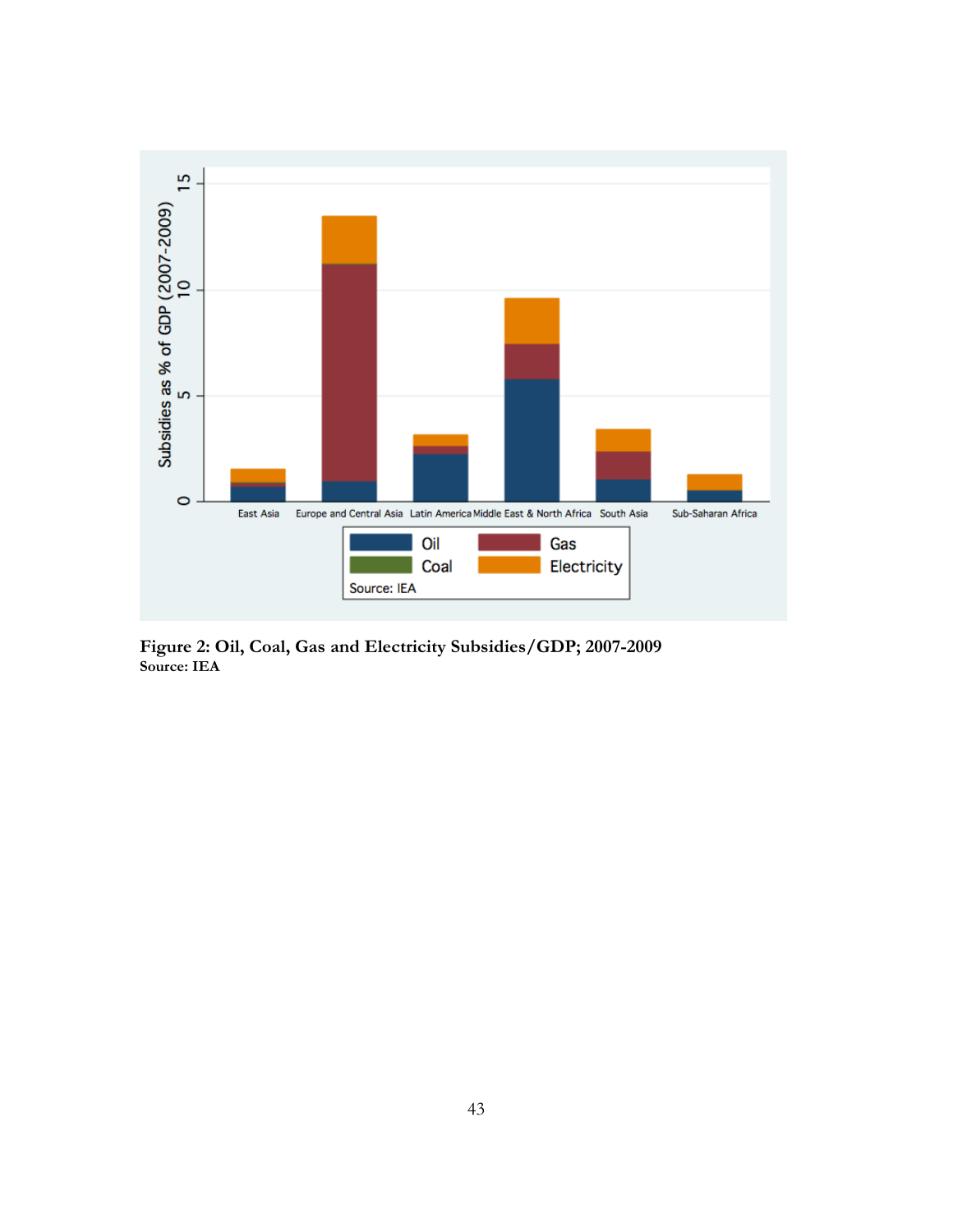

**Figure 3: Diesel, Kerosene and Gasoline Subsidies/GDP, 2002-2008 Source: IMF**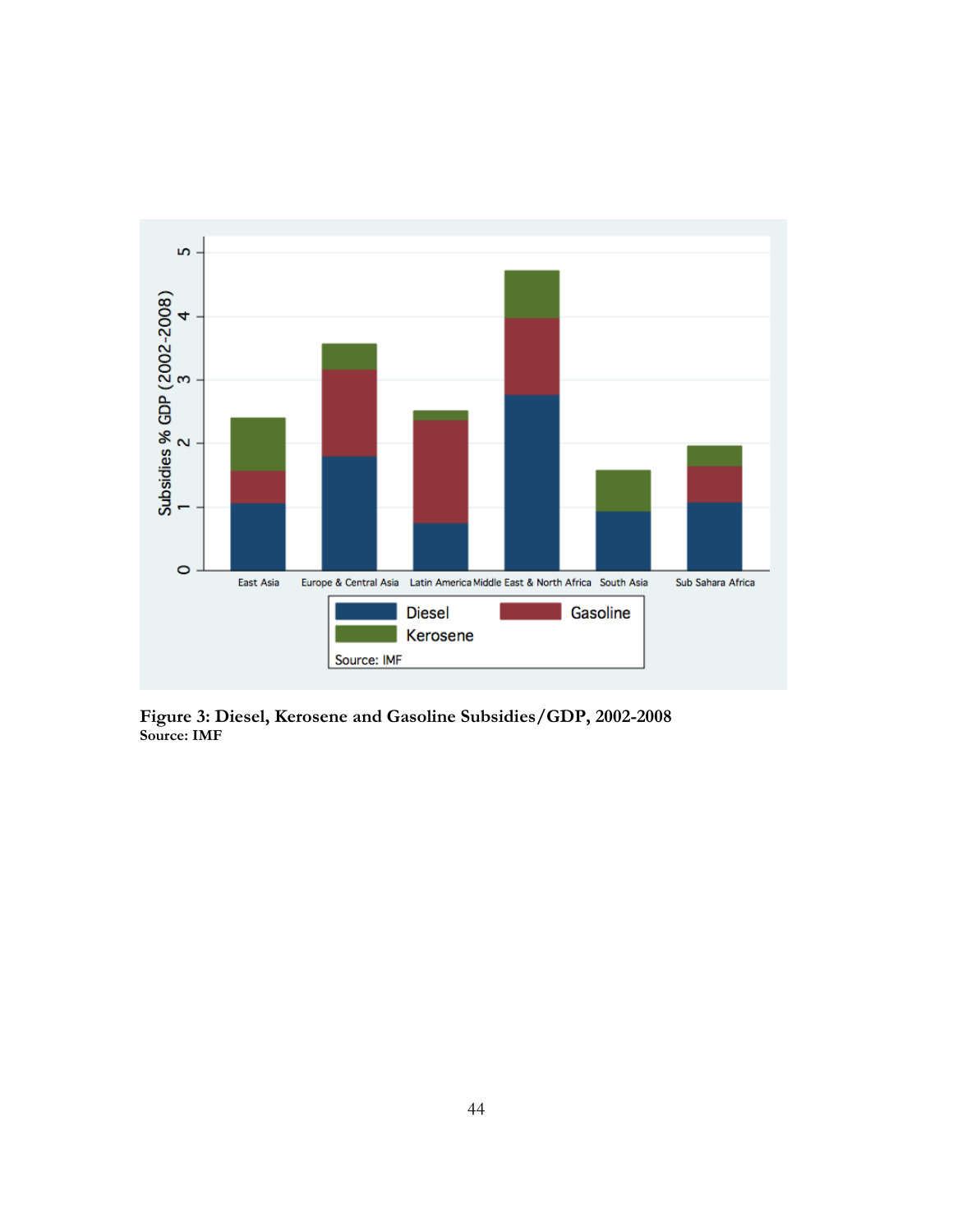

**Figure 4: Energy Subsidies and Institutional Quality Source: Kaufmann and IEA**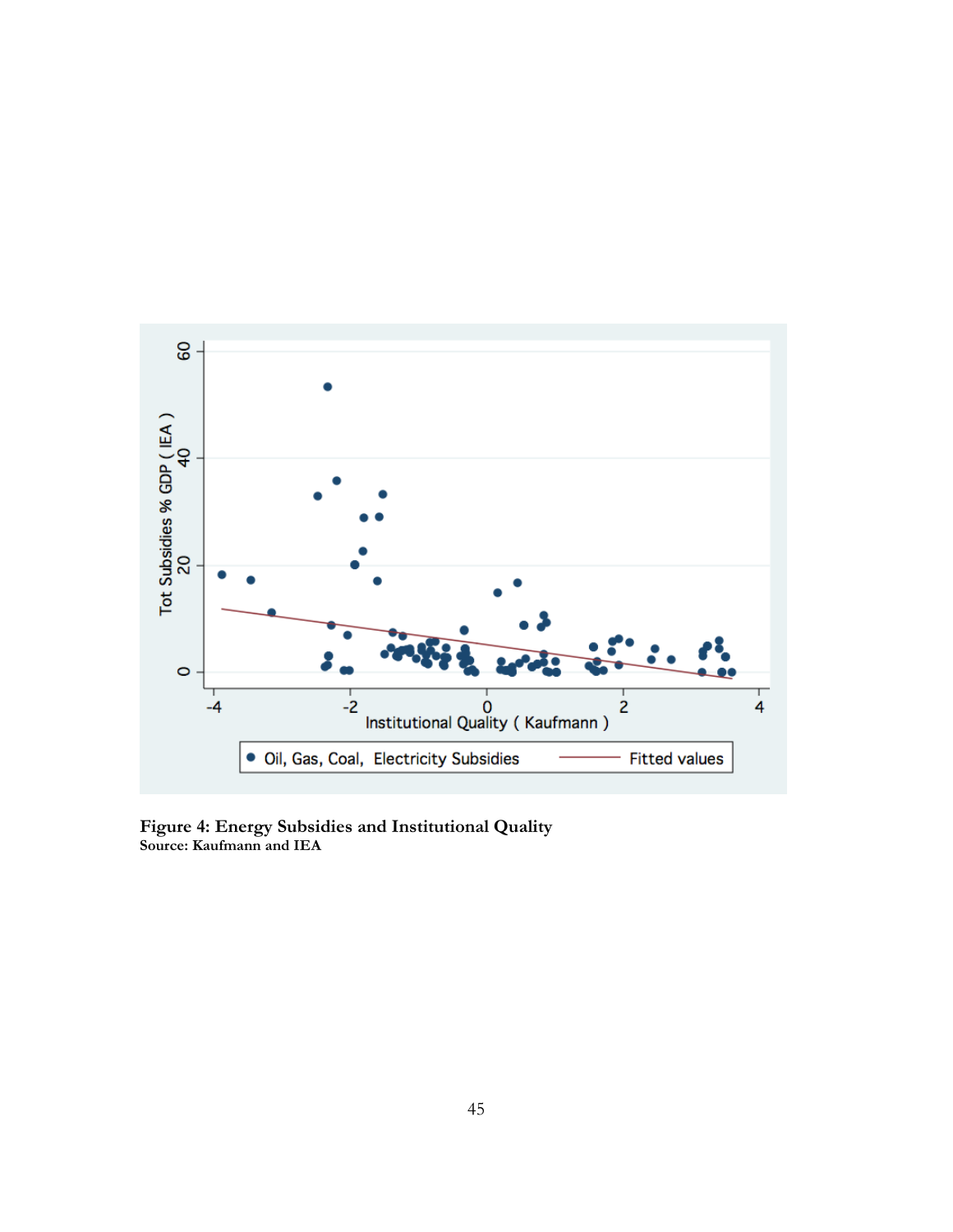

**Figure 5: Energy subsidies and Institutional Quality, 2002-2009 Source: Kaufmann and IMF**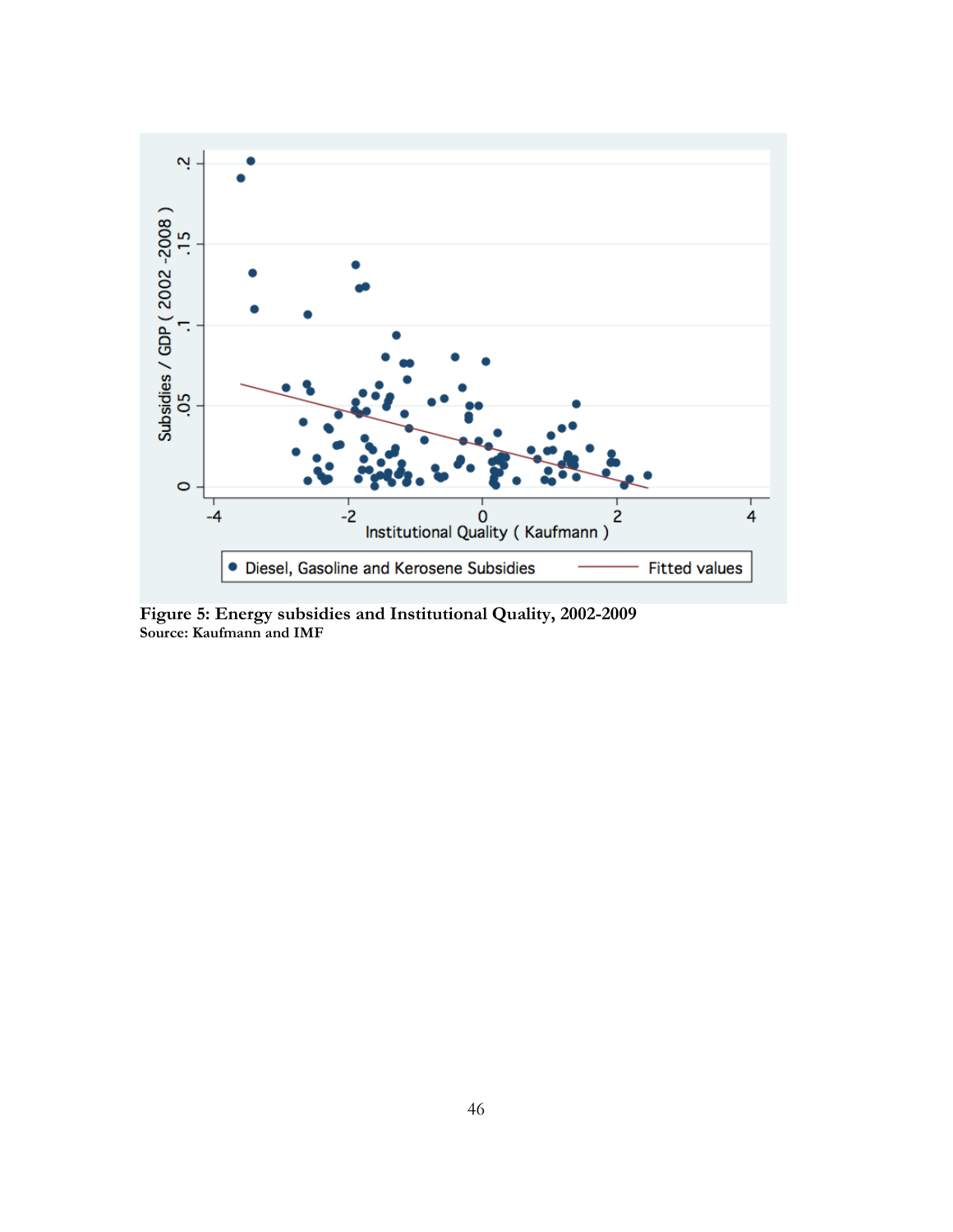

**Figure 6: Political Systems and Institutional Quality Source: Kaufmann and PolityIV**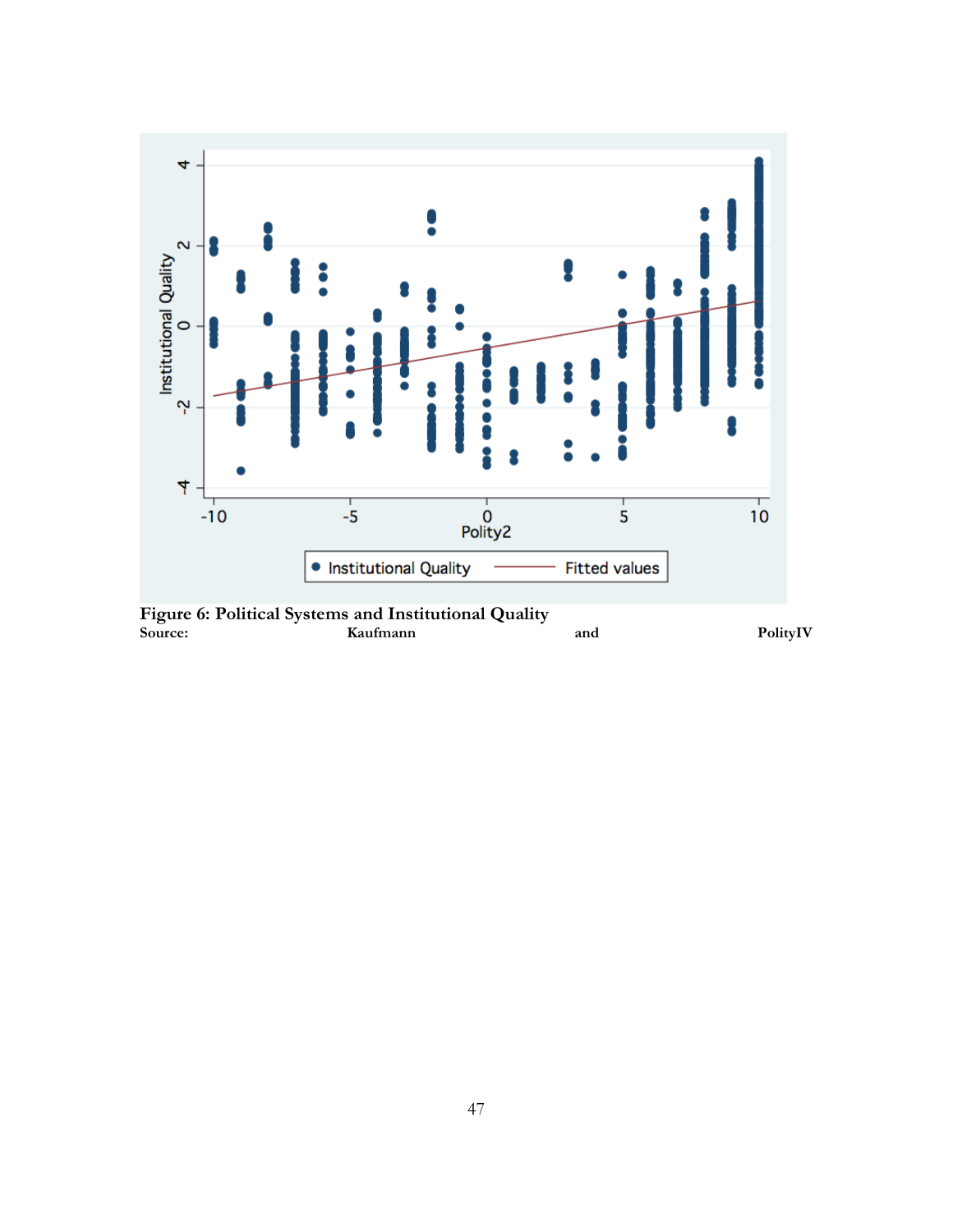

**` Figure 7: Political players, institutions and constraints in pluralistic systems**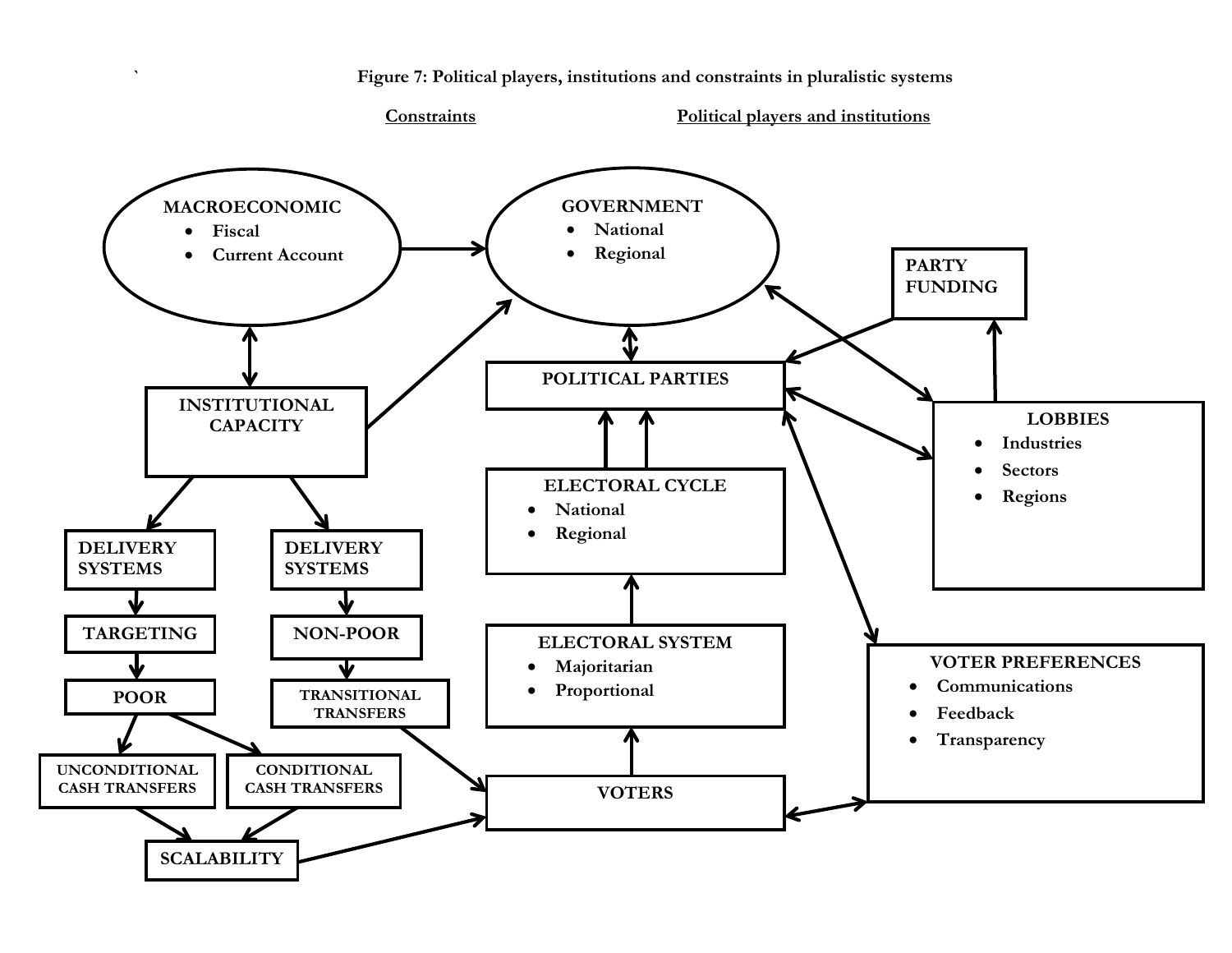#### **Figure 8. Political players, institutions and constraints in autocracies**

**Constraints Political players and institutions**

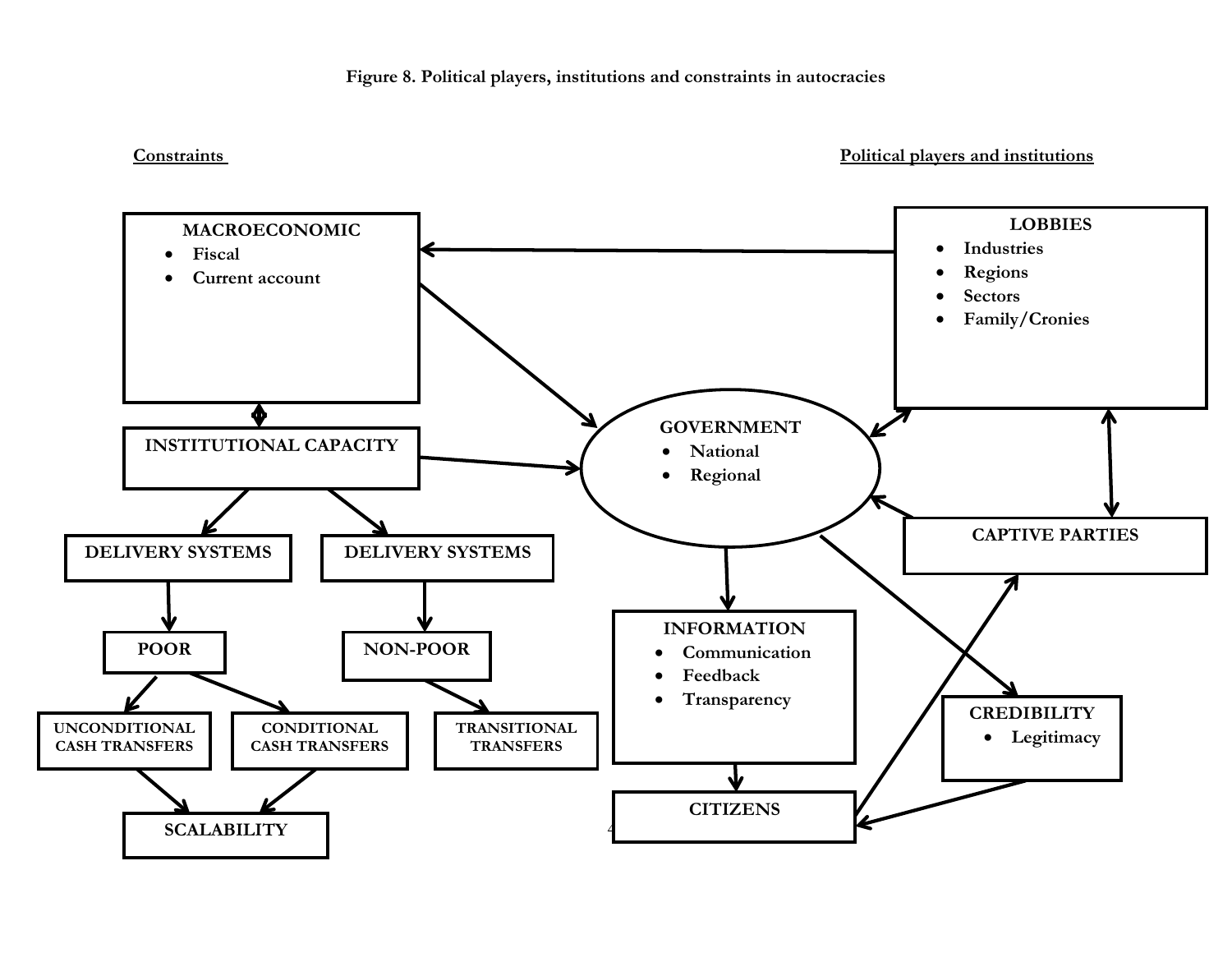# **`Box 1: Country data checklist Profile of Energy Subsidies**

# **Type of Energy subsidies (aggregate and by type of energy)**

**Oil products Gas**

**Electricity Other…..**

#### **Instruments**

**Tariff setting Price caps Tax reductions/exemptions Limits on market access Consumer cross-subsidies Other…….**

**Institutions/Rules for energy pricing Presidency Ministries Independent agency Rules/timing in energy price setting**

**Fiscal profile Fiscal cost of energy subsidies (disaggregated) Fiscal authority & competences Federal Sub-national Composition of spending (including social sectors) Composition of revenues** 

**Incidence analysis for energy consumption**

**Households, firms and sectors**